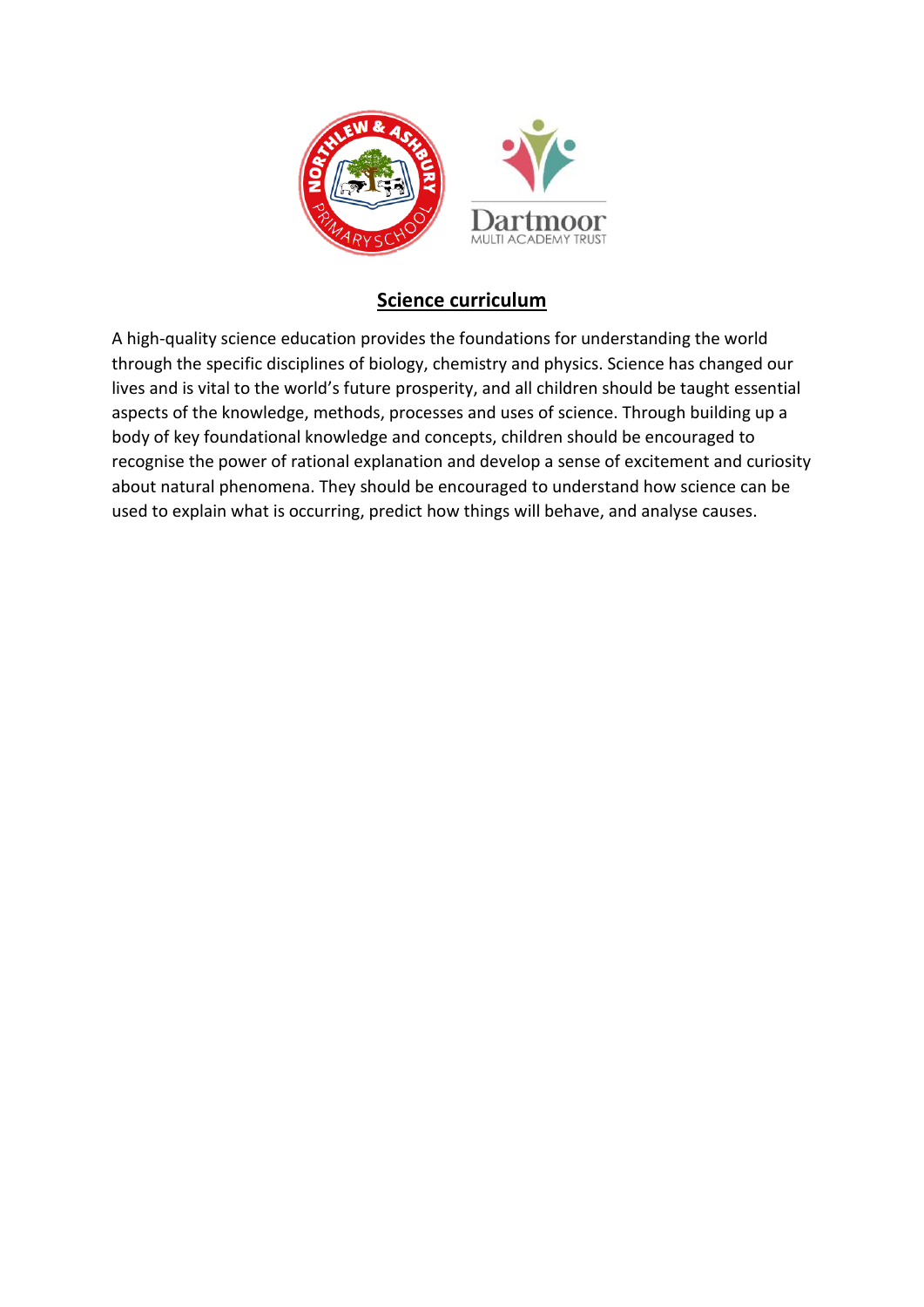## **Science scheme of learning**

| <b>LIFJ</b>                                                                                                                                                                                                                                                                                                                                                                                                                                                                                                                                                                                                                                                                                                                                                                                                                                                                                                                                                                                                                                                                                                                                                                                                  |                                                                                                                                                                                                                                                                                                                                                                                                                                                                                                                                                                                                                                                                                                                          |                                                                                                                                                                              |
|--------------------------------------------------------------------------------------------------------------------------------------------------------------------------------------------------------------------------------------------------------------------------------------------------------------------------------------------------------------------------------------------------------------------------------------------------------------------------------------------------------------------------------------------------------------------------------------------------------------------------------------------------------------------------------------------------------------------------------------------------------------------------------------------------------------------------------------------------------------------------------------------------------------------------------------------------------------------------------------------------------------------------------------------------------------------------------------------------------------------------------------------------------------------------------------------------------------|--------------------------------------------------------------------------------------------------------------------------------------------------------------------------------------------------------------------------------------------------------------------------------------------------------------------------------------------------------------------------------------------------------------------------------------------------------------------------------------------------------------------------------------------------------------------------------------------------------------------------------------------------------------------------------------------------------------------------|------------------------------------------------------------------------------------------------------------------------------------------------------------------------------|
| Knowledge<br>Subject                                                                                                                                                                                                                                                                                                                                                                                                                                                                                                                                                                                                                                                                                                                                                                                                                                                                                                                                                                                                                                                                                                                                                                                         | <b>Skills</b>                                                                                                                                                                                                                                                                                                                                                                                                                                                                                                                                                                                                                                                                                                            | <b>Key Vocabulary</b>                                                                                                                                                        |
| <b>ELG: The Natural World</b><br>Children know the properties of familiar objects<br>Children at the<br>Children know the properties of familiar materials<br>expected level of<br>Children know the features of familiar places, home, school,<br>development will: -<br>their local area, for example weather, seasons, human and<br>Explore the natural<br>natural resources.<br>world around them,<br>Children know the features of animals and plants in their<br>making observations<br>locality and other regions studied including appearance, diet<br>and drawing pictures of<br>and habitat<br>animals and plants; 15 -<br>Children know that things change over time including life<br>Know some similarities<br>cycles of plants and animals<br>and differences<br>Children know simple reasons why things occur for example -<br>between the natural<br>'The ice has melted because it warmed up'<br>world around them and<br>contrasting<br>environments, drawing<br>on their experiences<br>and what has been read<br>in class; - Understand<br>some important<br>processes and changes<br>in the natural world<br>around them, including<br>the seasons and<br>changing states of<br>matter. | Children can identify the properties of objects<br>$\bullet$<br>e.g. 'It is hard, if you drop it, it won't break'<br>Children can identify the properties of materials<br>e.g. 'It's waterproof – the paper underneath is not<br>wet'<br>Children can identify the features of their<br>immediate environment and other regions<br>studied. E.g. 'There are lots of fields where we live<br>but in London there are lots of buildings'<br>Children can identify the features of plants and<br>animals<br>Children can identify changes<br>Children can explain their thinking and<br>understanding orally<br>Children can compare and contrast animals,<br>plants, places and objects.<br>Children can make observations | because<br>habitat<br>environment<br>plants<br>animals<br>diet<br>descriptive language<br>relating to objects<br>and materials<br>descriptive language<br>relating to places |

**EVEC**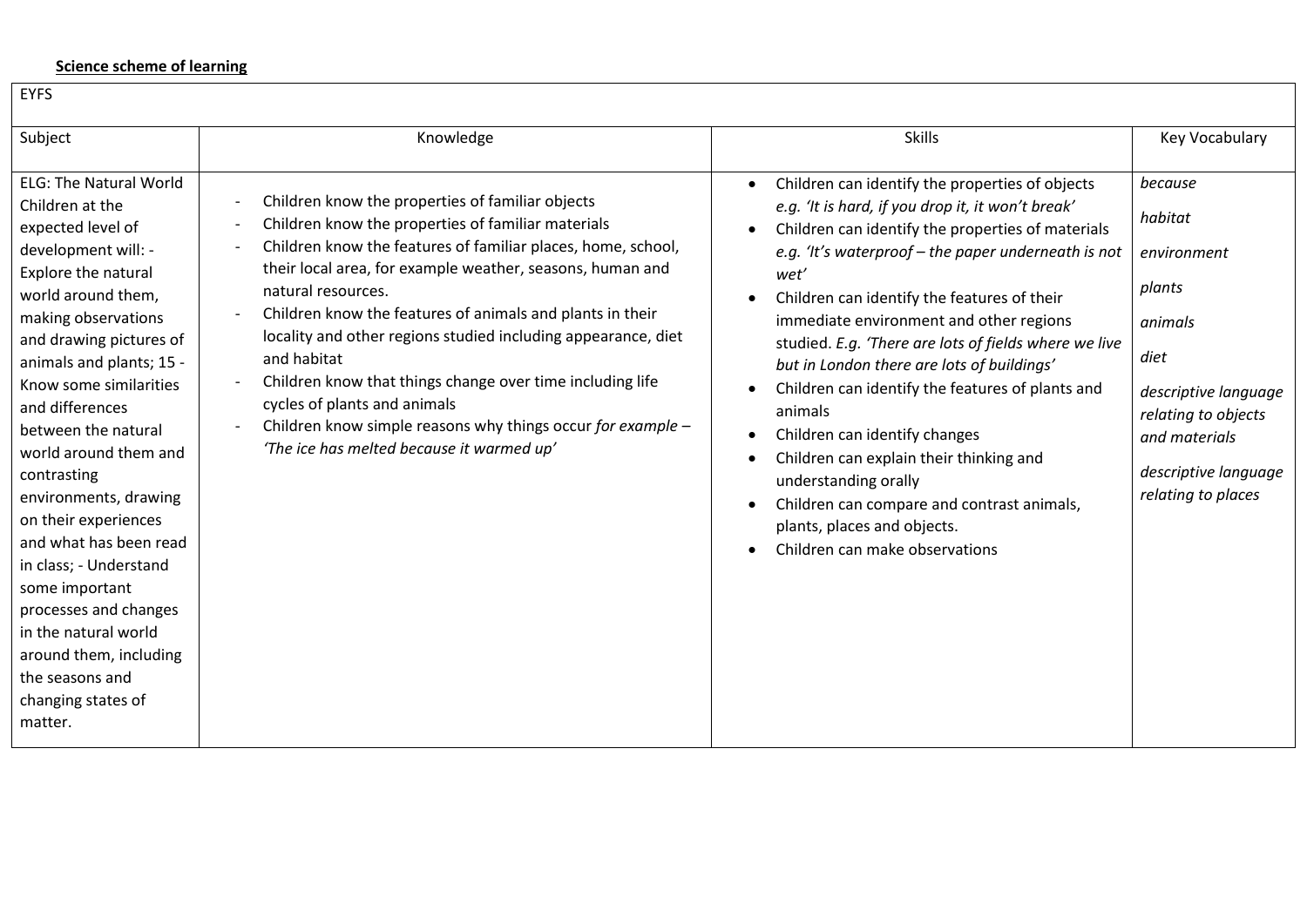| Key Stage $1 -$ Seasons and weather                                                                                                             |                                                                      |                       |  |
|-------------------------------------------------------------------------------------------------------------------------------------------------|----------------------------------------------------------------------|-----------------------|--|
| Knowledge                                                                                                                                       | <b>Know How</b>                                                      | <b>Key Vocabulary</b> |  |
| Observe changes across the four seasons                                                                                                         | Children should observe and talk about changes in the weather and    | year                  |  |
|                                                                                                                                                 | the seasons.                                                         | season                |  |
| Observe and describe weather associated                                                                                                         |                                                                      | spring                |  |
| with the seasons and how day length varies.                                                                                                     | Children should conduct seasonal research, such as collecting rain   | summer                |  |
|                                                                                                                                                 | fall data / wind direction.                                          | autumn                |  |
| Understand how seasonal changes affect flora                                                                                                    |                                                                      | winter                |  |
| and fauna                                                                                                                                       | Note: Children should be warned that it is not safe to look directly | sunny                 |  |
|                                                                                                                                                 | at the Sun, even when wearing dark glasses.                          | cloudy                |  |
|                                                                                                                                                 |                                                                      | windy                 |  |
|                                                                                                                                                 | Children might work scientifically by: making tables and charts      | dry                   |  |
|                                                                                                                                                 | about the weather; and making displays of what happens in the        | temperature           |  |
|                                                                                                                                                 | world around them, including day length, as the seasons change.      | climate               |  |
| Big Ideas: If it is asking you to describe then you need the vocabulary to describe it. Eg if it is windy then you need to understand what wind |                                                                      |                       |  |
| was.                                                                                                                                            |                                                                      |                       |  |

| Key Stage 1 - Materials                                                                      |                                                                   |                         |  |
|----------------------------------------------------------------------------------------------|-------------------------------------------------------------------|-------------------------|--|
| Knowledge                                                                                    | <b>Know How</b>                                                   | <b>Key Vocabulary</b>   |  |
| Distinguish between an object and the                                                        | Children should explore, name, discuss and raise and answer       | hard/soft               |  |
| material from which it is made                                                               | questions about everyday materials so that they become familiar   | stretchy/stiff          |  |
|                                                                                              | with the names of materials and properties.                       | shiny/dull              |  |
| Identify and name a variety of everyday                                                      |                                                                   | rough/smooth            |  |
| materials, including wood, plastic, glass,                                                   | Children should explore and experiment with a wide variety of     | bendy/not bendy         |  |
| metal, water, and rock                                                                       | materials, not only those listed in the programme of study.       | waterproof/not          |  |
|                                                                                              |                                                                   | waterproof              |  |
| Describe the simple physical properties of a                                                 | Children might work scientifically by: performing simple tests to | absorbent/not absorbent |  |
| variety of everyday materials                                                                | explore questions, for example: 'What is the best material for an | opaque/transparent      |  |
|                                                                                              | umbrella? for lining a dog basket? for curtains? for a            | brick                   |  |
| Compare and group together a variety of                                                      | bookshelf? for a gymnast's leotard?'                              | paper                   |  |
| everyday materials on the basis of their                                                     |                                                                   | fabrics                 |  |
| simple physical properties.                                                                  |                                                                   | elastic (noun)          |  |
|                                                                                              |                                                                   | foil                    |  |
|                                                                                              |                                                                   |                         |  |
| Big Ideas: Everything is made out of something and there is a variety of different materials |                                                                   |                         |  |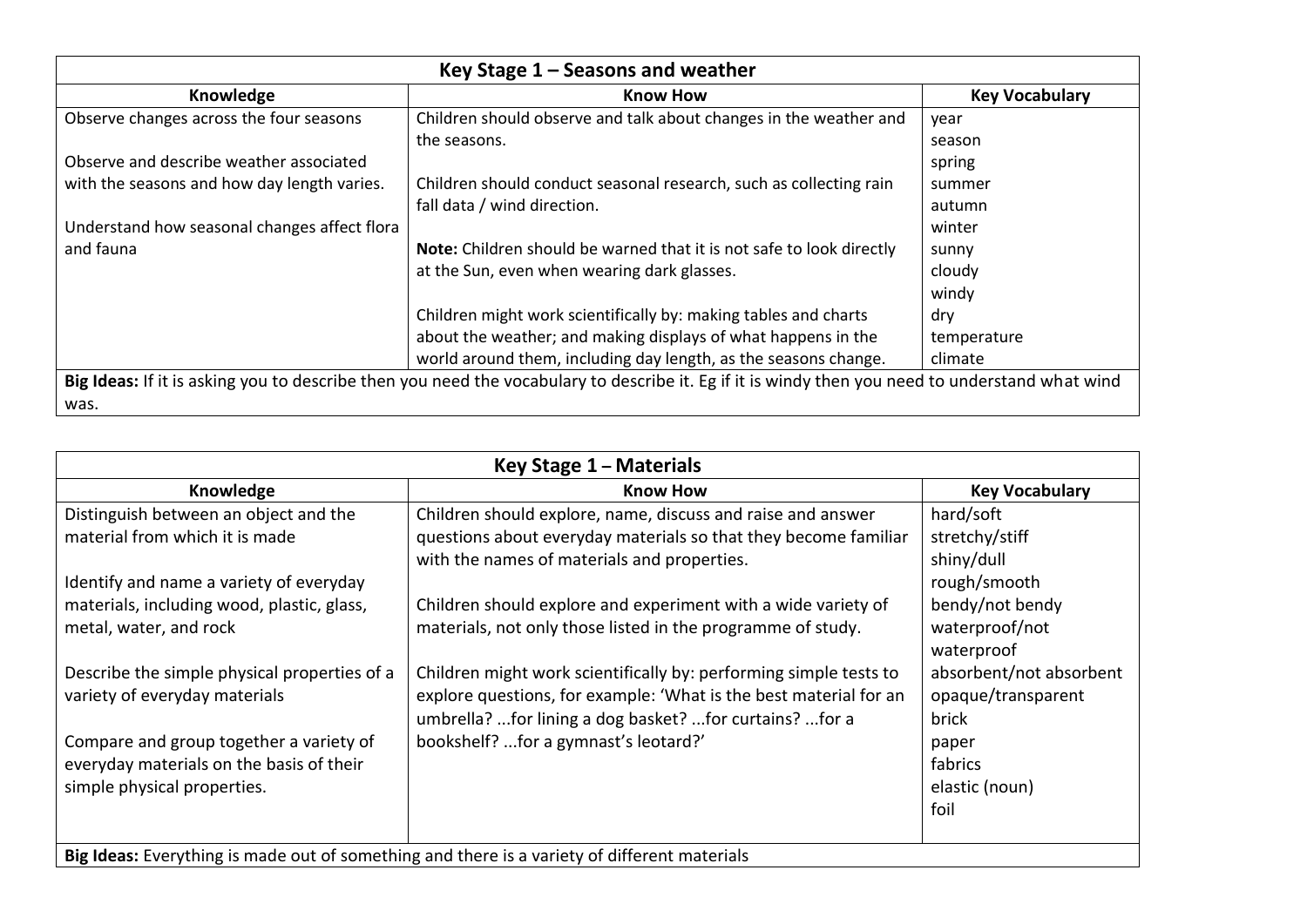| Key Stage 1 - Sound                                                                                                        |                                                                            |                       |  |
|----------------------------------------------------------------------------------------------------------------------------|----------------------------------------------------------------------------|-----------------------|--|
| Knowledge                                                                                                                  | <b>Know How</b>                                                            | <b>Key Vocabulary</b> |  |
|                                                                                                                            | Children should explore and identify the way sound is made through         | sound                 |  |
| Identify how sounds are made, associating                                                                                  | vibration in a range of different musical instruments from around the      | vibration             |  |
| some of them with something vibrating                                                                                      | world; and find out how the pitch and volume of sounds can be changed      | medium                |  |
|                                                                                                                            | in a variety of ways.                                                      | ear                   |  |
| Recognise that vibrations from sounds                                                                                      |                                                                            | pitch                 |  |
| travel through a medium to the ear                                                                                         | Children might work scientifically by: finding patterns in the sounds that | volume                |  |
|                                                                                                                            | are made by different objects such as saucepan lids of different sizes or  | faint(er)             |  |
| Find patterns between the pitch of a sound                                                                                 | elastic bands of different thicknesses. They might make earmuffs from a    | source of the         |  |
| and features of the object that produced it                                                                                | variety of different materials to investigate which provides the best      | sound                 |  |
|                                                                                                                            | insulation against sound. They could make and play their own               | thickness             |  |
| Find patterns between the volume of a                                                                                      | instruments by using what they have found out about pitch and volume.      | insulation            |  |
| sound and the strength of the vibrations                                                                                   |                                                                            |                       |  |
| that produced it                                                                                                           |                                                                            |                       |  |
|                                                                                                                            |                                                                            |                       |  |
| Recognise that sounds get fainter as the                                                                                   |                                                                            |                       |  |
| distance from the sound source increases.                                                                                  |                                                                            |                       |  |
|                                                                                                                            |                                                                            |                       |  |
| Big Ideas: There is a source for every sound. Sound radiates out from its source. Sounds travels at 343 meters per second. |                                                                            |                       |  |

| Key Stage $1 -$ Building things           |                                                                           |                       |  |
|-------------------------------------------|---------------------------------------------------------------------------|-----------------------|--|
| Knowledge                                 | <b>Know How</b>                                                           | <b>Key Vocabulary</b> |  |
| Identify and compare the suitability of a | Children should identify and discuss the uses of different everyday       | wood                  |  |
| variety of everyday materials, including  | materials so that they become familiar with how some materials are        | metal                 |  |
| wood, metal, plastic, glass, brick, rock, | used for more than one thing (metal can be used for coins, cans, cars and | plastic               |  |
| paper and cardboard for particular uses   | table legs; wood can be used for matches, floors, and telegraph poles) or | glass                 |  |
|                                           | different materials are used for the same thing (spoons can be made       | brick                 |  |
| Find out how the shapes of solid objects  | from plastic, wood, metal, but not normally from glass).                  | rock                  |  |
| made from some materials can be changed   |                                                                           | paper                 |  |
| by squashing, bending, twisting and       | They should think about the properties of materials that make them        | cardboard             |  |
| stretching.                               | suitable or unsuitable for particular purposes and they should be         | solid                 |  |
|                                           |                                                                           | liquid                |  |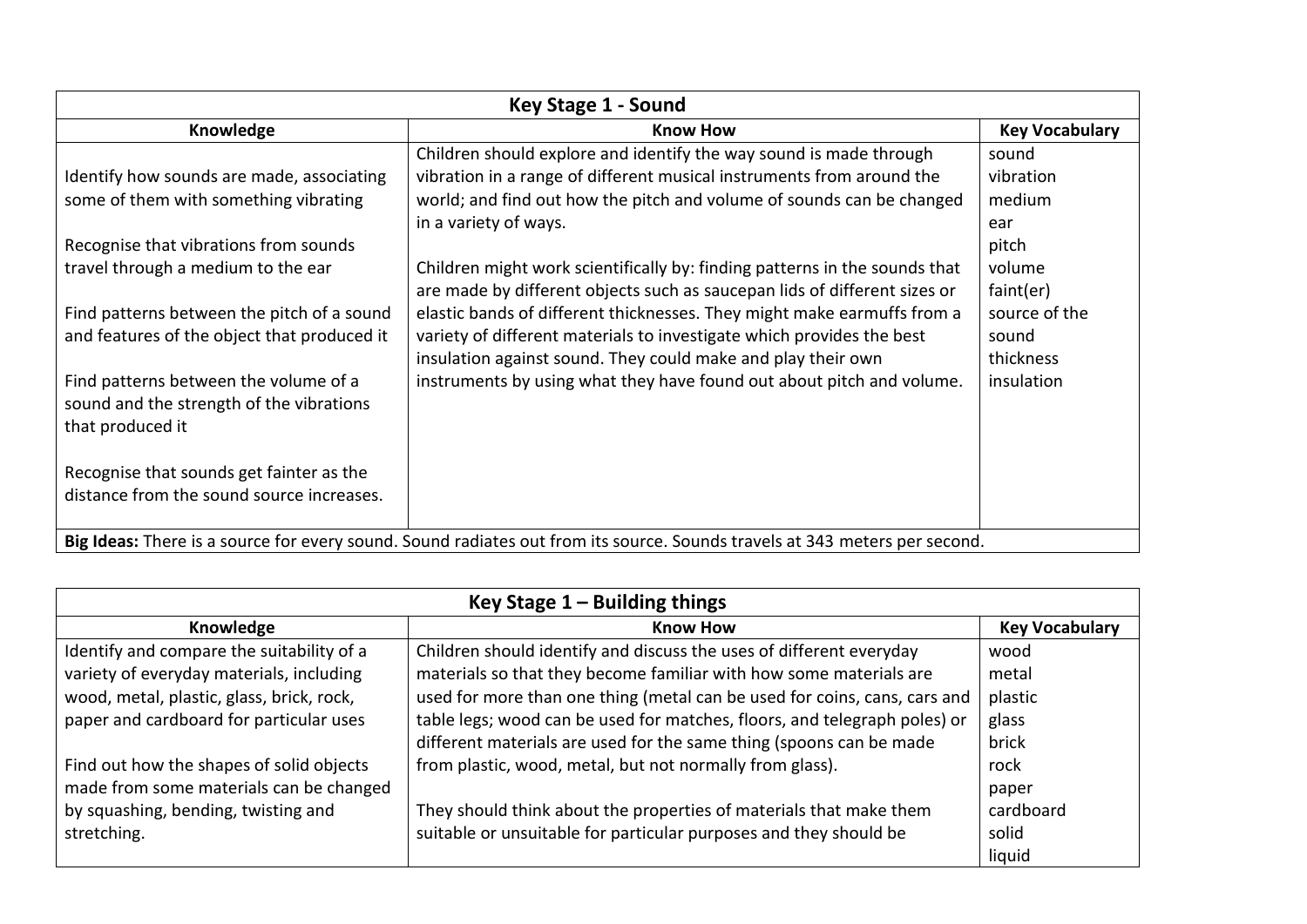|                              | encouraged to think about unusual and creative uses for everyday                                                                         | gas         |
|------------------------------|------------------------------------------------------------------------------------------------------------------------------------------|-------------|
|                              | materials.                                                                                                                               | squashing   |
|                              |                                                                                                                                          | bending     |
|                              | Children might find out about people who have developed useful new                                                                       | twisting    |
|                              | materials, for example John Dunlop, Charles Macintosh or John McAdam.                                                                    | stretching  |
|                              |                                                                                                                                          | elastic (v) |
|                              | Children might work scientifically by: comparing the uses of everyday                                                                    | properties  |
|                              | materials in and around the school with materials found in other places                                                                  | suitable    |
|                              | (at home, the journey to school, on visits, and in stories, rhymes and                                                                   | unsuitable  |
|                              | songs); observing closely, identifying and classifying the uses of different                                                             |             |
|                              | materials, and recording their observations.                                                                                             |             |
|                              | Big Ideas: some materials are more suitable for specific jobs (glass or cling film for a window?) A combination of factors are needed to |             |
| choose the most appropriate. |                                                                                                                                          |             |

| <b>Key Stage 1 - Plants</b>               |                                                                     |                       |  |
|-------------------------------------------|---------------------------------------------------------------------|-----------------------|--|
| Knowledge                                 | <b>Know How</b>                                                     | <b>Key Vocabulary</b> |  |
| Identify and name a variety of common     | Children should use the local environment throughout the year to    | plant                 |  |
| wild and garden plants, including         | explore and answer questions about plants growing in their habitat. | deciduous             |  |
| deciduous and evergreen trees             | Where possible, they should observe the growth of flowers and       | evergreen             |  |
|                                           | vegetables that they have planted.                                  | leaves                |  |
| Identify and describe the basic structure |                                                                     | flowers (blossom)     |  |
| of a variety of common flowering plants,  | They should become familiar with common names of flowers,           | petals                |  |
| including trees.                          | examples of deciduous and evergreen trees, and plant structures.    | fruit                 |  |
|                                           |                                                                     | roots                 |  |
| Investigate, observe and describe how     | Children should be introduced to the requirements of plants for     | bulb                  |  |
| seeds and bulbs grow into mature plants   | germination, growth and survival, as well as to the processes of    | seed                  |  |
|                                           | reproduction and growth in plants.                                  | trunk                 |  |
| Find out and describe how plants need     |                                                                     | bud                   |  |
| water, light and a suitable temperature   | Children might work scientifically by: observing closely, perhaps   | branches              |  |
| to grow and stay healthy.                 | using magnifying glasses, and comparing and contrasting familiar    | stem                  |  |
|                                           | plants; describing how they were able to identify and group them,   | magnifying glass      |  |
|                                           | and drawing diagrams showing the parts of different plants          |                       |  |
|                                           | including trees.                                                    |                       |  |
|                                           |                                                                     |                       |  |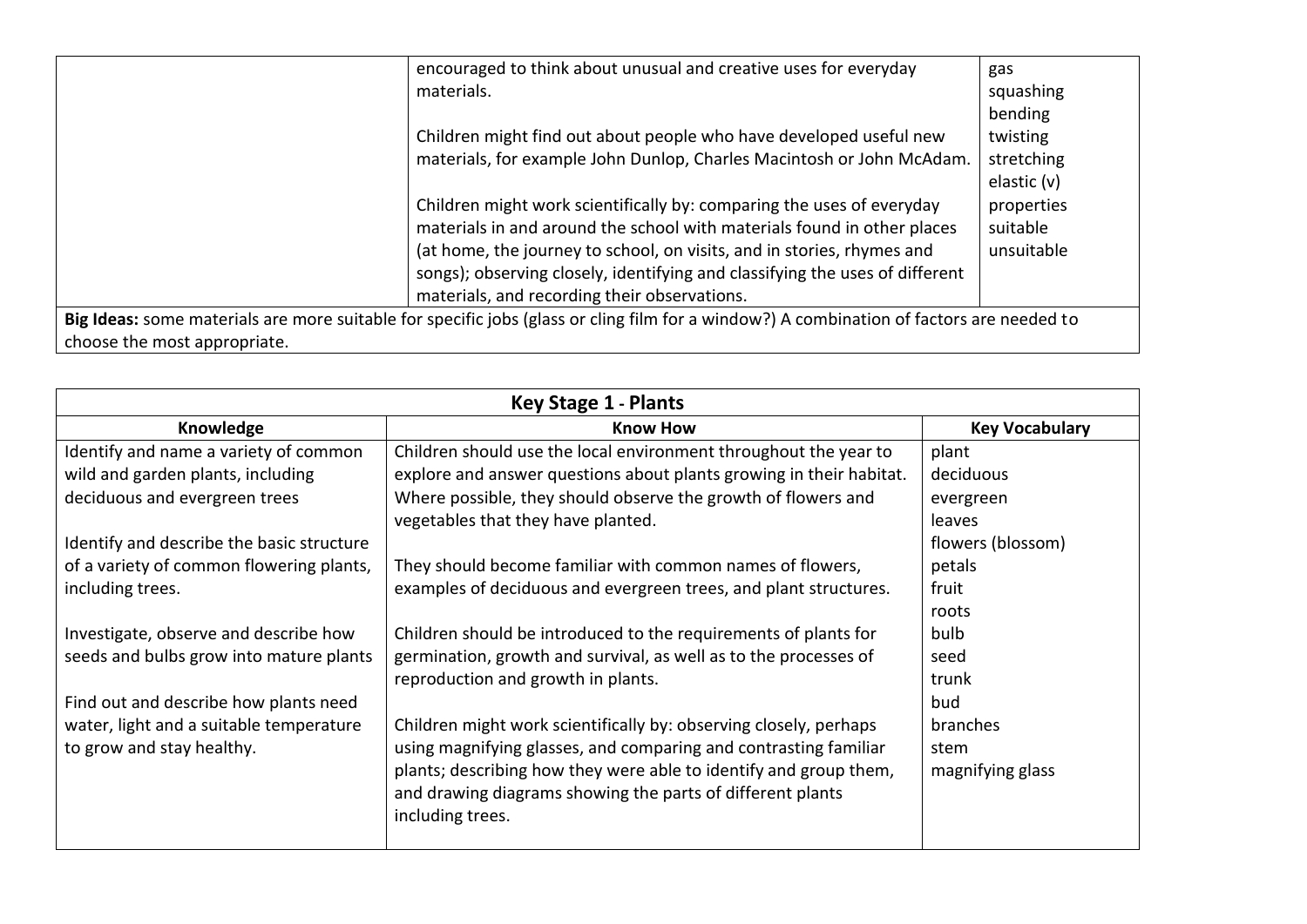| Key Stage 1 - Animal Kingdom                                                                                                                                                                                                                                                                     |                                                                                                                                                                                                                                                                                                                                                                                                                                                                                                                                 |                                                                                    |  |
|--------------------------------------------------------------------------------------------------------------------------------------------------------------------------------------------------------------------------------------------------------------------------------------------------|---------------------------------------------------------------------------------------------------------------------------------------------------------------------------------------------------------------------------------------------------------------------------------------------------------------------------------------------------------------------------------------------------------------------------------------------------------------------------------------------------------------------------------|------------------------------------------------------------------------------------|--|
| Knowledge                                                                                                                                                                                                                                                                                        | <b>Know How</b>                                                                                                                                                                                                                                                                                                                                                                                                                                                                                                                 | <b>Key Vocabulary</b>                                                              |  |
| Explore and compare the<br>differences between things that<br>are living, dead, and things that<br>have never been alive                                                                                                                                                                         | Children should be introduced to the idea that all living things have certain characteristics that<br>are essential for keeping them alive and healthy. They should raise and answer questions that<br>help them to become familiar with the life processes that are common to all living things.                                                                                                                                                                                                                               | characteristics<br>living<br>non-living<br>dead                                    |  |
| Identify that most living things<br>live in habitats to which they are<br>suited and describe how different<br>habitats provide for the basic<br>needs of different kinds of<br>animals and plants, and how they                                                                                 | Children should be introduced to the terms 'habitat' (a natural environment or home of a<br>variety of plants and animals) and 'micro-habitat' (a very small habitat, for example for<br>woodlice under stones, logs or leaf litter).<br>They should raise and answer questions about the local environment that help them to<br>identify and study a variety of plants and animals within their habitat and observe how living<br>things depend on each other, for example, plants serving as a source of food and shelter for | habitat<br>micro-habitat<br>food chain<br>source<br>environment<br>food<br>shelter |  |
| depend on each other<br>Identify and name a variety of<br>plants and animals in their<br>habitats, including micro-habitats                                                                                                                                                                      | animals.<br>Children should compare animals in familiar habitats with animals found in less familiar<br>habitats, for example, on the seashore, in woodland, in the ocean, in the rainforest.<br>Children might work scientifically by: sorting and classifying things according to whether they                                                                                                                                                                                                                                | seashore<br>sea<br>ocean<br>woodland<br>forest<br>rainforest                       |  |
| Children know what an<br>invertebrate and vertebrate are.<br>Children know the differences                                                                                                                                                                                                       | are living, dead or were never alive, and recording their findings using charts. They should<br>describe how they decided where to place things, exploring questions for example: 'Is a flame<br>alive? Is a deciduous tree dead in winter?' and talk about ways of answering their questions.<br>They could construct a simple food chain that includes humans (e.g. grass, cow, human). They                                                                                                                                  | invertebrate<br>vertebrate                                                         |  |
| between mammals and birds.<br>Describe how animals obtain<br>their food from plants and other<br>animals, using the idea of a<br>simple food chain, and identify<br>and name different sources of<br>food.                                                                                       | could describe the conditions in different habitats and micro-habitats (under log, on stony<br>path, under bushes) and find out how the conditions affect the number and type(s) of plants<br>and animals that live there.                                                                                                                                                                                                                                                                                                      |                                                                                    |  |
| Big Ideas: Things are either living, dead or have never been alive. What makes something living? (Trees breathe) Different habitats, which<br>have creatures, which are adapted to live there. Animals obtain their food from plants and other animals. Plants get their energy from the<br>sun. |                                                                                                                                                                                                                                                                                                                                                                                                                                                                                                                                 |                                                                                    |  |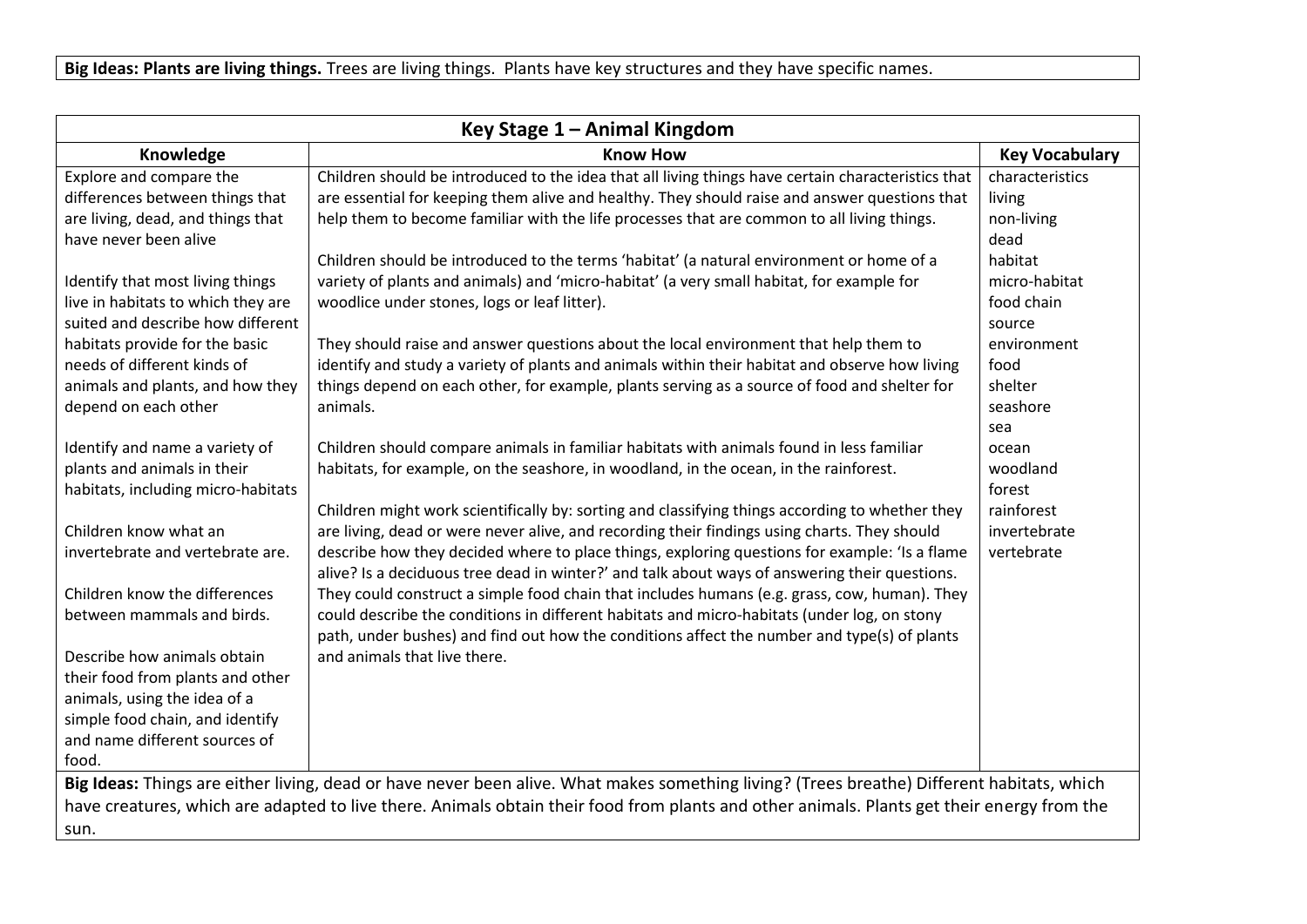| Key Stage 1 - Light                                                                                                                                         |                                                                             |                       |  |
|-------------------------------------------------------------------------------------------------------------------------------------------------------------|-----------------------------------------------------------------------------|-----------------------|--|
| Knowledge                                                                                                                                                   | <b>Know How</b>                                                             | <b>Key Vocabulary</b> |  |
|                                                                                                                                                             | Children should explore what happens when light reflects off a mirror or    | light                 |  |
| Recognise that they need light in order to                                                                                                                  | other reflective surfaces, including playing mirror games to help them to   | dark                  |  |
| see things and that dark is the absence of                                                                                                                  | answer questions about how light behaves.                                   | shadow                |  |
| light                                                                                                                                                       |                                                                             | reflect(ive)          |  |
|                                                                                                                                                             | They should think about why it is important to protect their eyes from      | mirror                |  |
| Notice that light is reflected from surfaces                                                                                                                | bright lights.                                                              | surface               |  |
|                                                                                                                                                             |                                                                             | natural/artificial    |  |
| Recognise that light from the sun can be                                                                                                                    | They should look for, and measure, shadows, and find out how they are       | source of light       |  |
| dangerous and that there are ways to                                                                                                                        | formed and what might cause the shadows to change.                          | block                 |  |
| protect their eyes                                                                                                                                          |                                                                             | opaque                |  |
|                                                                                                                                                             | Note: Children should be warned that it is not safe to look directly at the | translucent           |  |
| Recognise that shadows are formed when<br>the light from a light source is blocked by an                                                                    | Sun, even when wearing dark glasses.                                        | transparent           |  |
| opaque object                                                                                                                                               | Children might work scientifically by: looking for patterns in what         |                       |  |
|                                                                                                                                                             | happens to shadows when the light source moves or the distance              |                       |  |
| Find patterns in the way that the size of                                                                                                                   | between the light source and the object changes.                            |                       |  |
| shadows change.                                                                                                                                             |                                                                             |                       |  |
|                                                                                                                                                             |                                                                             |                       |  |
| Big Ideas: Light needs to come from a light source which can be natural or man-made. Darkness is the absence of light. Light travels in a<br>straight line. |                                                                             |                       |  |

| Key Stage 1 – Human Lifestyle      |                                                                      |                       |
|------------------------------------|----------------------------------------------------------------------|-----------------------|
| Knowledge                          | <b>Know How</b>                                                      | <b>Key Vocabulary</b> |
| Notice that animals, including     | Children should be introduced to the basic needs of humans for       | animal                |
| humans, have offspring which grow  | survival, as well as the importance of exercise and nutrition for    | human                 |
| into adults                        | humans. They should also be introduced to the processes of           | reproduction          |
|                                    | reproduction and growth in animals.                                  | offspring             |
| Find out about and describe the    |                                                                      | baby                  |
| basic needs of humans for survival | The focus at this stage should be on questions that help children to | toddler               |
| (water, food and air)              | recognise growth; they should not be expected to understand how      | child                 |
|                                    | reproduction occurs.                                                 | teenager              |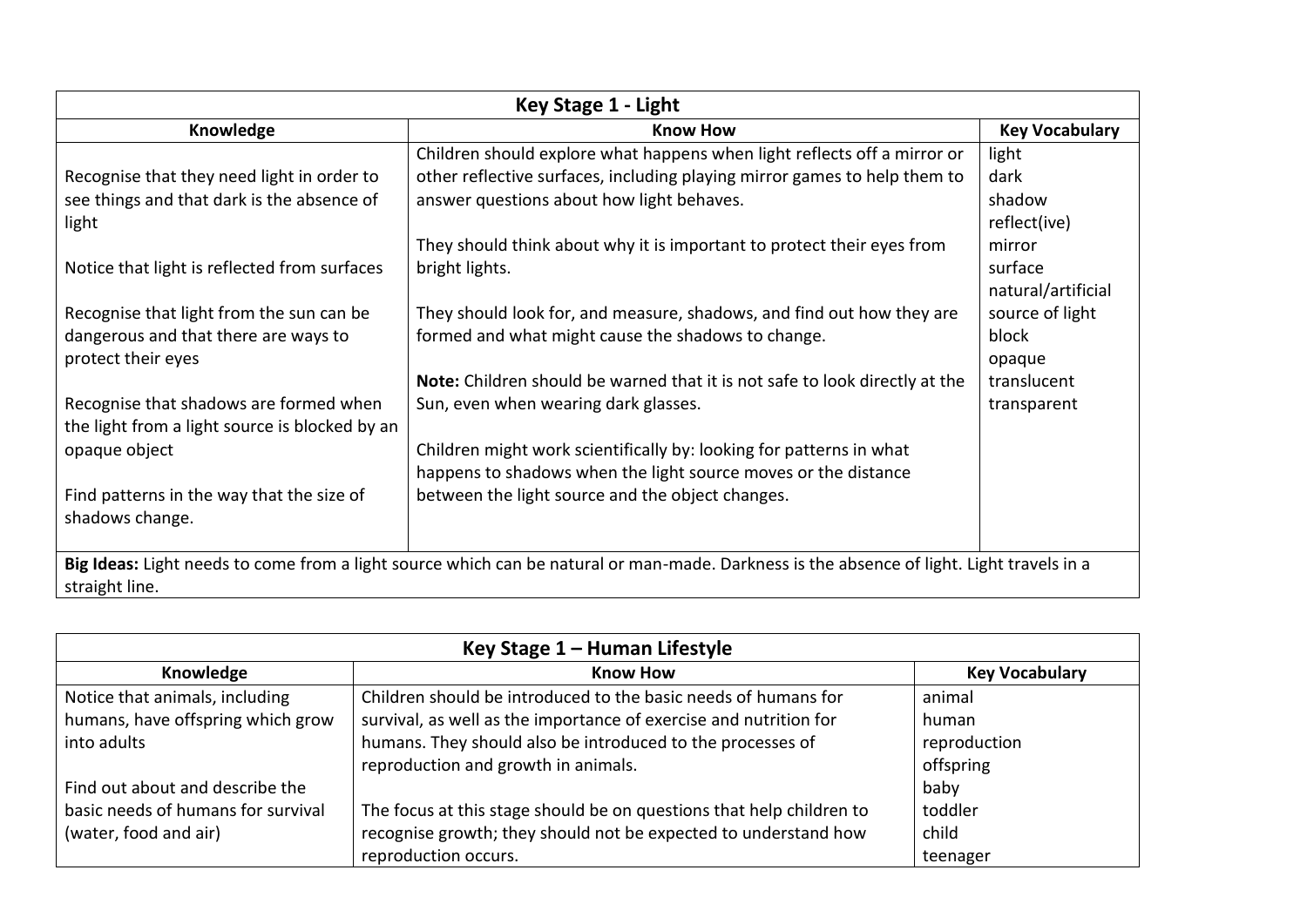| Describe the importance for humans                                                                         |                                                                           | adult                         |
|------------------------------------------------------------------------------------------------------------|---------------------------------------------------------------------------|-------------------------------|
| of exercise, eating the right amounts                                                                      | Growing into adults can include reference to baby, toddler, child,        | life-cycle                    |
|                                                                                                            |                                                                           |                               |
| of different types of food, and                                                                            | teenager, adult.                                                          | egg, chick, chicken; egg,     |
| hygiene.                                                                                                   |                                                                           | caterpillar, pupa, butterfly; |
|                                                                                                            | Children might work scientifically by: observing, through video or first- | spawn, tadpole, frog;         |
|                                                                                                            | hand observation and measurement, how different animals, including        | lamb, sheep                   |
|                                                                                                            | humans, grow; asking questions about what things animals need for         | grow(th)                      |
|                                                                                                            | survival and what humans need to stay healthy; and suggesting ways to     | water                         |
|                                                                                                            | find answers to their questions.                                          | food                          |
|                                                                                                            |                                                                           | air                           |
|                                                                                                            |                                                                           | survival                      |
|                                                                                                            |                                                                           | exercise                      |
|                                                                                                            |                                                                           | nutrition                     |
|                                                                                                            |                                                                           | diet (eating habits)          |
|                                                                                                            |                                                                           | hygiene                       |
|                                                                                                            |                                                                           | health(y)                     |
| Big Ideas: You need to need a variety of factors to be healthy. Living things have stages in their growth. |                                                                           |                               |

| Key Stage 1 - Changing materials             |                                                                   |                         |  |
|----------------------------------------------|-------------------------------------------------------------------|-------------------------|--|
| Knowledge                                    | <b>Know How</b>                                                   | <b>Key Vocabulary</b>   |  |
| Distinguish between manmade and natural      | Children should explore, name, discuss and raise and answer       | hard/soft               |  |
| materials                                    | questions about everyday materials so that they become familiar   | stretchy/stiff          |  |
|                                              | with the names of materials and properties.                       | shiny/dull              |  |
| Describe the simple physical properties of a |                                                                   | rough/smooth            |  |
| variety of everyday materials                | Children should explore and experiment with a wide variety of     | bendy/not bendy         |  |
|                                              | materials, not only those listed in the programme of study.       | waterproof/not          |  |
| Know how materials including solids can be   |                                                                   | waterproof              |  |
| changed                                      | Children should investigate the properties of materials and draw  | absorbent/not absorbent |  |
|                                              | conclusions from their results.                                   | opaque/transparent      |  |
| Understand when materials are absorbent      |                                                                   | brick                   |  |
|                                              | Children might work scientifically by: performing simple tests to | paper                   |  |
| Understand why we change materials           | explore questions, for example: 'What is the best material for an | fabrics                 |  |
|                                              | umbrella? for lining a dog basket? for curtains? for a            | elastic (noun)          |  |
|                                              | bookshelf? for a gymnast's leotard?'                              | foil                    |  |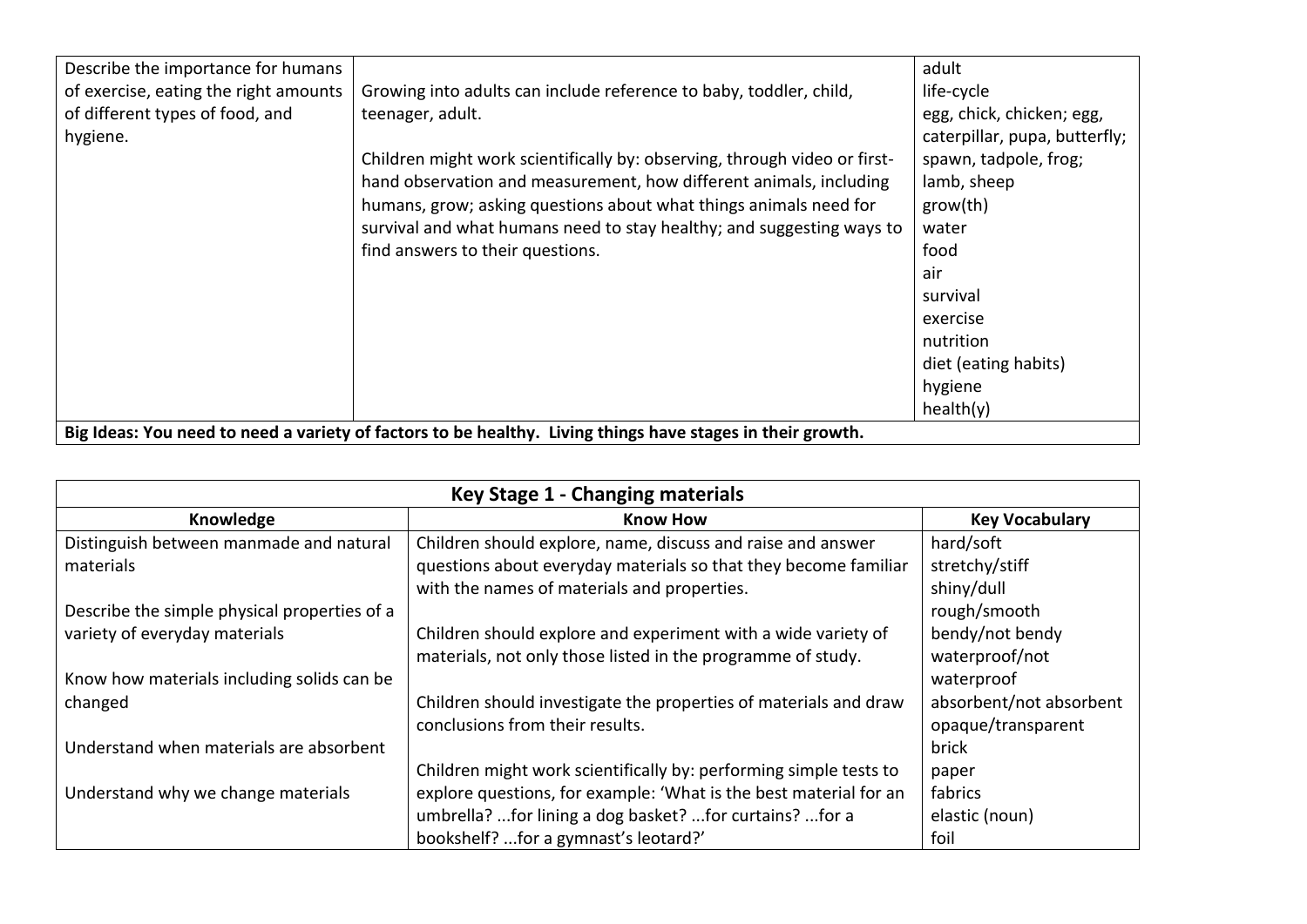| Big Ideas: Everything is made out of something and there is a variety of different materials |  |
|----------------------------------------------------------------------------------------------|--|

| Key Stage 1 - Space                                                                                                                            |                                                                                                                                                    |                       |
|------------------------------------------------------------------------------------------------------------------------------------------------|----------------------------------------------------------------------------------------------------------------------------------------------------|-----------------------|
| Knowledge                                                                                                                                      | <b>Know How</b>                                                                                                                                    | <b>Key Vocabulary</b> |
| Describe the movement                                                                                                                          | Children should be introduced to a model of the Sun and Earth that enables them to explain                                                         | Solar system          |
| of the Earth, and other                                                                                                                        | day and night.                                                                                                                                     | Sun                   |
| planets, relative to the                                                                                                                       |                                                                                                                                                    | star                  |
| Sun in the solar system                                                                                                                        | Children should learn that the Sun is a star at the centre of our solar system and that it has                                                     | Earth                 |
|                                                                                                                                                | eight planets: Mercury, Venus, Earth, Mars, Jupiter, Saturn, Uranus and Neptune (Pluto was                                                         | Moon                  |
| Describe the movement                                                                                                                          | reclassified as a 'dwarf planet' in 2006).                                                                                                         | orbit                 |
| of the Moon relative to                                                                                                                        |                                                                                                                                                    | spherical             |
| the Earth                                                                                                                                      | They should understand that a moon is a celestial body that orbits a planet (Earth has one                                                         | rotation              |
|                                                                                                                                                | moon; Jupiter has four large moons and numerous smaller ones)                                                                                      | day                   |
| Describe the Sun, Earth                                                                                                                        |                                                                                                                                                    | night                 |
| and Moon as                                                                                                                                    | Note: Children should be warned that it is not safe to look directly at the Sun, even when                                                         | seasons               |
| approximately spherical                                                                                                                        | wearing dark glasses.                                                                                                                              | Mercury, Venus,       |
| bodies                                                                                                                                         |                                                                                                                                                    | Earth, Mars,          |
|                                                                                                                                                | Children should find out about the way that ideas about the solar system have developed,                                                           | Jupiter, Saturn,      |
| Understand how space                                                                                                                           | understanding how the geocentric model of the solar system gave way to the heliocentric                                                            | Uranus and            |
| has been explored and                                                                                                                          | model by considering the work of scientists such as Ptolemy, Alhazen and Copernicus.                                                               | Neptune, Pluto        |
| understood                                                                                                                                     |                                                                                                                                                    | Sundial               |
|                                                                                                                                                | Children might work scientifically by: comparing the time of day at different places on the                                                        | midday                |
|                                                                                                                                                | Earth through internet links and direct communication; creating simple models of the solar                                                         | midnight              |
|                                                                                                                                                | system; constructing simple shadow clocks and sundials, calibrated to show midday and the                                                          | astronomical          |
|                                                                                                                                                | start and end of the school day; finding out why some people think that structures such as                                                         |                       |
|                                                                                                                                                | Stonehenge might have been used as astronomical clocks.                                                                                            |                       |
| Big Ideas: Sun is the centre of the solar system. The moon is a satellite which orbits the Earth and the phases of the moon are as a result of |                                                                                                                                                    |                       |
|                                                                                                                                                | this. A day is one full rotation on its axis. A year is a full orbit of a star. Children need to be aware of distances and how far apart they are. |                       |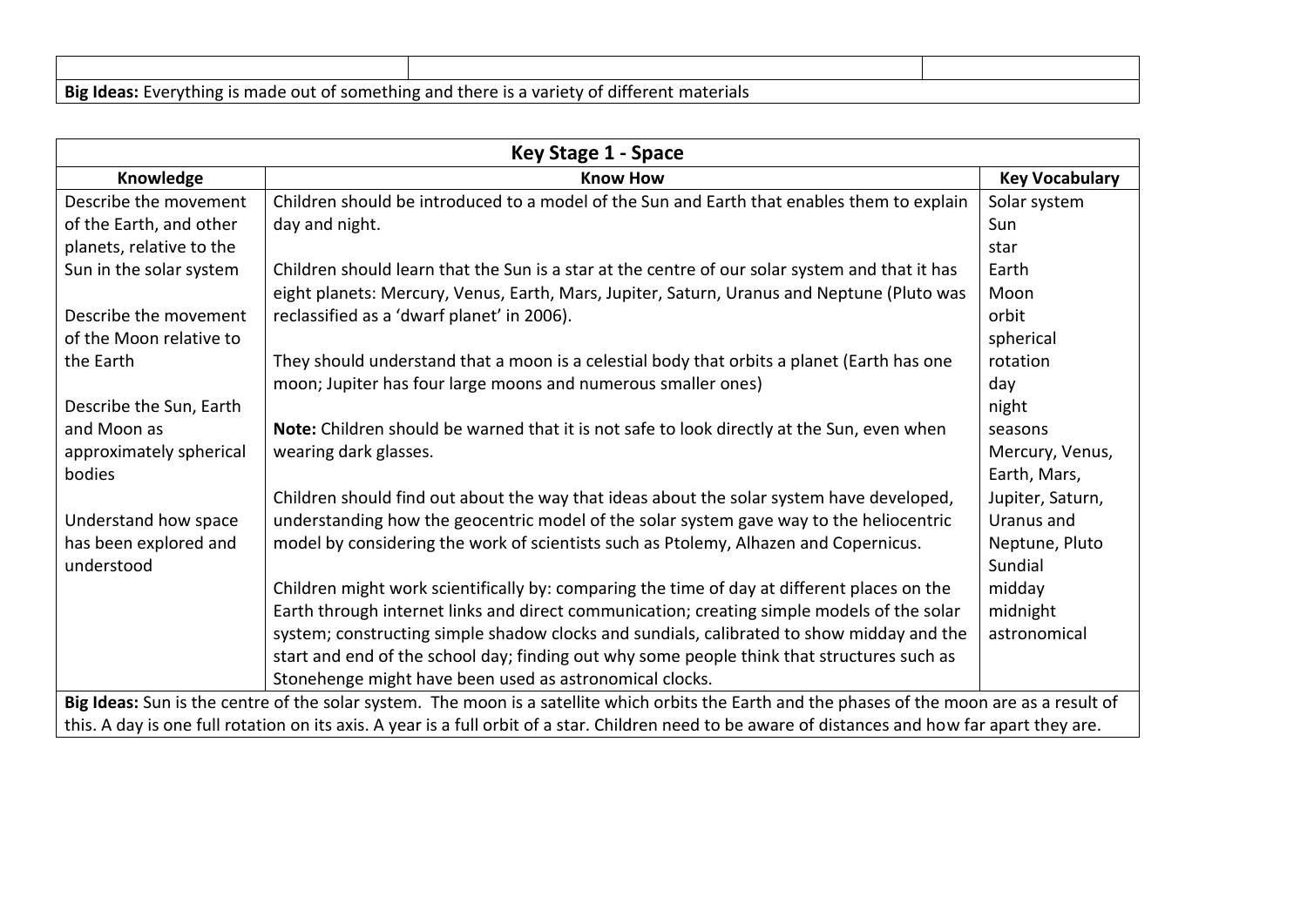| <b>Key Stage 1 - Habitats</b>                                                                                                              |                                                                                                                                            |                       |
|--------------------------------------------------------------------------------------------------------------------------------------------|--------------------------------------------------------------------------------------------------------------------------------------------|-----------------------|
| Knowledge                                                                                                                                  | <b>Know How</b>                                                                                                                            | <b>Key Vocabulary</b> |
| Explore and compare the                                                                                                                    | Children should be introduced to the idea that all living things have certain characteristics that                                         | characteristics       |
| differences between things that                                                                                                            | are essential for keeping them alive and healthy. They should raise and answer questions that                                              | living                |
| are living, dead, and things that                                                                                                          | help them to become familiar with the life processes that are common to all living things.                                                 | non-living            |
| have never been alive                                                                                                                      |                                                                                                                                            | dead                  |
|                                                                                                                                            | Children should be introduced to the terms 'habitat' (a natural environment or home of a                                                   | habitat               |
| Identify that most living things                                                                                                           | variety of plants and animals) and 'micro-habitat' (a very small habitat, for example for                                                  | micro-habitat         |
| live in habitats to which they are                                                                                                         | woodlice under stones, logs or leaf litter).                                                                                               | food chain            |
| suited and describe how different                                                                                                          |                                                                                                                                            | source                |
| habitats provide for the basic                                                                                                             | Children should compare animals in familiar habitats with animals found in less familiar                                                   | environment           |
| needs of different kinds of                                                                                                                | habitats, for example, on the seashore, in woodland, in the ocean, in the rainforest.                                                      | food                  |
| animals and plants, and how they                                                                                                           |                                                                                                                                            | shelter               |
| depend on each other                                                                                                                       | Children might work scientifically by: sorting and classifying things according to whether they                                            | seashore              |
|                                                                                                                                            | are living, dead or were never alive, and recording their findings using charts. They should                                               | sea                   |
| Identify and name a variety of                                                                                                             | describe how they decided where to place things, exploring questions for example: 'Is a flame                                              | ocean                 |
| plants and animals in their                                                                                                                | alive? Is a deciduous tree dead in winter?' and talk about ways of answering their questions.                                              | woodland              |
| habitats, including micro-habitats                                                                                                         | They could construct a simple food chain that includes humans (e.g. grass, cow, human). They                                               | forest                |
|                                                                                                                                            | could describe the conditions in different habitats and micro-habitats (under log, on stony                                                | rainforest            |
|                                                                                                                                            | path, under bushes) and find out how the conditions affect the number and type(s) of plants                                                |                       |
|                                                                                                                                            | and animals that live there.                                                                                                               |                       |
| Big Ideas: Things are either living, dead or have never been alive. What makes something living? (Trees breathe) Different habitats, which |                                                                                                                                            |                       |
|                                                                                                                                            | have creatures, which are adapted to live there. Animals obtain their food from plants and other animals. Plants get their energy from the |                       |
| sun.                                                                                                                                       |                                                                                                                                            |                       |

| Key Stage $1 -$ Mixing and making             |                                                                           |                       |  |
|-----------------------------------------------|---------------------------------------------------------------------------|-----------------------|--|
| Knowledge                                     | <b>Know How</b>                                                           | <b>Key Vocabulary</b> |  |
|                                               | Children should explore a variety of everyday materials and develop       | states of matter      |  |
| Compare and group materials together,         | simple descriptions of the states of matter (solids hold their shape;     | solid                 |  |
| according to whether they are solids, liquids | liquids form a pool not a pile; gases escape from an unsealed container). | liquid                |  |
| or gases                                      |                                                                           | gas                   |  |
|                                               | Children should observe water as a solid, a liquid and a gas and should   | properties            |  |
| Observe that some materials change state      | note the changes to water when it is heated or cooled.                    | particles             |  |
| when they are heated or cooled, and           |                                                                           | evaporation           |  |
| measure or research the temperature at        | Note: Teachers should avoid using materials where heating is associated   | solidification        |  |
| which this happens in degrees Celsius (°C)    | with chemical change, for example, through baking or burning.             | condensation          |  |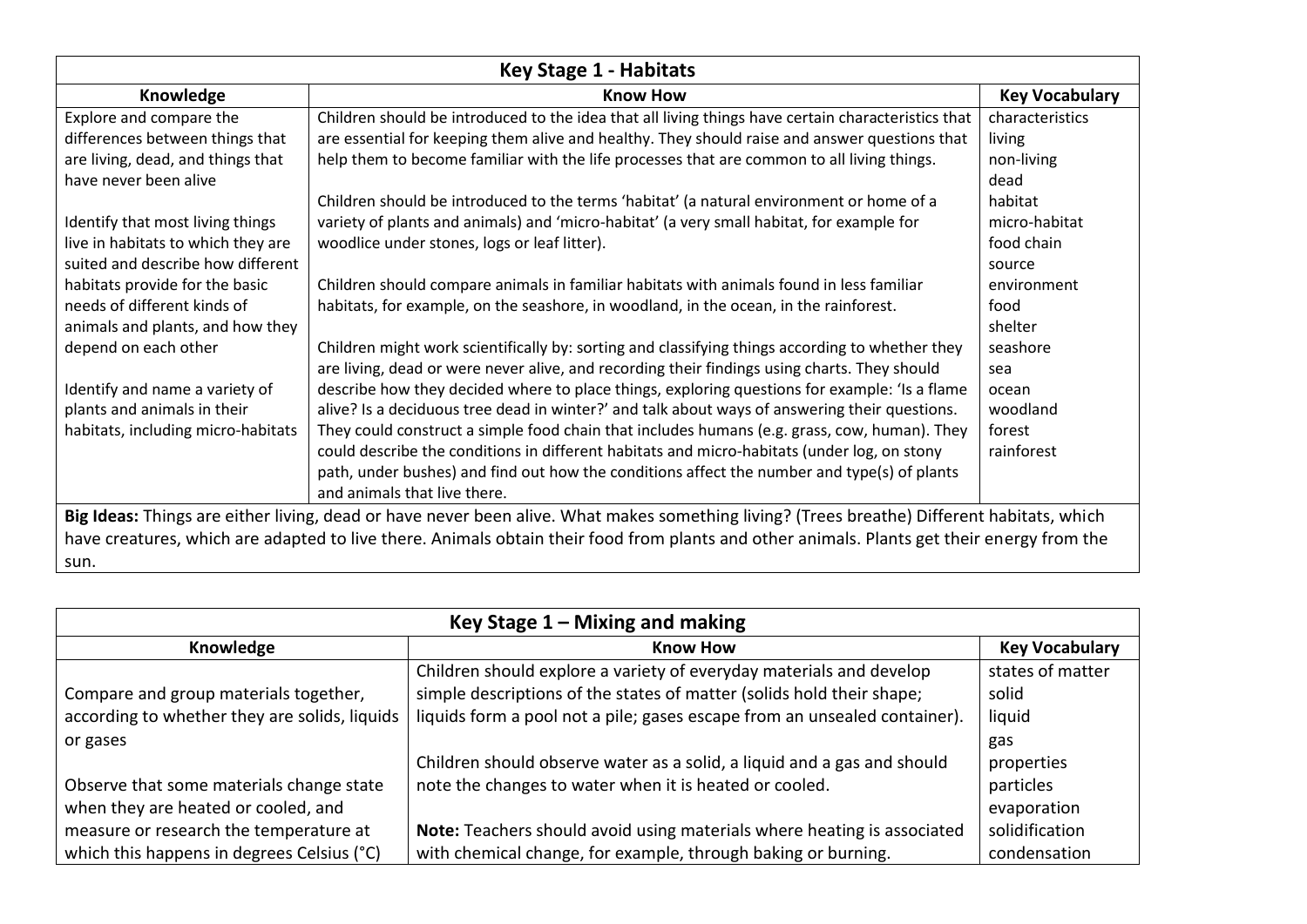| Identify the part played by evaporation and<br>condensation in the water cycle and | Children might work scientifically by: grouping and classifying a variety of<br>different materials; exploring the effect of temperature on substances                                                                  | the water cycle<br>melting |  |
|------------------------------------------------------------------------------------|-------------------------------------------------------------------------------------------------------------------------------------------------------------------------------------------------------------------------|----------------------------|--|
| associate the rate of evaporation with<br>temperature.                             | such as chocolate, butter, cream (for example, to make food such as<br>chocolate crispy cakes and ice-cream for a party). They could research                                                                           |                            |  |
|                                                                                    | the temperature at which materials change state, for example, when<br>iron melts or when oxygen condenses into a liquid.                                                                                                |                            |  |
|                                                                                    | They might observe and record evaporation over a period of time, for<br>example, a puddle in the playground or washing on a line, and<br>investigate the effect of temperature on washing drying or snowmen<br>melting. |                            |  |
|                                                                                    |                                                                                                                                                                                                                         |                            |  |
|                                                                                    | Big Ideas: Materials can change state. Materials can exist in all three states. The relative density of a material determines its state.                                                                                |                            |  |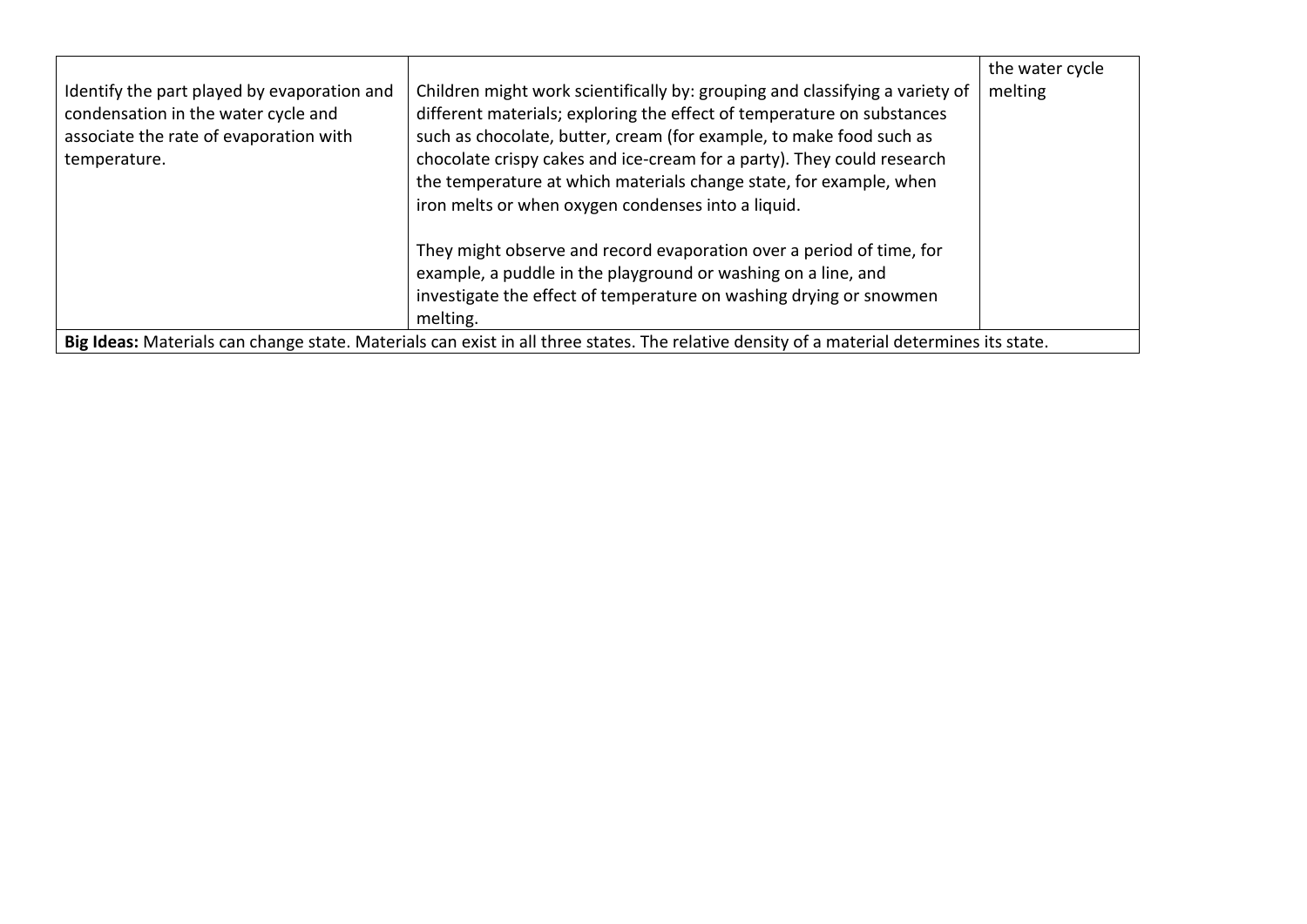| Lower KS2 - Practical skills             |                                                               |                       |  |
|------------------------------------------|---------------------------------------------------------------|-----------------------|--|
| Knowledge                                | <b>Know How</b>                                               | <b>Key Vocabulary</b> |  |
| Know how to plan a 'fair test'           | Identify the variables in a range of experiments              | Test                  |  |
| Know how to work as part of a team       | Define a dependent, independent and control variable          | <b>Diagrams</b>       |  |
| Identify good scientific diagrams        | Can follow the instructions in a method                       | Results               |  |
| Know how to present results              | Can write a method for an investigation                       | Conclusion            |  |
| Know how to interpret results            | Draw a range of scientific diagrams                           | Investigation         |  |
| Know how to present a conclusion         | Can use scientific diagrams to identify an organism or object | Variable              |  |
| Know how to edit an investigation report | Describe how to collect results                               | Experiment            |  |
|                                          | Can draw a results table                                      | Method                |  |
|                                          | Can write a conclusion                                        | Organism              |  |
|                                          | Can draft an investigation report                             | report                |  |
|                                          | Can redraft an investigation report                           |                       |  |

| Lower Key Stage 2 - Forces                                                        |                                                                            |                       |
|-----------------------------------------------------------------------------------|----------------------------------------------------------------------------|-----------------------|
| Knowledge                                                                         | <b>Know How</b>                                                            | <b>Key Vocabulary</b> |
|                                                                                   | Know how to measure a force                                                | forces                |
| Compare how things move on different                                              |                                                                            | push                  |
| surfaces                                                                          | Know how to investigate the impact forces have on objects                  | pull                  |
|                                                                                   |                                                                            | attract               |
| Understand how we measure forces                                                  | Children might work scientifically by: comparing how different things      | repel                 |
|                                                                                   | move and grouping them; raising questions and carrying out tests to find   | friction              |
| Understand the difference in contact and                                          | out how far things move on different surfaces and gathering and            | magnet(ic)            |
| non-contact forces                                                                | recording data to find answers their questions; exploring the strengths of | bar magnet            |
|                                                                                   | different magnets and finding a fair way to compare them; sorting          | ring magnet           |
| Understand the impact forces have on                                              | materials into those that are magnetic and those that are not; looking for | button magnet         |
| objects that float                                                                | patterns in the way that magnets behave in relation to each other and      | horseshoe magnet      |
|                                                                                   | what might affect this, for example, the strength of the magnet or which   | contact               |
| Understand the impact forces have on                                              | pole faces another; identifying how these properties make magnets          | poles/polarity        |
| gears, levers and pulleys                                                         | useful in everyday items and suggesting creative uses for different        |                       |
|                                                                                   | magnets.                                                                   |                       |
| Big Ideas: Only metals containing iron are magnetic. Magnetism is a type of force |                                                                            |                       |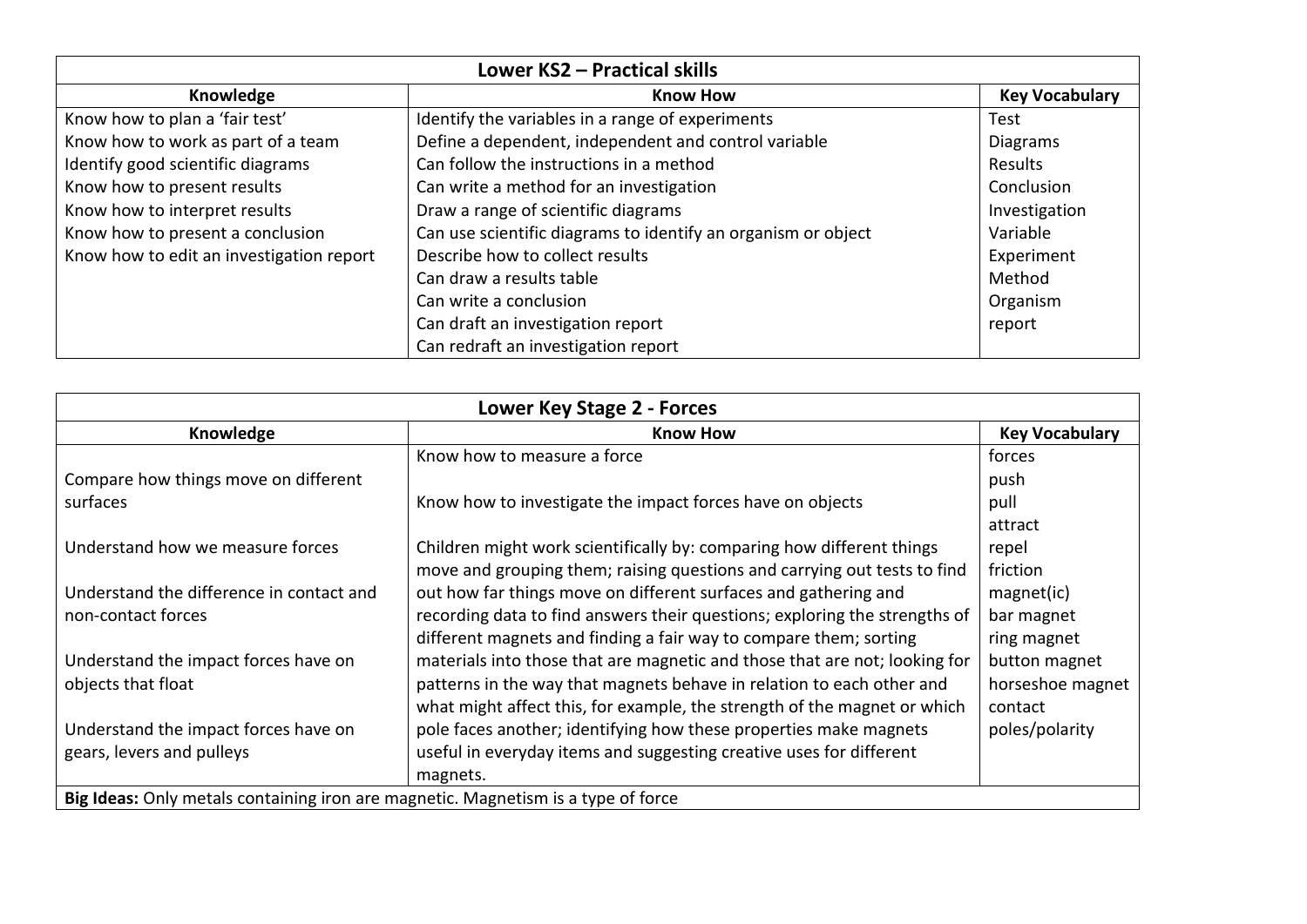| Lower Key Stage 2 - Sound                                                                                                             |                                                                                                                                                                                                                                                                                                                                                                                                                                                      |                                                                |  |
|---------------------------------------------------------------------------------------------------------------------------------------|------------------------------------------------------------------------------------------------------------------------------------------------------------------------------------------------------------------------------------------------------------------------------------------------------------------------------------------------------------------------------------------------------------------------------------------------------|----------------------------------------------------------------|--|
| Knowledge                                                                                                                             | <b>Know How</b>                                                                                                                                                                                                                                                                                                                                                                                                                                      | <b>Key Vocabulary</b>                                          |  |
| Identify how sounds are made, associating<br>some of them with something vibrating<br>Understand how different sounds are<br>produced | Children should explore and identify the way sound is made through<br>vibration in a range of different musical instruments from around the<br>world; and find out how the pitch and volume of sounds can be changed<br>in a variety of ways.<br>Explore how sounds are made and their uses.                                                                                                                                                         | sound<br>vibration<br>medium<br>ear<br>pitch<br>volume         |  |
| Understand pitch, frequency and<br>amplitude.<br>Understand how we use sound<br>Understand devices that use sound                     | Children might work scientifically by: finding patterns in the sounds that<br>are made by different objects such as saucepan lids of different sizes or<br>elastic bands of different thicknesses. They might make earmuffs from a<br>variety of different materials to investigate which provides the best<br>insulation against sound. They could make and play their own<br>instruments by using what they have found out about pitch and volume. | faint(er)<br>source of the<br>sound<br>thickness<br>insulation |  |
| Big Ideas: There is a source for every sound. Sound radiates out from its source. Sounds travels at 343 meters per second.            |                                                                                                                                                                                                                                                                                                                                                                                                                                                      |                                                                |  |

| <b>Lower Key Stage 2 - Adaptations</b>                                                                                                          |                                                                                                                                                                                                                                                                                                                                                                                                                                                                                                                            |                                                                                                                                         |
|-------------------------------------------------------------------------------------------------------------------------------------------------|----------------------------------------------------------------------------------------------------------------------------------------------------------------------------------------------------------------------------------------------------------------------------------------------------------------------------------------------------------------------------------------------------------------------------------------------------------------------------------------------------------------------------|-----------------------------------------------------------------------------------------------------------------------------------------|
| Knowledge                                                                                                                                       | <b>Know How</b>                                                                                                                                                                                                                                                                                                                                                                                                                                                                                                            | <b>Key Vocabulary</b>                                                                                                                   |
| Recognise that living things have<br>changed over time and that<br>fossils provide information                                                  | Children should find out more about how living things on earth have changed over<br>time.                                                                                                                                                                                                                                                                                                                                                                                                                                  | fossils<br>offspring<br>characteristics                                                                                                 |
| about living things that<br>inhabited the Earth millions of<br>years ago                                                                        | They should be introduced to the idea that characteristics are passed from parents<br>to their offspring, for instance by considering different breeds of dogs, and what<br>happens when, for example, Labradors are crossed with poodles.                                                                                                                                                                                                                                                                                 | breed of animal<br>evolution<br>inheritance                                                                                             |
| Recognise that living things<br>produce offspring of the same<br>kind, but normally offspring vary<br>and are not identical to their<br>parents | They should also appreciate that variation in offspring over time can make animals<br>more or less able to survive in particular environments, for example, by exploring<br>how giraffes' necks got longer, or the development of insulating fur on the arctic fox.<br>Children might find out about the work of palaeontologists such as Mary Anning and<br>about how Charles Darwin and Alfred Wallace developed their ideas on evolution.<br>Note: At this stage, children are not expected to understand how genes and | adapt(ion)<br>environment<br>palaeontologist<br><b>Mary Anning</b><br><b>Charles Darwin</b><br><b>Alfred Wallace</b><br><b>Mutation</b> |
|                                                                                                                                                 | chromosomes work.                                                                                                                                                                                                                                                                                                                                                                                                                                                                                                          |                                                                                                                                         |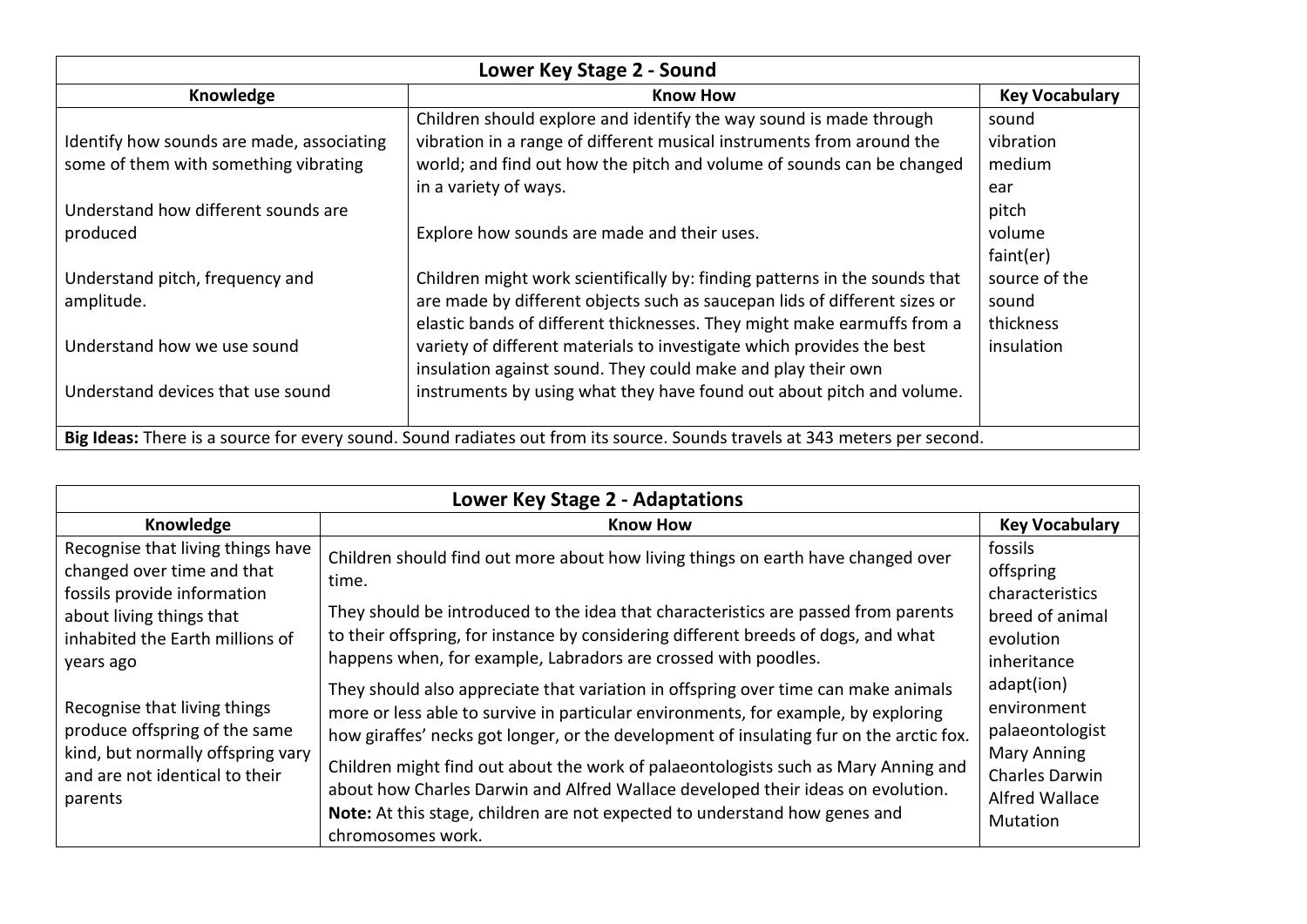| Identify how animals and plants<br>are adapted to suit their<br>environment in different ways<br>and that adaptation may lead to<br>evolution. | Children might work scientifically by: observing and raising questions about local<br>animals and how they are adapted to their environment; comparing how some living<br>things are adapted to survive in extreme conditions, for example, cactuses, penguins<br>and camels. They might analyse the advantages and disadvantages of specific<br>adaptations, such as being on two feet rather than four, having a long or a short<br>beak, having gills or lungs, tendrils on climbing plants, brightly coloured and scented<br>flowers. |  |
|------------------------------------------------------------------------------------------------------------------------------------------------|-------------------------------------------------------------------------------------------------------------------------------------------------------------------------------------------------------------------------------------------------------------------------------------------------------------------------------------------------------------------------------------------------------------------------------------------------------------------------------------------------------------------------------------------|--|
| Big Ideas: Evolution is driven by need to need to survive in your environment. There is competition for finite resources. You inherit          |                                                                                                                                                                                                                                                                                                                                                                                                                                                                                                                                           |  |
| characteristics from your parents and this is supplemented by your environmental and cultural experiences.                                     |                                                                                                                                                                                                                                                                                                                                                                                                                                                                                                                                           |  |

| Lower Key Stage 2 - Plants                                                                                                                 |                                                                            |                       |  |
|--------------------------------------------------------------------------------------------------------------------------------------------|----------------------------------------------------------------------------|-----------------------|--|
| Knowledge                                                                                                                                  | <b>Know How</b>                                                            | <b>Key Vocabulary</b> |  |
| Identify and describe the functions of                                                                                                     | Children should be introduced to the relationship between structure and    | roots                 |  |
| different parts of flowering plants: roots,                                                                                                | function: the idea that every part has a job to do. They should explore    | stem                  |  |
| stem/trunk, leaves and flowers                                                                                                             | questions that focus on the role of the roots and stem in nutrition and    | trunk                 |  |
|                                                                                                                                            | support, leaves for nutrition and flowers for reproduction.                | leaves                |  |
| Explore the requirements of plants for life                                                                                                |                                                                            | flowers               |  |
| and growth (air, light, water, nutrients from                                                                                              | Note: Children can be introduced to the idea that plants can make their    | fruits                |  |
| soil, and room to grow) and how they vary                                                                                                  | own food, but at this stage they do not need to understand how this        | flowering plants      |  |
| from plant to plant                                                                                                                        | happens.                                                                   | grow(th)              |  |
|                                                                                                                                            |                                                                            | air                   |  |
| Investigate the way in which water is                                                                                                      | Children might work scientifically by: comparing the effect of different   | light                 |  |
| transported within plants                                                                                                                  | factors on plant growth, for example, the amount of light, the amount of   | water                 |  |
|                                                                                                                                            | fertiliser; discovering how seeds are formed by observing the different    | nutrients             |  |
| Explore the part that flowers play in the life                                                                                             | stages of plant life cycles over a period of time; looking for patterns in | nutrition             |  |
| cycle of flowering plants, including                                                                                                       | the structure of fruits that relate to how the seeds are dispersed. They   | fertiliser            |  |
| pollination, seed formation and seed                                                                                                       | might observe how water is transported in plants, for example, by          | transportation        |  |
| dispersal.                                                                                                                                 | putting cut, white carnations into coloured water and observing how        | life cycle            |  |
|                                                                                                                                            | water travels up the stem to the flowers.                                  | pollination           |  |
|                                                                                                                                            |                                                                            | seed formation        |  |
|                                                                                                                                            |                                                                            | seed dispersal        |  |
|                                                                                                                                            |                                                                            | factors/variables     |  |
|                                                                                                                                            |                                                                            |                       |  |
| Big Ideas: All the different parts of the plant have a particular function. The balance of factors is important to keep the plant healthy. |                                                                            |                       |  |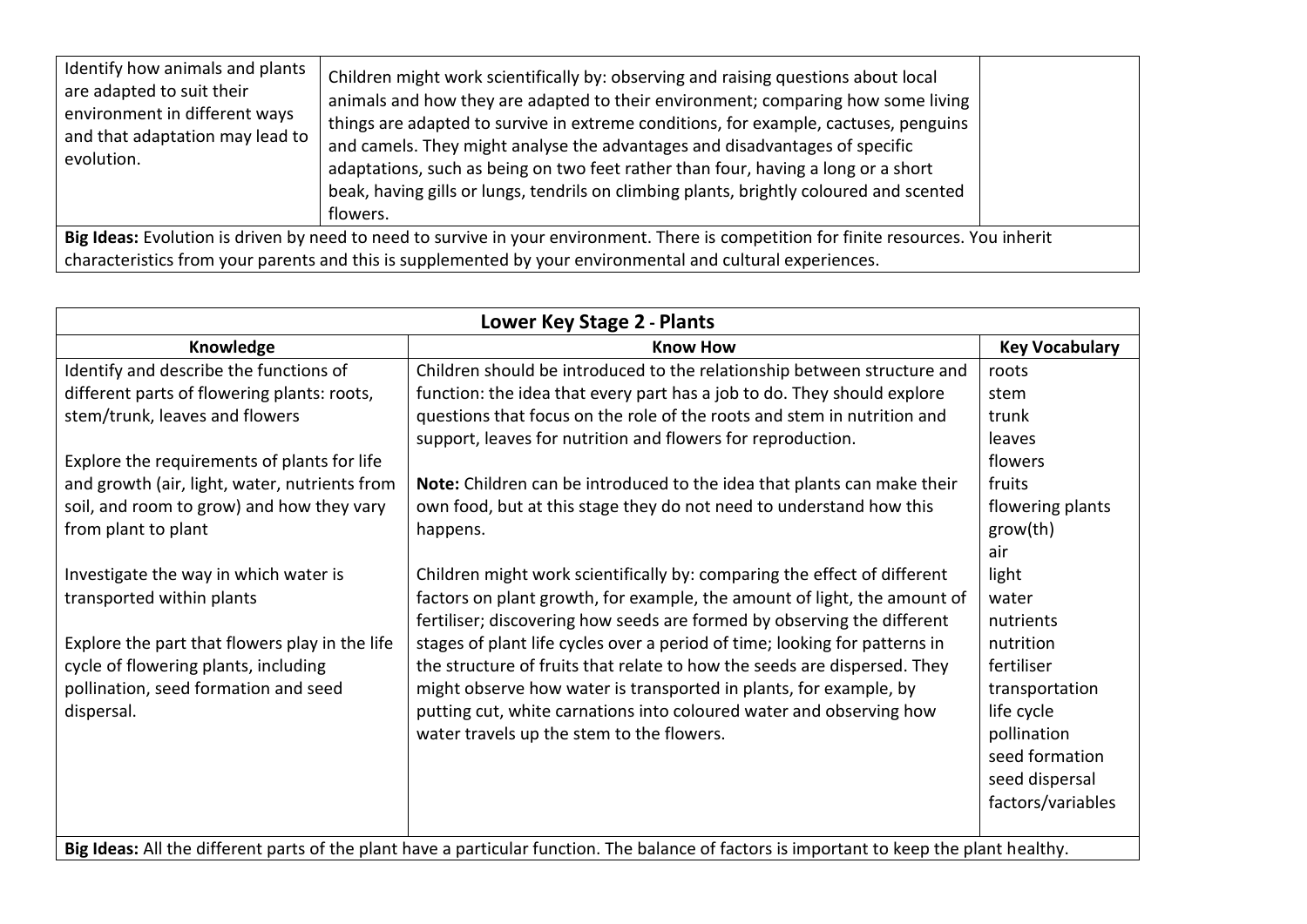| Lower Key Stage 2 - Light                                                                                                                                                                                                                                             |                                                                                                                                                                                                                                                                                                                                                              |                                                                  |  |
|-----------------------------------------------------------------------------------------------------------------------------------------------------------------------------------------------------------------------------------------------------------------------|--------------------------------------------------------------------------------------------------------------------------------------------------------------------------------------------------------------------------------------------------------------------------------------------------------------------------------------------------------------|------------------------------------------------------------------|--|
| Knowledge                                                                                                                                                                                                                                                             | <b>Know How</b>                                                                                                                                                                                                                                                                                                                                              | <b>Key Vocabulary</b>                                            |  |
| Recognise that light appears to travel in<br>straight lines                                                                                                                                                                                                           | Explore the way that light behaves, including light sources, reflection and<br>shadows. They should talk about what happens and make predictions.                                                                                                                                                                                                            | light<br>reflect(ion)<br>eye                                     |  |
| Use the idea that light travels in straight<br>lines to explain that objects are seen<br>because they give out or reflect light into<br>the eye                                                                                                                       | Children might work scientifically by: deciding where to place rear-view<br>mirrors on cars; designing and making a periscope and using the idea<br>that light appears to travel in straight lines to explain how it works.                                                                                                                                  | light source<br>rear-view mirror<br>periscope<br>shadow<br>prism |  |
| Explain that we see things because light<br>travels from light sources to our eyes or<br>from light sources to objects and then to<br>our eyes. The structure of the eye will<br>determine how an object is seen.                                                     | They might investigate the relationship between light sources, objects<br>and shadows by using shadow puppets. They could extend their<br>experience of light by looking a range of phenomena including rainbows,<br>colours on soap bubbles, objects looking bent in water and coloured<br>filters (they do not need to explain why these phenomena occur). | rainbow                                                          |  |
| Use the idea that light travels in straight<br>lines to explain why shadows have the same<br>shape as the objects that cast them.                                                                                                                                     |                                                                                                                                                                                                                                                                                                                                                              |                                                                  |  |
| Big Ideas: Light can be refracted. Light can be split. We can only see certain wavelengths. The angle, brightness and the distance of the light<br>source will determine the shape and size of the shadow. Angle of incidence is the same as the angle of reflection. |                                                                                                                                                                                                                                                                                                                                                              |                                                                  |  |

| Lower Key Stage 2 - Phases of matter          |                                                                           |                       |
|-----------------------------------------------|---------------------------------------------------------------------------|-----------------------|
| Knowledge                                     | <b>Know How</b>                                                           | <b>Key Vocabulary</b> |
|                                               | Children should explore a variety of everyday materials and develop       | states of matter      |
| Compare and group materials together,         | simple descriptions of the states of matter (solids hold their shape;     | solid                 |
| according to whether they are solids, liquids | liquids form a pool not a pile; gases escape from an unsealed container). | liquid                |
| or gases                                      |                                                                           | gas                   |
|                                               | Children should observe water as a solid, a liquid and a gas and should   | properties            |
| Observe that some materials change state      | note the changes to water when it is heated or cooled including what      | particles             |
| when they are heated or cooled, and           | happens to the particles.                                                 | evaporation           |
| measure or research the temperature at        |                                                                           | solidification        |
| which this happens in degrees Celsius (°C)    |                                                                           | condensation          |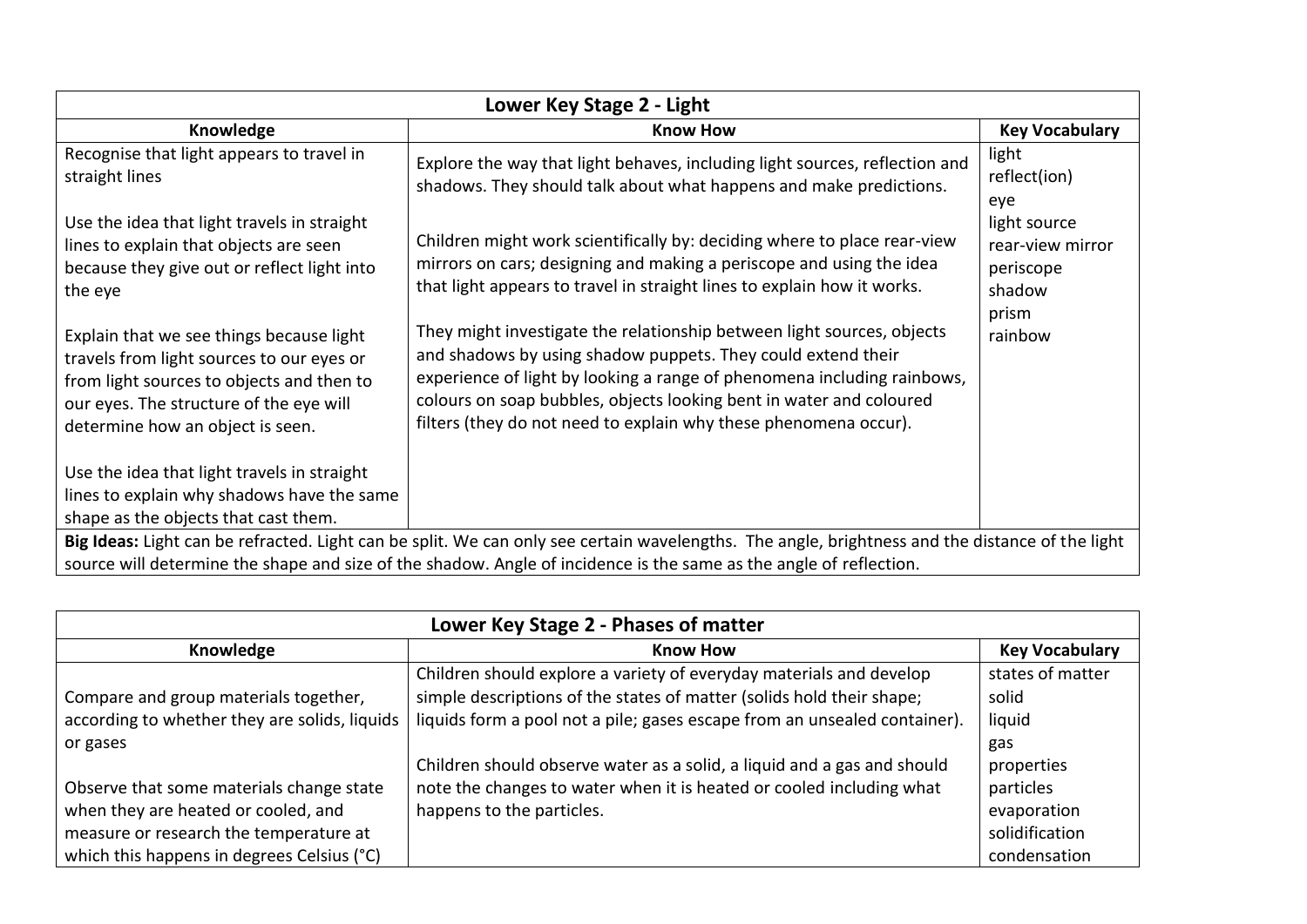| including what happens to the particles in a<br>material.                                                                                | Note: Teachers should avoid using materials where heating is associated<br>with chemical change, for example, through baking or burning.                                                                                                                                                                                                                                                                                            | the water cycle<br>melting |
|------------------------------------------------------------------------------------------------------------------------------------------|-------------------------------------------------------------------------------------------------------------------------------------------------------------------------------------------------------------------------------------------------------------------------------------------------------------------------------------------------------------------------------------------------------------------------------------|----------------------------|
| Understand how we measure boiling and<br>melting points<br>Know some materials don't fit into solids,<br>liquids and gasses categories   | Children might work scientifically by: grouping and classifying a variety of<br>different materials; exploring the effect of temperature on substances<br>such as chocolate, butter, cream (for example, to make food such as<br>chocolate crispy cakes and ice-cream for a party). They could research<br>the temperature at which materials change state, for example, when<br>iron melts or when oxygen condenses into a liquid. |                            |
|                                                                                                                                          | They might observe and record evaporation over a period of time, for<br>example, a puddle in the playground or washing on a line, and<br>investigate the effect of temperature on washing drying or snowmen<br>melting.                                                                                                                                                                                                             |                            |
| Big Ideas: Materials can change state. Materials can exist in all three states. The relative density of a material determines its state. |                                                                                                                                                                                                                                                                                                                                                                                                                                     |                            |

| Lower Key Stage 2 - Rock cycle           |                                                                              |                       |
|------------------------------------------|------------------------------------------------------------------------------|-----------------------|
| Knowledge                                | <b>Know How</b>                                                              | <b>Key Vocabulary</b> |
|                                          | Linked with work in geography, children should explore different kinds of    | rock                  |
| Compare and group together different     | rocks and soils, including those in the local environment.                   | appearance            |
| kinds of rocks on the basis of their     |                                                                              | physical              |
| appearance and simple physical           | Children should explore how rocks change on the Earth's surface.             | properties            |
| properties                               |                                                                              | fossil                |
|                                          | Children might work scientifically by: observing rocks, including those used | soil                  |
| Describe in simple terms how fossils are | in buildings and gravestones, and exploring how and why they might have      | organic matter        |
| formed when things that have lived are   | changed over time; using a hand lens or microscope to help them to identify  | inorganic matter      |
| petrified within rock                    | and classify rocks according to whether they have grains or crystals, and    | erosion               |
|                                          | whether they have fossils in them. Children might research and discuss the   | weathering            |
| Recognise that soils are made from rocks | different kinds of living things whose fossils are found in sedimentary rock | magnifying            |
| and organic matter.                      | and explore how fossils are formed.                                          | glass/hand lens       |
|                                          |                                                                              | microscope            |
|                                          | Children could explore different soils and identify similarities and         | grains                |
|                                          | differences between them and investigate what happens when rocks are         | crystals              |
|                                          |                                                                              | igneous               |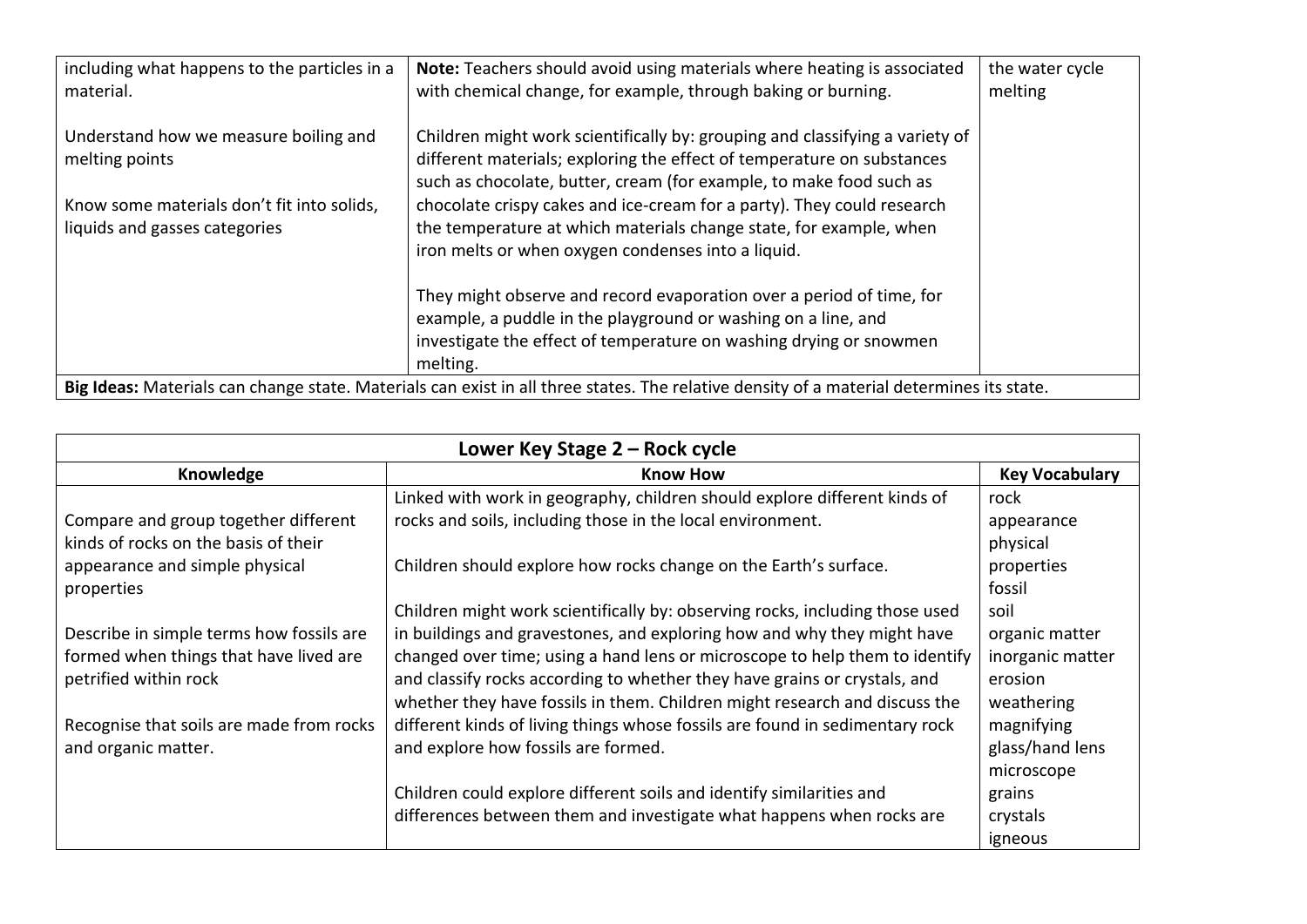|                                                                                                                                             | rubbed together or what changes occur when they are in water. They can<br>raise and answer questions about the way soils are formed. | sedimentary<br>metamorphic<br>volcano<br>petrified |
|---------------------------------------------------------------------------------------------------------------------------------------------|--------------------------------------------------------------------------------------------------------------------------------------|----------------------------------------------------|
| Big Ideas: Rocks are formed in a variety of different ways. Soils are made from minerals (sand, silt, clay), organic matter, air and water. |                                                                                                                                      |                                                    |

| Lower Key Stage 2 - Ecosystems             |                                                                          |                       |
|--------------------------------------------|--------------------------------------------------------------------------|-----------------------|
| Knowledge                                  | <b>Know How</b>                                                          | <b>Key Vocabulary</b> |
| Understand what an ecosystem is            | Children should use the local environment throughout the year to study   | living organisms      |
|                                            | ecosystems as well as non-local ecosystems.                              | classification        |
| Understand that animals have varying diets |                                                                          | environment           |
|                                            | Children should explore the impact of animals on an ecosystem and how    | habitat               |
| Understand the role of each type of animal | they are interlinked.                                                    | ecosystem             |
| in an ecosystem                            |                                                                          | flowering/non         |
|                                            | Children should explore examples of human impact (both positive and      | flowering plants      |
| Understand food chains and webs            | negative) on environments, for example, the positive effects of nature   | vertebrate            |
|                                            | reserves, ecologically planned parks, or garden ponds, and the negative  | invertebrate          |
| Understand the impact of humans on         | effects of population and development, litter or deforestation.          | fish                  |
| ecosystems and food webs                   |                                                                          | amphibian             |
|                                            | Children might work scientifically by: using and making simple guides or | reptile               |
|                                            | keys to explore and identify local plants and animals; making a guide to | bird                  |
|                                            | local living things; raising and answering questions based on their      | mammal                |
|                                            | observations of animals and what they have found out about other         | snails/slugs          |
|                                            | animals that they have researched.                                       | worms                 |
|                                            |                                                                          | spiders/arachnids     |
|                                            |                                                                          | insects               |
|                                            |                                                                          | human impact          |
|                                            |                                                                          | environmental         |
|                                            |                                                                          | impact                |
|                                            |                                                                          | nature reserve        |
|                                            |                                                                          | pollution /litter     |
|                                            |                                                                          | deforestation         |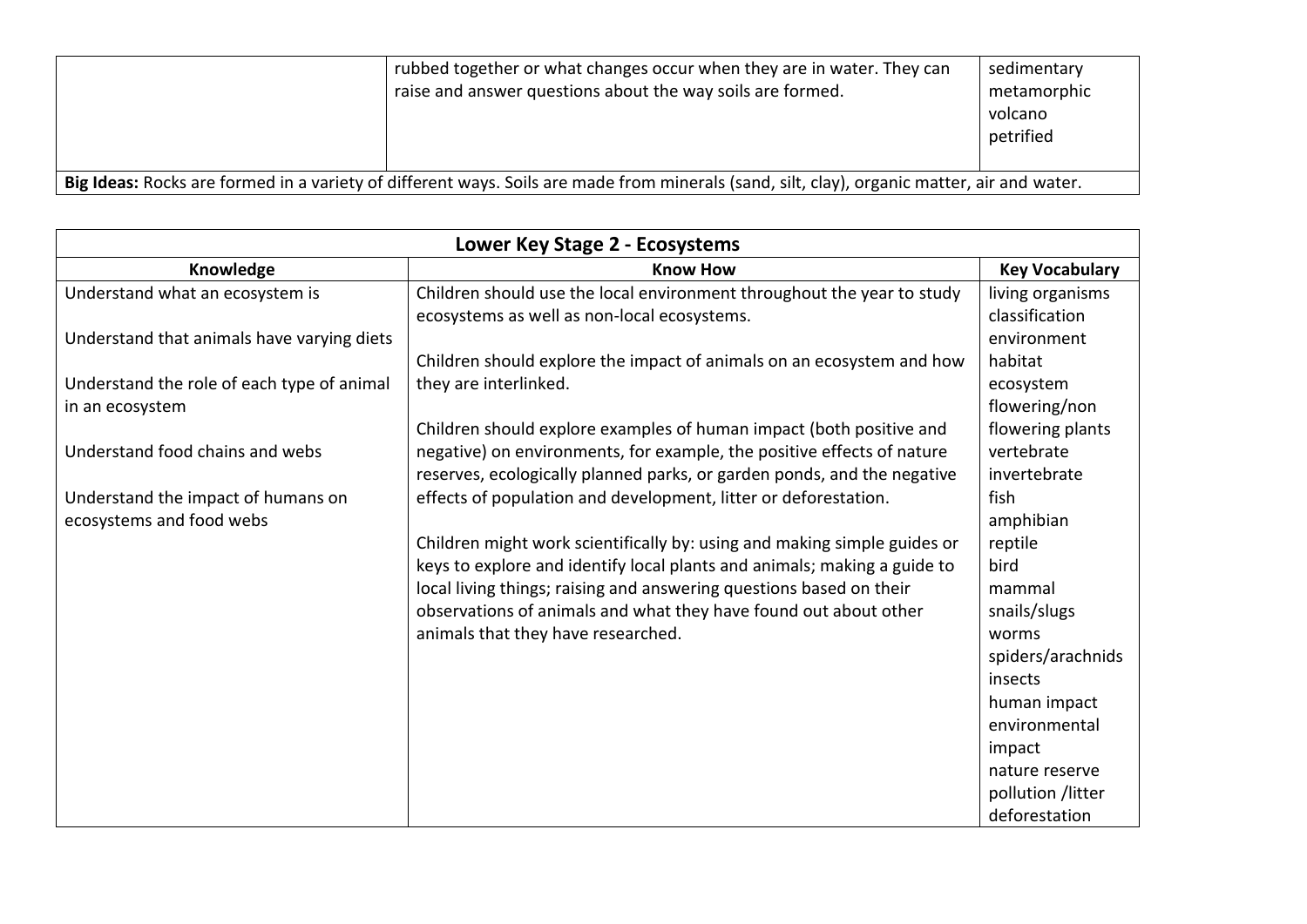**Big Ideas:** Natural events and human impact can affect the environment and therefore the habitat and the organisms that live in it are also affected. Basic groups can be classified further.

| Lower Key Stage 2 - Raw and synthetic materials                                                                                                                                                                                                                                                                                                                                  |                                                                                                                                                                                                                                                                                                                                                                                                                                                                                                                                                                                                                                                                                                                                                                                                                                                                                                                                                                                                                                                                                                                                                                      |                                                                                                                                                                                                                                                                                                                                           |  |
|----------------------------------------------------------------------------------------------------------------------------------------------------------------------------------------------------------------------------------------------------------------------------------------------------------------------------------------------------------------------------------|----------------------------------------------------------------------------------------------------------------------------------------------------------------------------------------------------------------------------------------------------------------------------------------------------------------------------------------------------------------------------------------------------------------------------------------------------------------------------------------------------------------------------------------------------------------------------------------------------------------------------------------------------------------------------------------------------------------------------------------------------------------------------------------------------------------------------------------------------------------------------------------------------------------------------------------------------------------------------------------------------------------------------------------------------------------------------------------------------------------------------------------------------------------------|-------------------------------------------------------------------------------------------------------------------------------------------------------------------------------------------------------------------------------------------------------------------------------------------------------------------------------------------|--|
| Knowledge                                                                                                                                                                                                                                                                                                                                                                        | <b>Know How</b>                                                                                                                                                                                                                                                                                                                                                                                                                                                                                                                                                                                                                                                                                                                                                                                                                                                                                                                                                                                                                                                                                                                                                      | <b>Key Vocabulary</b>                                                                                                                                                                                                                                                                                                                     |  |
| Children understand the differences in raw and<br>synthetic materials.<br>Children understand the link between raw and<br>synthetic materials and how materials are<br>made.<br>Explain that some changes result in the<br>formation of new materials, and that this kind<br>of change is not usually reversible<br>Children understand the importance of<br>recycling materials | Children should build a more systematic understanding of materials by<br>exploring and comparing the properties of a broad range of materials.<br>They should find out about how chemists create new materials, for example,<br>Spencer Silver, who invented the glue for sticky notes or Ruth Benerito, who<br>invented wrinkle-free cotton.<br>Children should explore how materials are made and the importance of<br>recycling materials on the environment.<br>Children might work scientifically by: carrying out tests to answer questions, for<br>example, 'Which materials would be the most effective for making a warm<br>jacket, for wrapping ice cream to stop it melting, or for making blackout<br>curtains?' They might compare materials in order to make a switch in a circuit.<br>They could observe and compare the changes that take place, for example,<br>when burning different materials or baking bread or cakes. They might research<br>and discuss how chemical changes have an impact on our lives, for example,<br>cooking, and discuss the creative use of new materials such as polymers, super-<br>sticky and super-thin materials. | properties of<br>materials<br>hardness, solubility,<br>transparency,<br>conductivity<br>(electrical and<br>thermal)<br>dissolve<br>solution<br>mixture<br>separation<br>solids, liquids and<br>gases<br>filtering, sieving and<br>evaporating<br>changes of state<br>reversible<br>irreversible<br>acid<br>burning<br>bicarbonate of soda |  |
|                                                                                                                                                                                                                                                                                                                                                                                  |                                                                                                                                                                                                                                                                                                                                                                                                                                                                                                                                                                                                                                                                                                                                                                                                                                                                                                                                                                                                                                                                                                                                                                      | chemical reaction<br>rusting<br>evaporation<br>filtering<br>sieving<br>melting                                                                                                                                                                                                                                                            |  |
| irreversible.                                                                                                                                                                                                                                                                                                                                                                    | Big Ideas: Need to know the difference between a mixture and a solution and how to separate them. Changes can be either reversible or                                                                                                                                                                                                                                                                                                                                                                                                                                                                                                                                                                                                                                                                                                                                                                                                                                                                                                                                                                                                                                |                                                                                                                                                                                                                                                                                                                                           |  |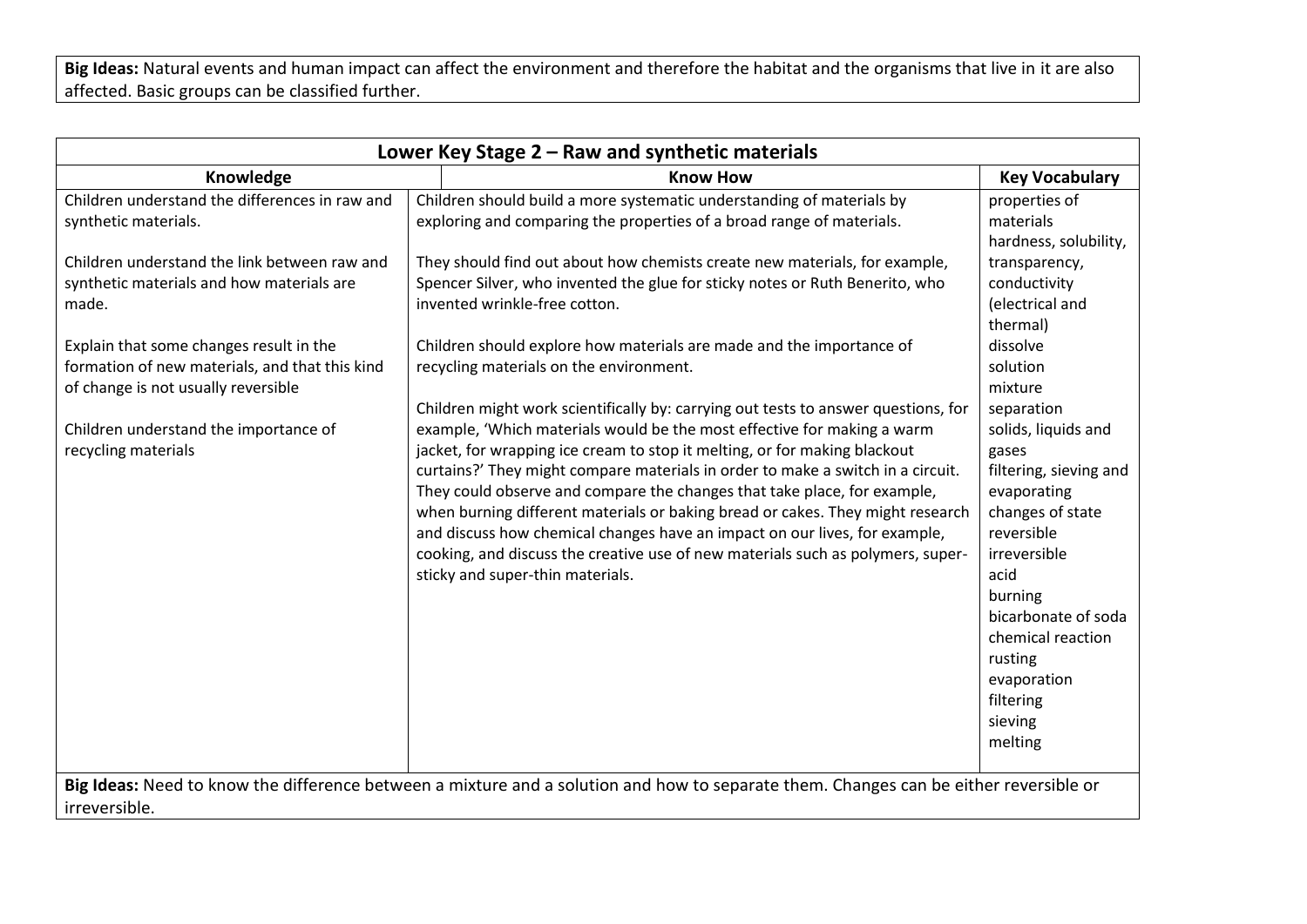| Lower Key Stage 2 - Anatomy                                                                                                                     |                                                                          |                       |
|-------------------------------------------------------------------------------------------------------------------------------------------------|--------------------------------------------------------------------------|-----------------------|
| Knowledge                                                                                                                                       | <b>Know How</b>                                                          | <b>Key Vocabulary</b> |
|                                                                                                                                                 | Children should be introduced to the main body parts associated with     | digestive system      |
| Describe the simple functions of the basic                                                                                                      | the digestive and respiratory system and explore questions that help     | mouth, tongue,        |
| parts of the digestive system in humans                                                                                                         | them to understand their special functions.                              | teeth,                |
|                                                                                                                                                 |                                                                          | oesophagus,           |
| Identify the different types of teeth in                                                                                                        | Children might work scientifically by: comparing the teeth of carnivores | stomach and small     |
| humans and their simple functions                                                                                                               | and herbivores, and suggesting reasons for differences; finding out what | and large intestine   |
|                                                                                                                                                 | damages teeth and how to look after them. They might draw and discuss    | incisor               |
| Children understand the functions of the                                                                                                        | their ideas about the digestive system and compare them with models or   | canine                |
| respiratory system                                                                                                                              | images.                                                                  | molar teeth           |
|                                                                                                                                                 |                                                                          | food chain            |
|                                                                                                                                                 |                                                                          | producer              |
|                                                                                                                                                 |                                                                          | predator              |
|                                                                                                                                                 |                                                                          | prey                  |
|                                                                                                                                                 |                                                                          | carnivore             |
|                                                                                                                                                 |                                                                          | herbivore             |
|                                                                                                                                                 |                                                                          | omnivore              |
| Big Ideas: Different types of teeth have different functions. Every food chain starts with a producer. Individual parts of the digestive system |                                                                          |                       |
| have specific functions.                                                                                                                        |                                                                          |                       |

| Upper Key Stage 2 – Separating mixtures                                                                                            |                                                                                                                                                                                    |                                                                                      |  |
|------------------------------------------------------------------------------------------------------------------------------------|------------------------------------------------------------------------------------------------------------------------------------------------------------------------------------|--------------------------------------------------------------------------------------|--|
| Knowledge                                                                                                                          | <b>Know How</b>                                                                                                                                                                    | <b>Key Vocabulary</b>                                                                |  |
| Know that some materials will dissolve in liquid<br>to form a solution, and describe how to recover<br>a substance from a solution | They should explore reversible changes, including, evaporating, filtering,<br>sieving, melting and dissolving, recognising that melting and dissolving are<br>different processes. | properties of<br>materials<br>hardness, solubility,<br>transparency,<br>conductivity |  |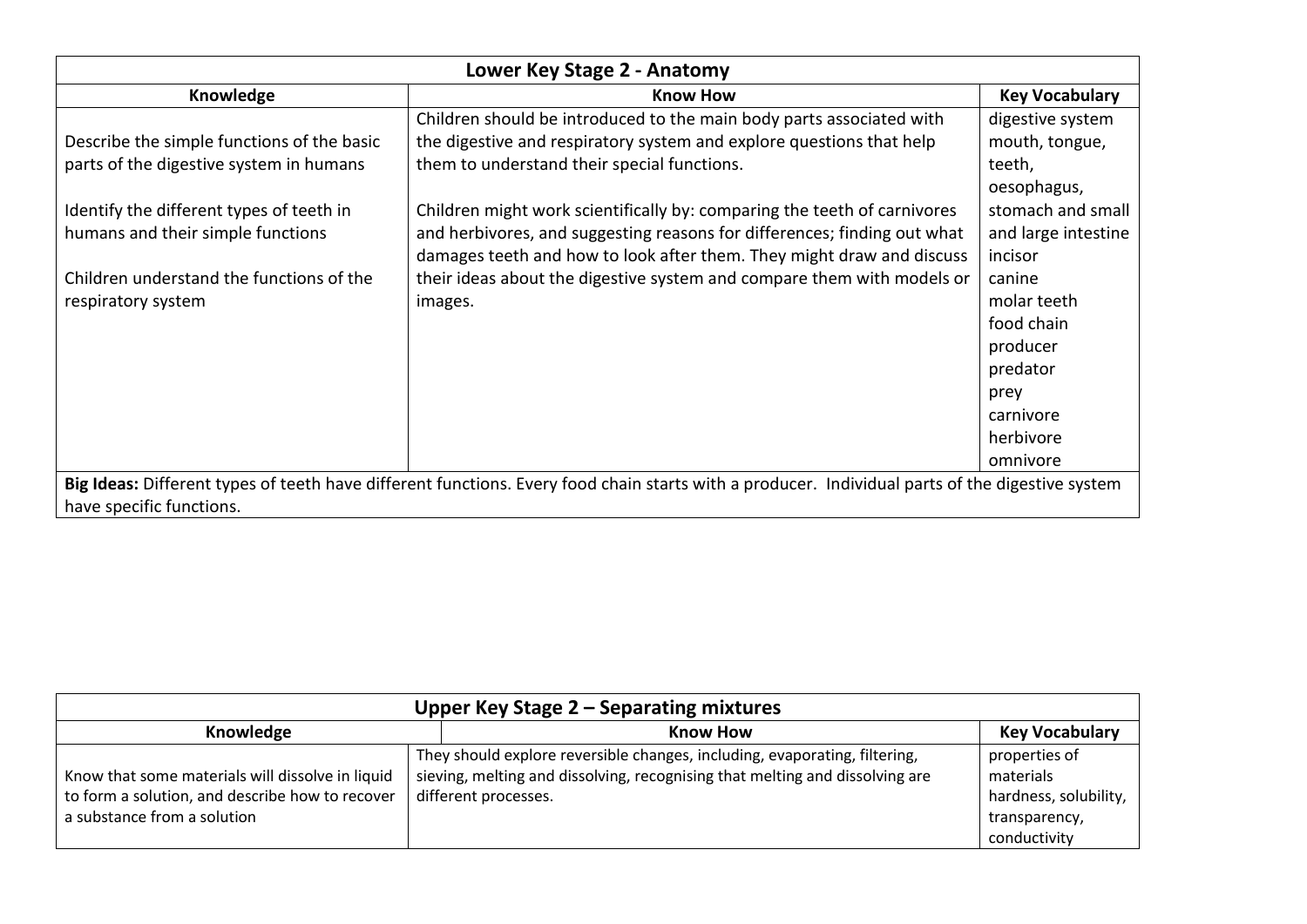| Use knowledge of solids, liquids and gases to  | Children should explore changes that are difficult to reverse, for example,                                                           | (electrical and        |
|------------------------------------------------|---------------------------------------------------------------------------------------------------------------------------------------|------------------------|
| decide how mixtures might be separated,        | burning, rusting and other reactions, for example, vinegar with bicarbonate of                                                        | thermal)               |
| including through filtering, sieving and       | soda. They should find out about how chemists create new materials, for                                                               | dissolve               |
| evaporating                                    | example, Spencer Silver, who invented the glue for sticky notes or Ruth                                                               | solution               |
|                                                | Benerito, who invented wrinkle-free cotton.                                                                                           | mixture                |
| Demonstrate that dissolving, mixing and        |                                                                                                                                       | separation             |
| changes of state are reversible changes        | Note: Children are not required to make quantitative measurements about                                                               | solids, liquids and    |
|                                                | conductivity and insulation at this stage. It is sufficient for them to observe that                                                  | gases                  |
| Explain that some changes result in the        | some conductors will produce a brighter bulb in a circuit than others and that                                                        | filtering, sieving and |
| formation of new materials, and that this kind | some materials will feel hotter than others when a heat source is placed against                                                      | evaporating            |
| of change is not usually reversible, including | them. Safety guidelines should be followed when burning materials.                                                                    | changes of state       |
| changes associated with burning and the action |                                                                                                                                       | reversible             |
| of acid on bicarbonate of soda.                | Children might work scientifically by: carrying out tests to answer questions, for                                                    | irreversible           |
|                                                | example, 'Which materials would be the most effective for making a warm                                                               | acid                   |
|                                                | jacket, for wrapping ice cream to stop it melting, or for making blackout                                                             | burning                |
|                                                | curtains?' They might compare materials in order to make a switch in a circuit.                                                       | bicarbonate of soda    |
|                                                | They could observe and compare the changes that take place, for example,                                                              | chemical reaction      |
|                                                | when burning different materials or baking bread or cakes. They might research                                                        | rusting                |
|                                                | and discuss how chemical changes have an impact on our lives, for example,                                                            | evaporation            |
|                                                | cooking, and discuss the creative use of new materials such as polymers, super-                                                       | filtering              |
|                                                | sticky and super-thin materials.                                                                                                      | sieving                |
|                                                |                                                                                                                                       | melting                |
|                                                |                                                                                                                                       |                        |
|                                                | Big Ideas: Need to know the difference between a mixture and a solution and how to separate them. Changes can be either reversible or |                        |
| irreversible.                                  |                                                                                                                                       |                        |

| Upper Key Stage $2$ – Diet and lifestyle                                                        |                                                                                                                                                          |                                                        |
|-------------------------------------------------------------------------------------------------|----------------------------------------------------------------------------------------------------------------------------------------------------------|--------------------------------------------------------|
| Knowledge                                                                                       | <b>Know How</b>                                                                                                                                          | <b>Key Vocabulary</b>                                  |
| Recognise the impact of diet, exercise, drugs<br>and lifestyle on the way their bodies function | Children should build on their learning from years 3 and 4 about the main<br>body parts and internal organs (skeletal, muscular and digestive system) to | circulatory system<br>heart<br>blood vessels<br>artery |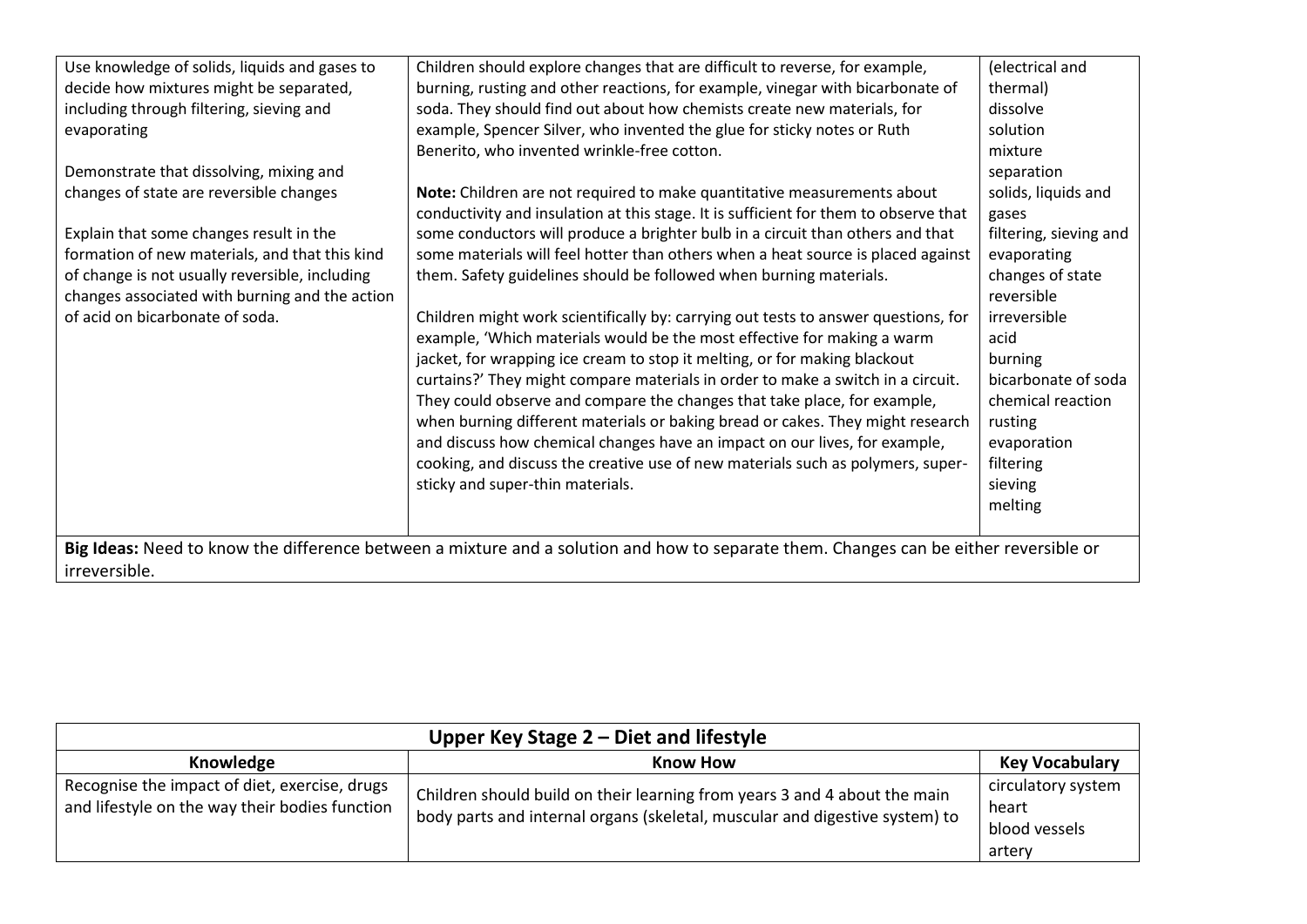| Describe the ways in which nutrients and<br>water are transported within animals,<br>including humans.                                                                                                                                                                                                                | explore and answer questions that help them to understand how the<br>circulatory system enables the body to function.<br>Children should learn how to keep their bodies healthy and how their<br>bodies might be damaged – including how some drugs and other substances<br>can be harmful to the human body.<br>Children might work scientifically by: exploring the work of scientists and<br>scientific research about the relationship between diet, exercise, drugs,<br>lifestyle and health. | vein<br>oxygenated<br>deoxygenated<br>blood cells<br>white blood cells<br>Red blood cells<br>plasma<br>plateletsa<br>diet<br>exercise<br>drugs<br>medicines<br>lifestyle<br>health(y) |
|-----------------------------------------------------------------------------------------------------------------------------------------------------------------------------------------------------------------------------------------------------------------------------------------------------------------------|----------------------------------------------------------------------------------------------------------------------------------------------------------------------------------------------------------------------------------------------------------------------------------------------------------------------------------------------------------------------------------------------------------------------------------------------------------------------------------------------------|---------------------------------------------------------------------------------------------------------------------------------------------------------------------------------------|
| Big Ideas: When drugs can be medicines and when they can be harmful. Linked to PHSE and healthy lifestyles. All the systems in the body<br>are interlinked. Diet, exercise, anxiety can affect you heart rate. Blood transports oxygen, nutrients, anti-bodies. Blood is made in the bones.<br>The heart is a muscle. |                                                                                                                                                                                                                                                                                                                                                                                                                                                                                                    |                                                                                                                                                                                       |

| <b>Upper Key Stage 2 - Heat</b>                  |                                                                                      |                        |
|--------------------------------------------------|--------------------------------------------------------------------------------------|------------------------|
| Knowledge                                        | <b>Know How</b>                                                                      | <b>Key Vocabulary</b>  |
| Children understand what happens when you        | Children should build a more systematic understanding of materials by                | properties of          |
| heat particles including expansion of a material | exploring and comparing the properties of a broad range of materials.                | materials              |
|                                                  |                                                                                      | hardness, solubility,  |
| Children understand thermal equilibrium and      | Children should explore what happens to materials when heated and how we             | transparency,          |
| how heat passes between particles                | can prevent items from being heated.                                                 | conductivity           |
|                                                  |                                                                                      | (electrical and        |
| Children understand thermal conductors and       | Note: Children are not required to make quantitative measurements about              | thermal)               |
| insulators                                       | conductivity and insulation at this stage. It is sufficient for them to observe that | dissolve               |
|                                                  | some conductors will produce a brighter bulb in a circuit than others and that       | solution               |
|                                                  | some materials will feel hotter than others when a heat source is placed against     | mixture                |
|                                                  | them. Safety guidelines should be followed when burning materials.                   | separation             |
|                                                  |                                                                                      | solids, liquids and    |
|                                                  | Children might work scientifically by: carrying out tests to answer questions, for   | gases                  |
|                                                  | example, 'Which materials would be the most effective for making a warm              | filtering, sieving and |
|                                                  | jacket, for wrapping ice cream to stop it melting, or for making blackout            | evaporating            |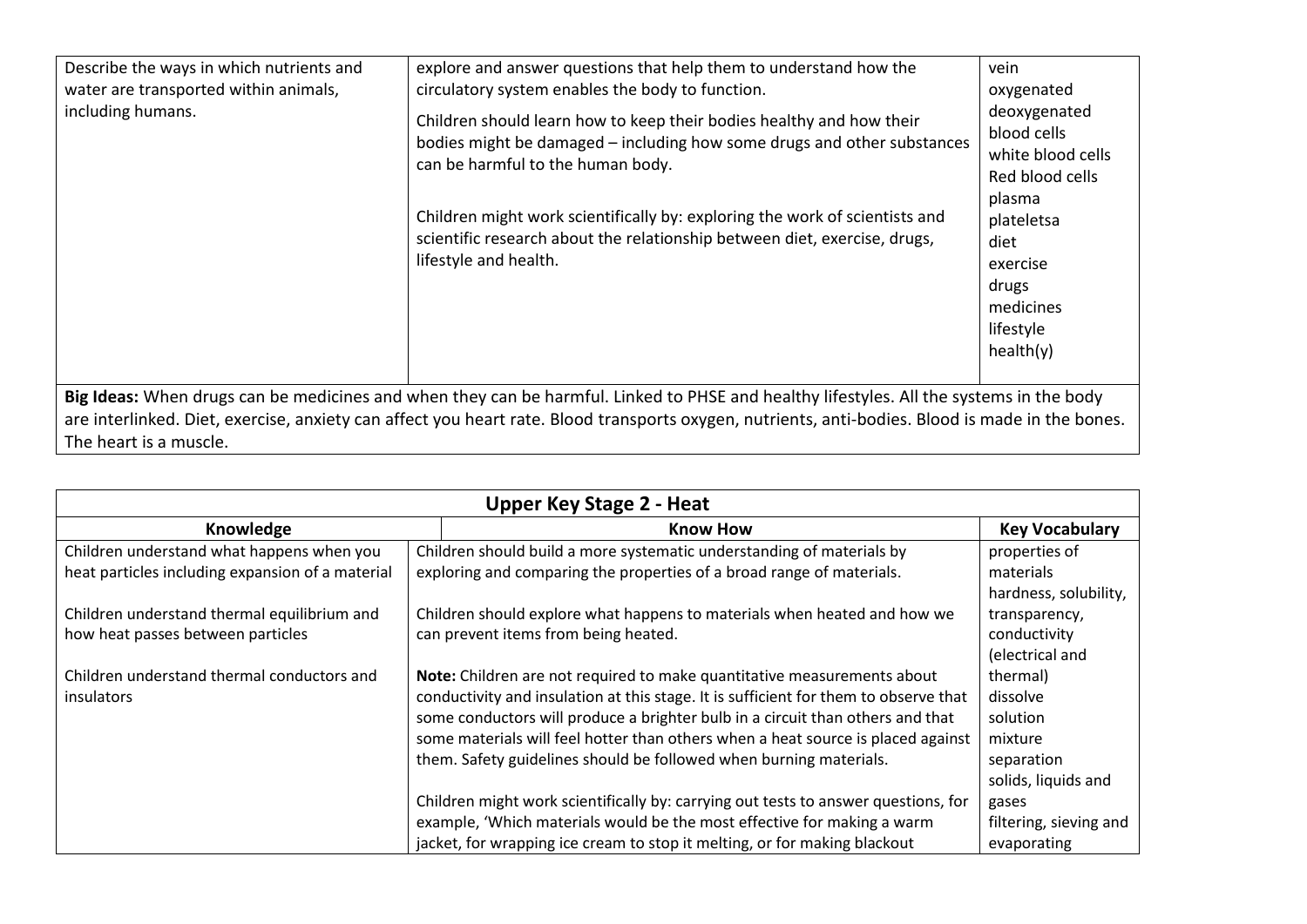|               | curtains?' They might compare materials in order to make a switch in a circuit.                                                       | changes of state    |
|---------------|---------------------------------------------------------------------------------------------------------------------------------------|---------------------|
|               | They could observe and compare the changes that take place, for example,                                                              | reversible          |
|               | when burning different materials or baking bread or cakes. They might research                                                        | irreversible        |
|               | and discuss how chemical changes have an impact on our lives, for example,                                                            | acid                |
|               | cooking, and discuss the creative use of new materials such as polymers, super-                                                       | burning             |
|               | sticky and super-thin materials.                                                                                                      | bicarbonate of soda |
|               |                                                                                                                                       | chemical reaction   |
|               |                                                                                                                                       | rusting             |
|               |                                                                                                                                       | evaporation         |
|               |                                                                                                                                       | filtering           |
|               |                                                                                                                                       | sieving             |
|               |                                                                                                                                       | melting             |
|               |                                                                                                                                       |                     |
|               | Big Ideas: Need to know the difference between a mixture and a solution and how to separate them. Changes can be either reversible or |                     |
| irreversible. |                                                                                                                                       |                     |

| <b>Upper Key Stage 2 - Sustainability</b>                                         |                                                                                    |                                                  |
|-----------------------------------------------------------------------------------|------------------------------------------------------------------------------------|--------------------------------------------------|
| Knowledge                                                                         | <b>Know How</b>                                                                    | <b>Key Vocabulary</b>                            |
| Children understand what everyday materials<br>are made of                        | Children should explore how materials are use and reused or recycled.              | properties of<br>materials                       |
|                                                                                   | Children should explore the impact of material use including burning of            | hardness, solubility,                            |
| Children understand the life cycle of materials<br>and why recycling is important | materials and the impact it has on the environment.                                | transparency,<br>conductivity<br>(electrical and |
| Children understand what happens to materials                                     | Children might work scientifically by: carrying out tests to answer questions, for | thermal)                                         |
| (fuels) when they are burnt                                                       | example, 'Which materials would be the most effective for making a warm            | dissolve                                         |
|                                                                                   | jacket, for wrapping ice cream to stop it melting, or for making blackout          | solution                                         |
| Children understand the concept of global                                         | curtains?' They might compare materials in order to make a switch in a circuit.    | mixture                                          |
| warming and climate change                                                        | They could observe and compare the changes that take place, for example,           | separation                                       |
|                                                                                   | when burning different materials or baking bread or cakes. They might research     | solids, liquids and                              |
|                                                                                   | and discuss how chemical changes have an impact on our lives, for example,         | gases                                            |
|                                                                                   | cooking, and discuss the creative use of new materials such as polymers, super-    | filtering, sieving and                           |
|                                                                                   | sticky and super-thin materials.                                                   | evaporating                                      |
|                                                                                   |                                                                                    | changes of state                                 |
|                                                                                   |                                                                                    | reversible                                       |
|                                                                                   |                                                                                    | irreversible                                     |
|                                                                                   |                                                                                    | acid                                             |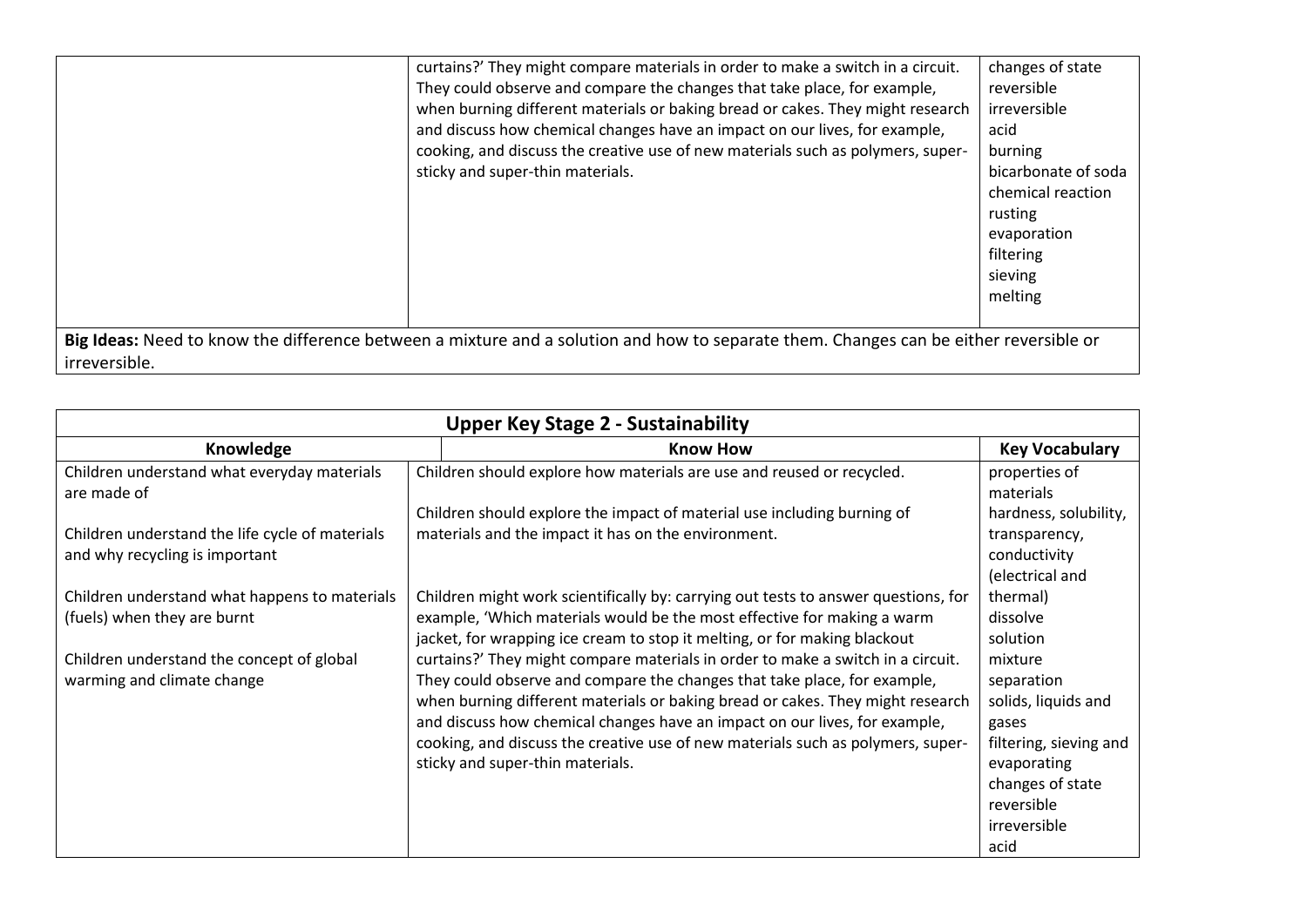|               |                                                                                                                                       | burning             |
|---------------|---------------------------------------------------------------------------------------------------------------------------------------|---------------------|
|               |                                                                                                                                       | bicarbonate of soda |
|               |                                                                                                                                       | chemical reaction   |
|               |                                                                                                                                       | rusting             |
|               |                                                                                                                                       | evaporation         |
|               |                                                                                                                                       | filtering           |
|               |                                                                                                                                       | sieving             |
|               |                                                                                                                                       | melting             |
|               |                                                                                                                                       |                     |
|               | Big Ideas: Need to know the difference between a mixture and a solution and how to separate them. Changes can be either reversible or |                     |
| irreversible. |                                                                                                                                       |                     |

| Upper Key Stage 2 – Physical and Chemical changes                                                                                        |                                                                                                                                                                                                                                                                                                                                                                               |                                                         |
|------------------------------------------------------------------------------------------------------------------------------------------|-------------------------------------------------------------------------------------------------------------------------------------------------------------------------------------------------------------------------------------------------------------------------------------------------------------------------------------------------------------------------------|---------------------------------------------------------|
| Knowledge                                                                                                                                | <b>Know How</b>                                                                                                                                                                                                                                                                                                                                                               | <b>Key Vocabulary</b>                                   |
| Children know what is happening in a state<br>change                                                                                     | Children should explore changes of state both physical and chemical.                                                                                                                                                                                                                                                                                                          | states of matter<br>solid                               |
| Children understand physical and chemical<br>changes and the differences between them<br>Children understand chemical reactions          | Children might work scientifically by: grouping and classifying a variety of<br>different materials; exploring the effect of temperature on substances<br>such as chocolate, butter, cream (for example, to make food such as<br>chocolate crispy cakes and ice-cream for a party). They could research<br>the temperature at which materials change state, for example, when | liquid<br>gas<br>properties<br>particles<br>evaporation |
|                                                                                                                                          | iron melts or when oxygen condenses into a liquid.                                                                                                                                                                                                                                                                                                                            | solidification<br>condensation                          |
|                                                                                                                                          | They might observe and record evaporation over a period of time, for<br>example, a puddle in the playground or washing on a line, and<br>investigate the effect of temperature on washing drying or snowmen<br>melting.                                                                                                                                                       | the water cycle<br>melting                              |
| Big Ideas: Materials can change state. Materials can exist in all three states. The relative density of a material determines its state. |                                                                                                                                                                                                                                                                                                                                                                               |                                                         |

| Upper Key Stage 2 - Reproductive cycles        |                                                                          |                       |
|------------------------------------------------|--------------------------------------------------------------------------|-----------------------|
| Knowledge                                      | <b>Know How</b>                                                          | <b>Key Vocabulary</b> |
| Describe the differences in the life cycles of | Children should study and raise questions about their local environment  | life cycle            |
| a mammal, an amphibian, an insect and a        | throughout the year. They should observe life-cycle changes in a variety | plant                 |
| bird                                           | of living things, for example, plants in the vegetable garden or flower  | animal                |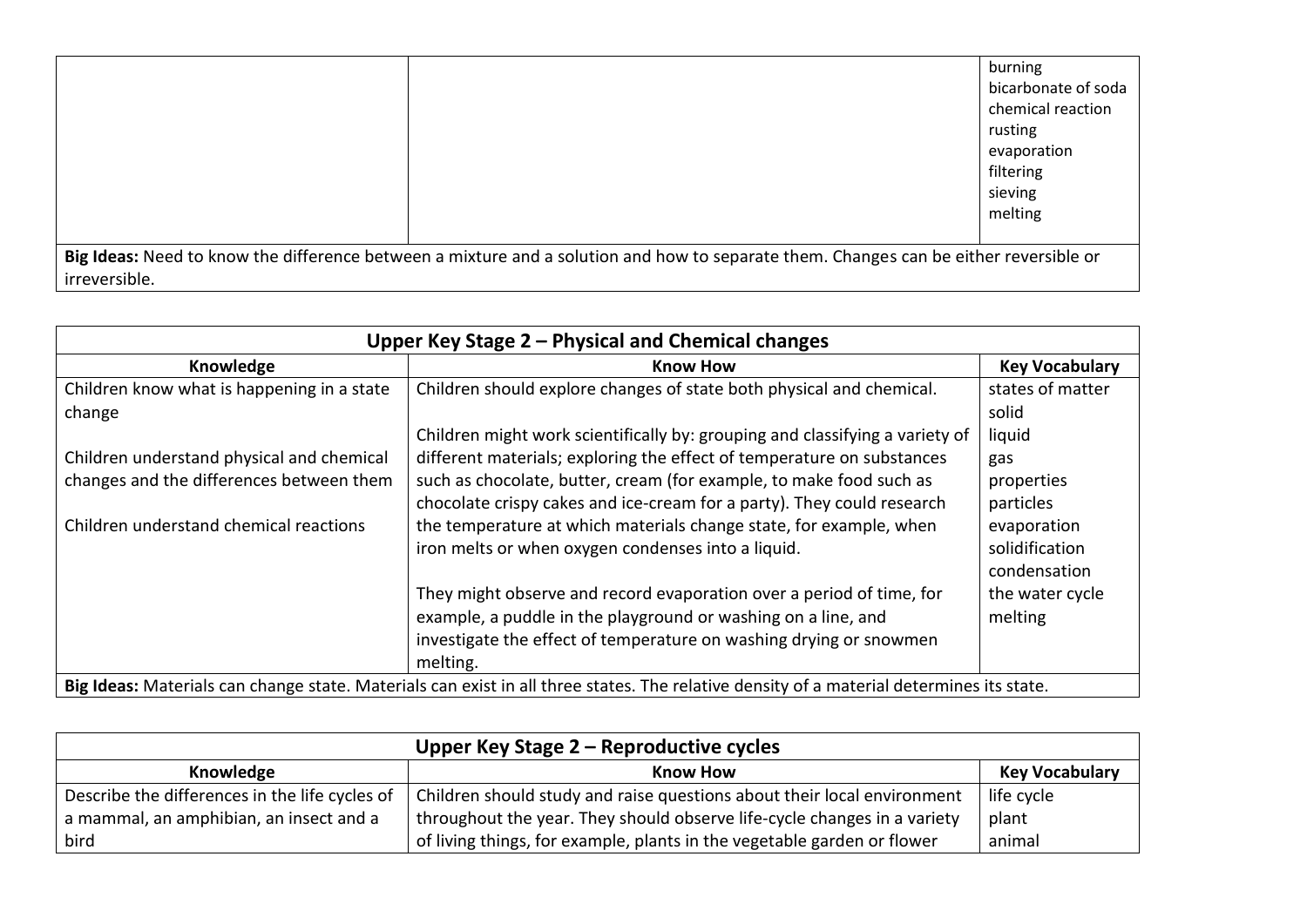|                                              | border, and animals in the local environment. They should find out about                                                                       | mammal        |
|----------------------------------------------|------------------------------------------------------------------------------------------------------------------------------------------------|---------------|
| Describe the life process of reproduction in | the work of naturalists and animal behaviourists, for example, David                                                                           | insect        |
| some plants and animals.                     | Attenborough and Jane Goodall.                                                                                                                 | amphibian     |
|                                              |                                                                                                                                                | fish          |
|                                              | Children should find out about different types of reproduction, including                                                                      | reptile       |
|                                              | sexual and asexual reproduction in plants, and sexual reproduction in                                                                          | sexual        |
|                                              | animals.                                                                                                                                       | reproduction  |
|                                              |                                                                                                                                                | asexual       |
|                                              | Children might work scientifically by: observing and comparing the life                                                                        | reproduction  |
|                                              | cycles of plants and animals in their local environment with other plants                                                                      | habitat       |
|                                              | and animals around the world (in the rainforest, in the oceans and in                                                                          | ecosystem     |
|                                              | desert areas), asking pertinent questions and suggesting reasons for                                                                           | environment   |
|                                              | similarities and differences. They might try to grow new plants from                                                                           | rainforest    |
|                                              | different parts of the parent plant, for example, seeds, stem and root                                                                         | oceans        |
|                                              | cuttings, tubers, bulbs. They might observe changes in an animal over a                                                                        | desert        |
|                                              | period of time (for example, by hatching and rearing chicks), comparing                                                                        | Metamorphosis |
|                                              | how different animals reproduce and grow.                                                                                                      |               |
|                                              | Big Ideas: Different classifications of animals have different life cycles and different methods of reproduction. Babies may look different to |               |
| their adults                                 |                                                                                                                                                |               |

| Upper Key Stage $2$ – Particles and chemical reactions |                                                                                    |                       |
|--------------------------------------------------------|------------------------------------------------------------------------------------|-----------------------|
| Knowledge                                              | <b>Know How</b>                                                                    | <b>Key Vocabulary</b> |
| Children understand how particles behave in            | hey should explore reversible changes, including, evaporating, filtering, sieving, | properties of         |
| liquids and gasses.                                    | melting and dissolving, recognising that melting and dissolving are different      | materials             |
|                                                        | processes.                                                                         | hardness, solubility, |
| Children understand how particles look in a            |                                                                                    | transparency,         |
| pure substance                                         | Children should explore changes that are difficult to reverse, for example,        | conductivity          |
|                                                        | burning, rusting and other reactions, for example, vinegar with bicarbonate of     | (electrical and       |
| Understand what happens particles during               | soda. They should find out about how chemists create new materials, for            | thermal)              |
| dissolving                                             | example, Spencer Silver, who invented the glue for sticky notes or Ruth            | dissolve              |
|                                                        | Benerito, who invented wrinkle-free cotton.                                        | solution              |
| Understand how mixtures can be separated               |                                                                                    | mixture               |
|                                                        | Children might work scientifically by: carrying out tests to answer questions, for | separation            |
| Understand when a chemical reaction has taken          | example, 'Which materials would be the most effective for making a warm            | solids, liquids and   |
| place                                                  | jacket, for wrapping ice cream to stop it melting, or for making blackout          | gases                 |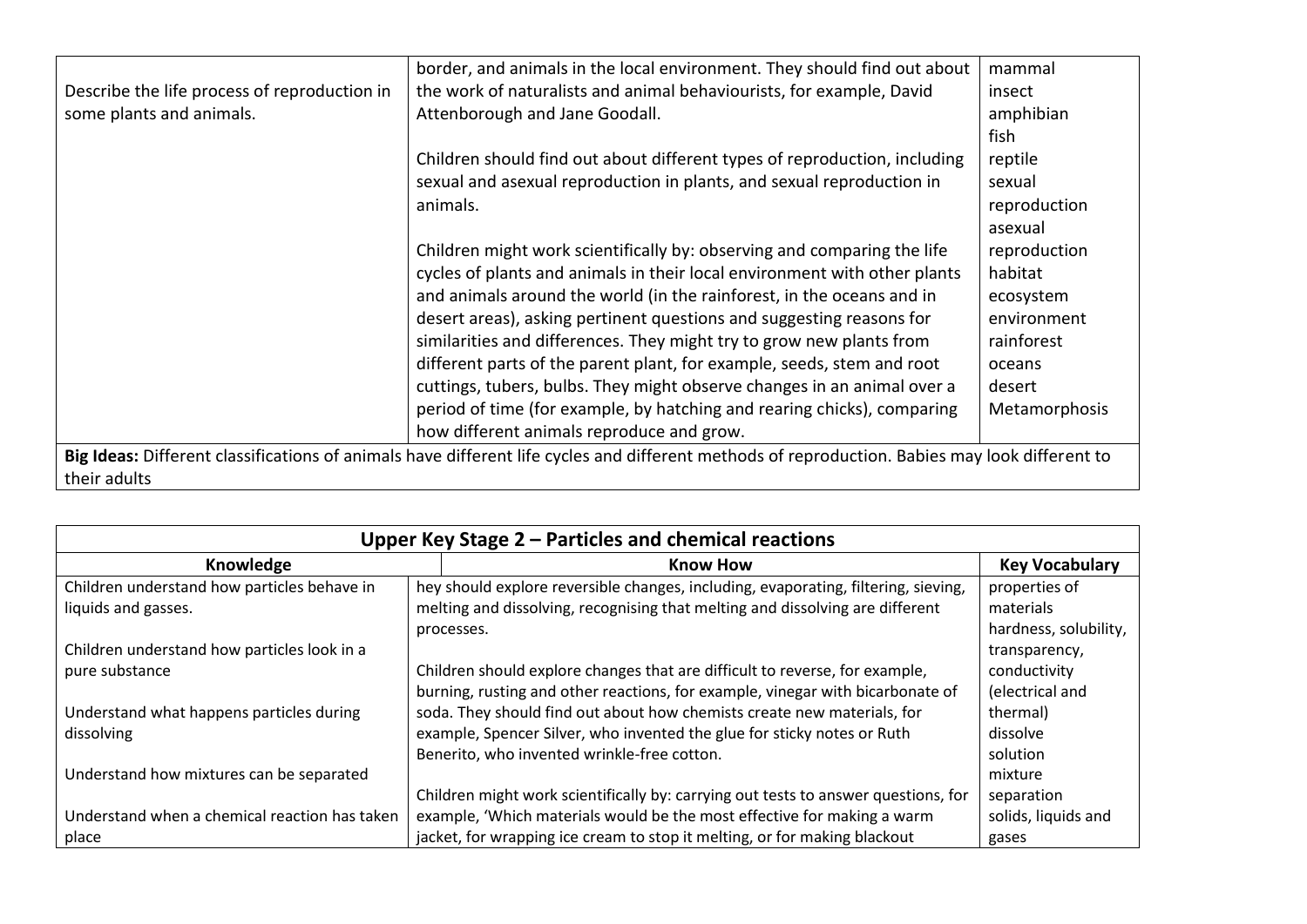|                                             | curtains?' They might compare materials in order to make a switch in a circuit.                                                       | filtering, sieving and |
|---------------------------------------------|---------------------------------------------------------------------------------------------------------------------------------------|------------------------|
| Understand what happens to particles during | They could observe and compare the changes that take place, for example,                                                              | evaporating            |
| burning                                     | when burning different materials or baking bread or cakes. They might research                                                        | changes of state       |
|                                             | and discuss how chemical changes have an impact on our lives, for example,                                                            | reversible             |
|                                             | cooking, and discuss the creative use of new materials such as polymers, super-                                                       | irreversible           |
|                                             | sticky and super-thin materials.                                                                                                      | acid                   |
|                                             |                                                                                                                                       | burning                |
|                                             |                                                                                                                                       | bicarbonate of soda    |
|                                             |                                                                                                                                       | chemical reaction      |
|                                             |                                                                                                                                       | rusting                |
|                                             |                                                                                                                                       | evaporation            |
|                                             |                                                                                                                                       | filtering              |
|                                             |                                                                                                                                       | sieving                |
|                                             |                                                                                                                                       | melting                |
|                                             |                                                                                                                                       |                        |
|                                             | Big Ideas: Need to know the difference between a mixture and a solution and how to separate them. Changes can be either reversible or |                        |
| irreversible.                               |                                                                                                                                       |                        |

| Upper Key Stage $2$ – Electrical circuits                                                                                                                                                                                                                                                                                                                   |                                                                                                                                                                                                                                                                                                                                                                                                                                                                                                                                                                             |                                                                                                                                      |
|-------------------------------------------------------------------------------------------------------------------------------------------------------------------------------------------------------------------------------------------------------------------------------------------------------------------------------------------------------------|-----------------------------------------------------------------------------------------------------------------------------------------------------------------------------------------------------------------------------------------------------------------------------------------------------------------------------------------------------------------------------------------------------------------------------------------------------------------------------------------------------------------------------------------------------------------------------|--------------------------------------------------------------------------------------------------------------------------------------|
| Knowledge                                                                                                                                                                                                                                                                                                                                                   | <b>Know How</b>                                                                                                                                                                                                                                                                                                                                                                                                                                                                                                                                                             | <b>Key Vocabulary</b>                                                                                                                |
| Identify common appliances that run on<br>electricity<br>Construct a simple series electrical circuit,<br>identifying and naming its basic parts,<br>including cells, wires, bulbs, switches and<br>buzzers<br>Identify whether or not a lamp will light in a<br>simple series circuit, based on whether or<br>not the lamp is part of a complete loop with | Children should construct simple series circuits, to help them to answer<br>questions about what happens when they try different components, for<br>example, switches, bulbs, buzzers and motors. They should learn how to<br>represent a simple circuit in a diagram using recognised symbols.<br>Children should construct simple series circuits, trying different<br>components, for example, bulbs, buzzers and motors, and including<br>switches, and use their circuits to create simple devices. Children should<br>draw the circuit as a pictorial representation. | brightness<br>volume<br>cell<br>battery<br>series circuit<br>parallel circuit<br>component<br>symbol<br>switches<br>buzzers<br>lamps |
| a battery<br>Recognise that a switch opens and closes a<br>circuit and associate this with whether or<br>not a lamp lights in a simple series circuit                                                                                                                                                                                                       | Note: The Curriculum states that children are expected to learn only<br>about series circuits, not parallel circuits. However it is helpful to learn<br>about parallel circuits. Children should be taught to take the necessary<br>precautions for working safely with electricity.                                                                                                                                                                                                                                                                                        |                                                                                                                                      |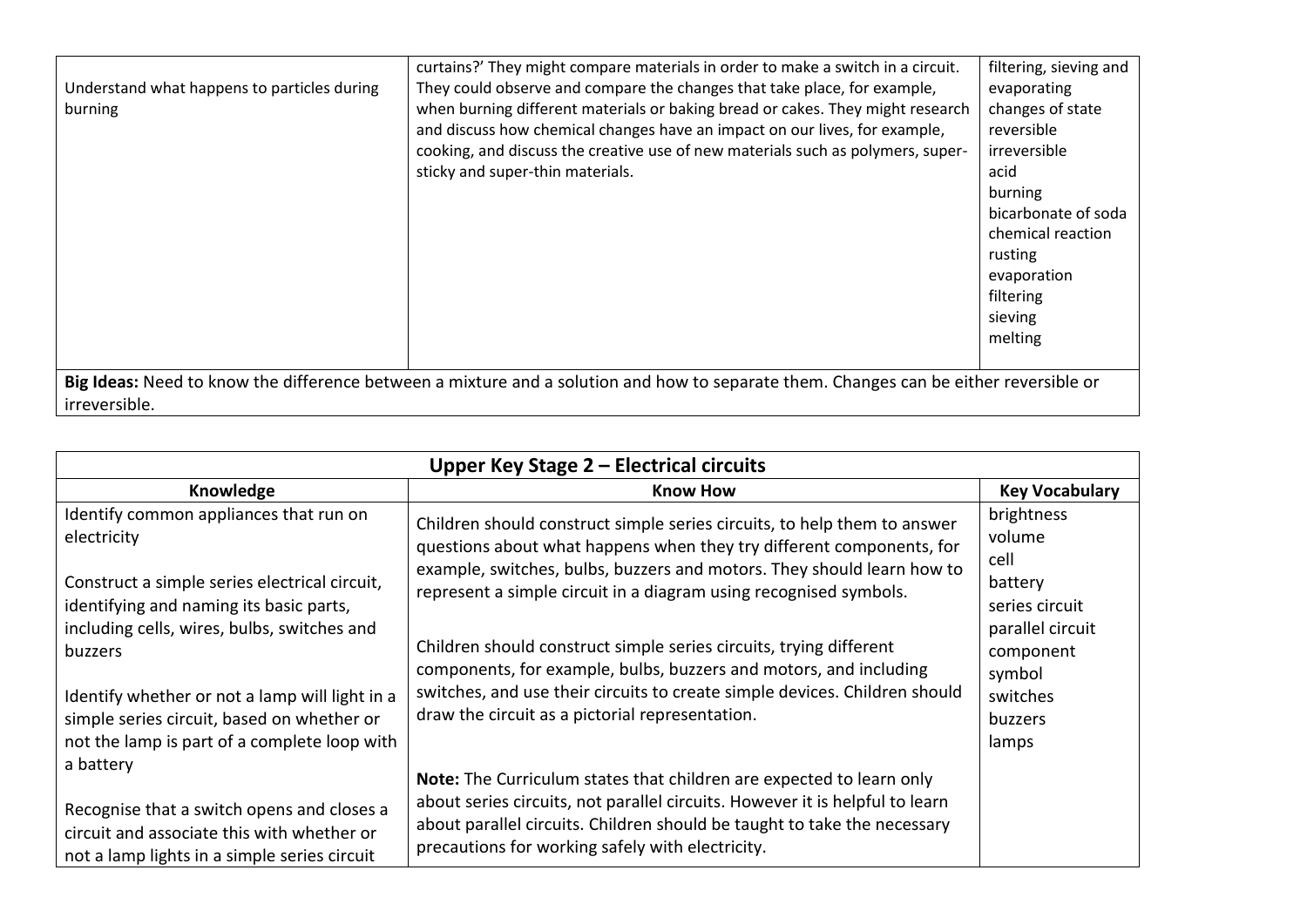| Recognise some common conductors and<br>insulators, and associate metals with being<br>good conductors.                                  | Children might work scientifically by: systematically identifying the effect<br>of changing one component at a time in a circuit; designing and making a<br>set of traffic lights, a burglar alarm or some other useful circuit. |  |
|------------------------------------------------------------------------------------------------------------------------------------------|----------------------------------------------------------------------------------------------------------------------------------------------------------------------------------------------------------------------------------|--|
| Associate the brightness of a lamp or the<br>volume of a buzzer with the number and                                                      |                                                                                                                                                                                                                                  |  |
| voltage of cells used in the circuit                                                                                                     |                                                                                                                                                                                                                                  |  |
| Compare and give reasons for variations in                                                                                               |                                                                                                                                                                                                                                  |  |
| how components function, including the                                                                                                   |                                                                                                                                                                                                                                  |  |
| brightness of bulbs, the loudness of buzzers                                                                                             |                                                                                                                                                                                                                                  |  |
| and the on/off position of switches                                                                                                      |                                                                                                                                                                                                                                  |  |
| Use recognised symbols when representing a                                                                                               |                                                                                                                                                                                                                                  |  |
| simple circuit in a diagram.                                                                                                             |                                                                                                                                                                                                                                  |  |
| Big Ideas: The voltage directly affects the output of the component. A circuit diagram can be represented with symbols to make it easily |                                                                                                                                                                                                                                  |  |
| replicated and understood.                                                                                                               |                                                                                                                                                                                                                                  |  |

| <b>Upper Key Stage 2 - Magnetism</b>      |                                                                            |                       |
|-------------------------------------------|----------------------------------------------------------------------------|-----------------------|
| Knowledge                                 | <b>Know How</b>                                                            | <b>Key Vocabulary</b> |
|                                           | Children should observe that magnetic forces can act without direct        | forces                |
| Compare how things move on different      | contact, unlike most forces, where direct contact is necessary (for        | push                  |
| surfaces                                  | example, opening a door, pushing a swing). They should explore the         | pull                  |
|                                           | behaviour and everyday uses of different magnets (for example, bar,        | attract               |
| Notice that some forces need contact      | ring, button and horseshoe).                                               | repel                 |
| between two objects, but magnetic forces  |                                                                            | friction              |
| can act at a distance                     | Children might work scientifically by: comparing how different things      | magnet(ic)            |
|                                           | move and grouping them; raising questions and carrying out tests to find   | bar magnet            |
| observe how magnets attract or repel each | out how far things move on different surfaces and gathering and            | ring magnet           |
| other and attract some materials and not  | recording data to find answers their questions; exploring the strengths of | button magnet         |
| others                                    | different magnets and finding a fair way to compare them; sorting          | horseshoe magnet      |
|                                           | materials into those that are magnetic and those that are not; looking for | contact               |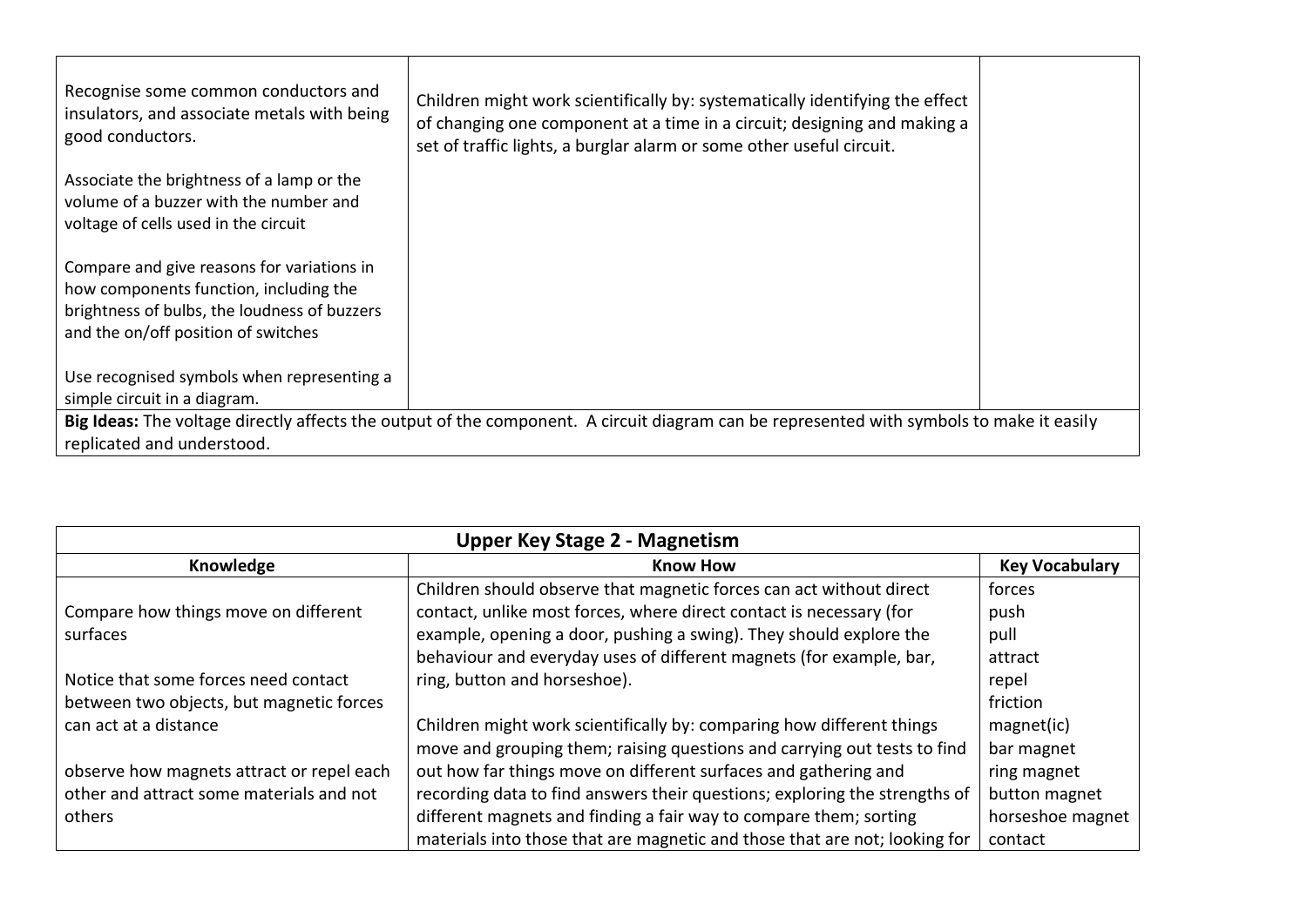| Compare and group together a variety of<br>everyday materials on the basis of whether<br>they are attracted to a magnet, and identify<br>some magnetic materials<br>Describe magnets as having two poles<br>Predict whether two magnets will attract or<br>repel each other, depending on which poles<br>are facing. | patterns in the way that magnets behave in relation to each other and<br>what might affect this, for example, the strength of the magnet or which<br>pole faces another; identifying how these properties make magnets<br>useful in everyday items and suggesting creative uses for different<br>magnets. | poles/polarity |
|----------------------------------------------------------------------------------------------------------------------------------------------------------------------------------------------------------------------------------------------------------------------------------------------------------------------|-----------------------------------------------------------------------------------------------------------------------------------------------------------------------------------------------------------------------------------------------------------------------------------------------------------|----------------|
| Big Ideas: Only metals containing iron are magnetic. Magnetism is a type of force                                                                                                                                                                                                                                    |                                                                                                                                                                                                                                                                                                           |                |

| <b>Upper Key Stage 2 - Energy</b>         |                                                                       |                       |  |
|-------------------------------------------|-----------------------------------------------------------------------|-----------------------|--|
| Knowledge                                 | <b>Know How</b>                                                       | <b>Key Vocabulary</b> |  |
| Children understand how energy is stored  | Children should explore energy use and transfer                       | Efficient             |  |
|                                           |                                                                       | Power                 |  |
| Children understand how energy is         | Children should explore how energy is used to power human's lives and | Kinetic               |  |
| transferred                               | how efficiency is achieved                                            | Energy                |  |
|                                           |                                                                       | Potential             |  |
| Children understand how energy is used    | Children should have opportunity to conduct experiments into time,    | Gravitational         |  |
| efficiently                               | speed and distance.                                                   | Chemical              |  |
|                                           |                                                                       | Elastic               |  |
| Children understand how energy is used to |                                                                       | Heat                  |  |
| power devices                             |                                                                       |                       |  |
|                                           |                                                                       |                       |  |
| Children understand how time, speed and   |                                                                       |                       |  |
| distance relate                           |                                                                       |                       |  |
|                                           |                                                                       |                       |  |
| Children understand kinetic energy        |                                                                       |                       |  |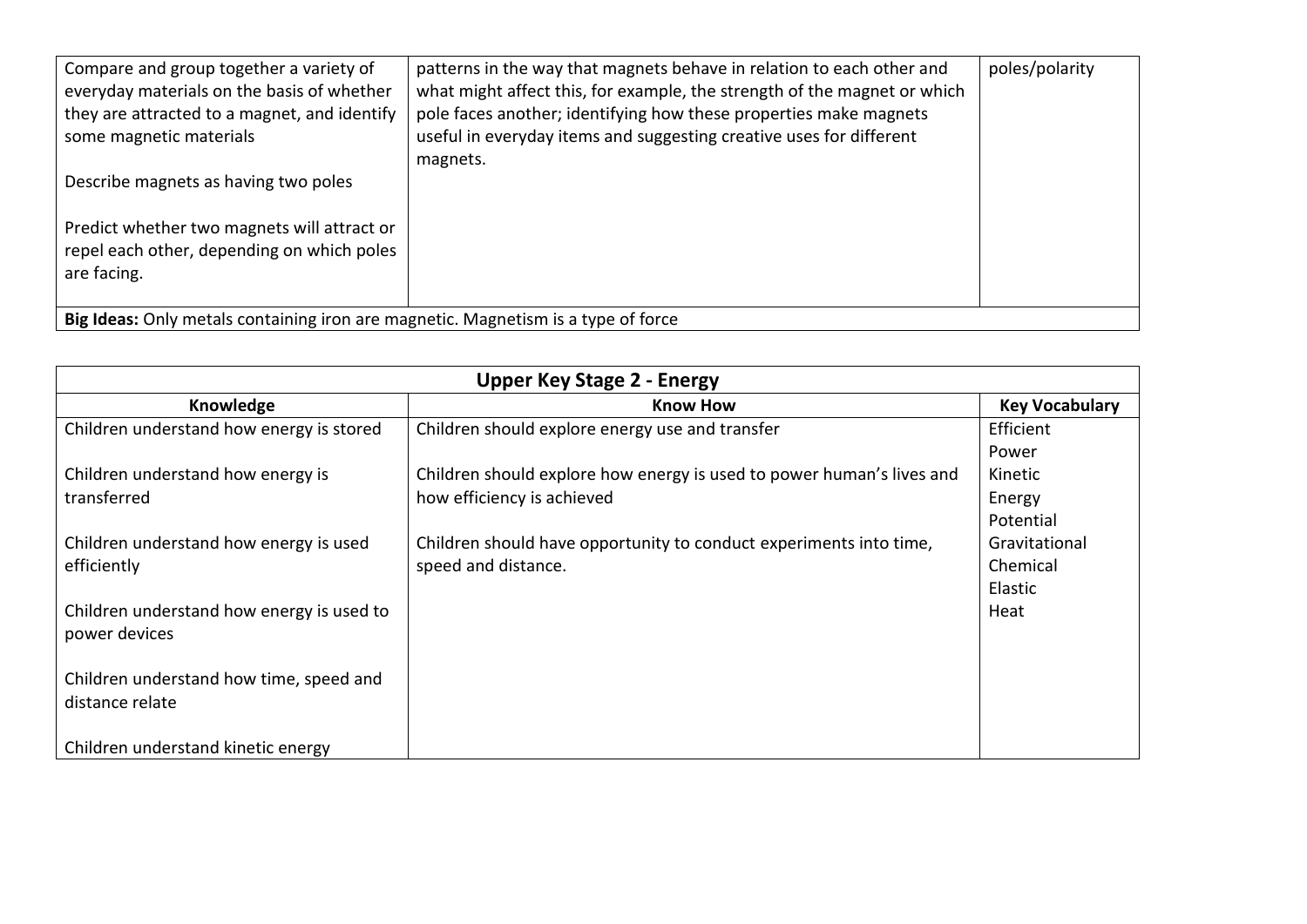| <b>Upper Key Stage 2 - Cells</b>                                                                                                        |                                                                                                                                                  |                             |  |
|-----------------------------------------------------------------------------------------------------------------------------------------|--------------------------------------------------------------------------------------------------------------------------------------------------|-----------------------------|--|
| Knowledge                                                                                                                               | <b>Know How</b>                                                                                                                                  | <b>Key Vocabulary</b>       |  |
| Understand the difference in living and non-<br>living things                                                                           | Explore organ systems in the body and how they impact upon our health                                                                            | circulatory system<br>heart |  |
|                                                                                                                                         | Explore the role of cells in animals and plants                                                                                                  | blood vessels               |  |
| Understand the main organ systems in the                                                                                                |                                                                                                                                                  | artery                      |  |
| body.                                                                                                                                   |                                                                                                                                                  | vein                        |  |
|                                                                                                                                         |                                                                                                                                                  | oxygenated                  |  |
| Understand the role of cells in the body                                                                                                |                                                                                                                                                  | deoxygenated                |  |
|                                                                                                                                         |                                                                                                                                                  | blood cells                 |  |
| Understand the difference in animal and                                                                                                 |                                                                                                                                                  | white blood cells           |  |
| plant cells                                                                                                                             |                                                                                                                                                  | Red blood cells             |  |
|                                                                                                                                         |                                                                                                                                                  | plasma                      |  |
| Understand the role of specialised cells                                                                                                |                                                                                                                                                  | plateletsa                  |  |
|                                                                                                                                         |                                                                                                                                                  | diet                        |  |
|                                                                                                                                         |                                                                                                                                                  | exercise                    |  |
|                                                                                                                                         |                                                                                                                                                  | drugs                       |  |
|                                                                                                                                         |                                                                                                                                                  | medicines                   |  |
|                                                                                                                                         |                                                                                                                                                  | lifestyle                   |  |
|                                                                                                                                         |                                                                                                                                                  | health(y)                   |  |
|                                                                                                                                         |                                                                                                                                                  |                             |  |
| Big Ideas: When drugs can be medicines and when they can be harmful. Linked to PHSE and healthy lifestyles. All the systems in the body |                                                                                                                                                  |                             |  |
|                                                                                                                                         | are interlinked. Diet, exercise, anxiety can affect you heart rate. Blood transports oxygen, nutrients, anti-bodies. Blood is made in the bones. |                             |  |
| The heart is a muscle.                                                                                                                  |                                                                                                                                                  |                             |  |

| Upper Key Stage 2 - Humans and Animals over time                                                                                                                           |                                                                                                                                                                                                                                                                                                                                         |                              |  |
|----------------------------------------------------------------------------------------------------------------------------------------------------------------------------|-----------------------------------------------------------------------------------------------------------------------------------------------------------------------------------------------------------------------------------------------------------------------------------------------------------------------------------------|------------------------------|--|
| Knowledge                                                                                                                                                                  | <b>Know How</b>                                                                                                                                                                                                                                                                                                                         | <b>Key Vocabulary</b>        |  |
| Recognise that living things have<br>changed over time and that<br>fossils provide information<br>about living things that<br>inhabited the Earth millions of<br>years ago | Children should find out more about how living things on earth have changed over<br>time.<br>They should be introduced to the idea that characteristics are passed from parents<br>to their offspring, for instance by considering different breeds of dogs, and what<br>happens when, for example, Labradors are crossed with poodles. | fossils                      |  |
|                                                                                                                                                                            |                                                                                                                                                                                                                                                                                                                                         | offspring<br>characteristics |  |
|                                                                                                                                                                            |                                                                                                                                                                                                                                                                                                                                         | breed of animal              |  |
|                                                                                                                                                                            |                                                                                                                                                                                                                                                                                                                                         | evolution<br>inheritance     |  |
|                                                                                                                                                                            |                                                                                                                                                                                                                                                                                                                                         | adapt(ion)                   |  |
|                                                                                                                                                                            |                                                                                                                                                                                                                                                                                                                                         | environment                  |  |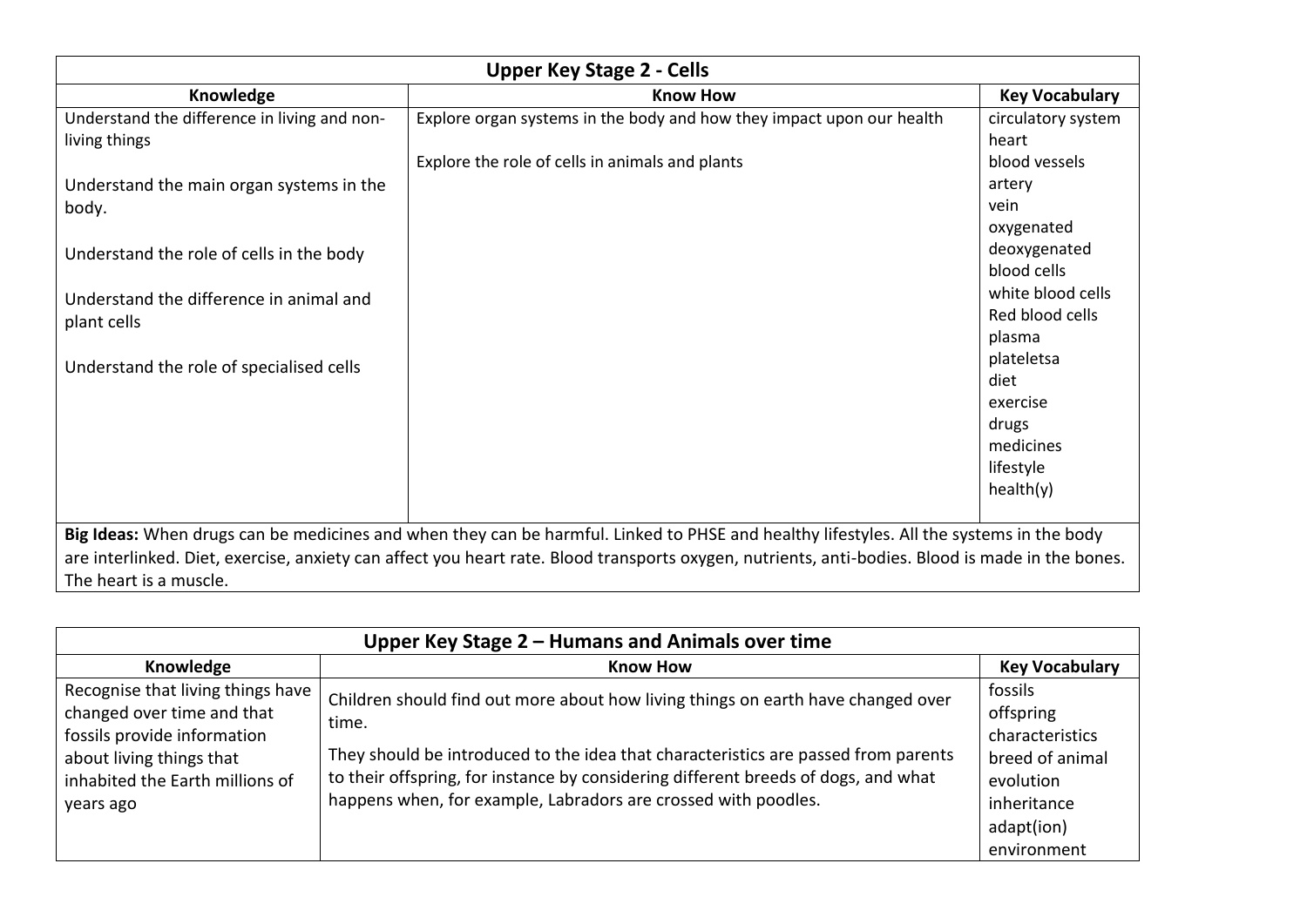| Identify how animals and plants<br>are adapted to suit their<br>environment in different ways<br>and that adaptation may lead to<br>evolution.<br>Understand different organisms<br>have lived over time | They should also appreciate that variation in offspring over time can make animals<br>more or less able to survive in particular environments, for example, by exploring<br>how giraffes' necks got longer, or the development of insulating fur on the arctic fox.<br>Children might find out about the work of palaeontologists such as Mary Anning and<br>about how Charles Darwin and Alfred Wallace developed their ideas on evolution.<br>Note: At this stage, children are not expected to understand how genes and<br>chromosomes work. | palaeontologist<br><b>Mary Anning</b><br>Charles Darwin<br><b>Alfred Wallace</b><br>Mutation |  |  |
|----------------------------------------------------------------------------------------------------------------------------------------------------------------------------------------------------------|-------------------------------------------------------------------------------------------------------------------------------------------------------------------------------------------------------------------------------------------------------------------------------------------------------------------------------------------------------------------------------------------------------------------------------------------------------------------------------------------------------------------------------------------------|----------------------------------------------------------------------------------------------|--|--|
| Understand the impact humans<br>have had on animal kingdoms                                                                                                                                              | Children might work scientifically by: observing and raising questions about local<br>animals and how they are adapted to their environment; comparing how some living<br>things are adapted to survive in extreme conditions, for example, cactuses, penguins<br>and camels. They might analyse the advantages and disadvantages of specific<br>adaptations, such as being on two feet rather than four, having a long or a short<br>beak, having gills or lungs, tendrils on climbing plants, brightly coloured and scented<br>flowers.       |                                                                                              |  |  |
| Big Ideas: Evolution is driven by need to need to survive in your environment. There is competition for finite resources. You inherit                                                                    |                                                                                                                                                                                                                                                                                                                                                                                                                                                                                                                                                 |                                                                                              |  |  |
| characteristics from your parents and this is supplemented by your environmental and cultural experiences.                                                                                               |                                                                                                                                                                                                                                                                                                                                                                                                                                                                                                                                                 |                                                                                              |  |  |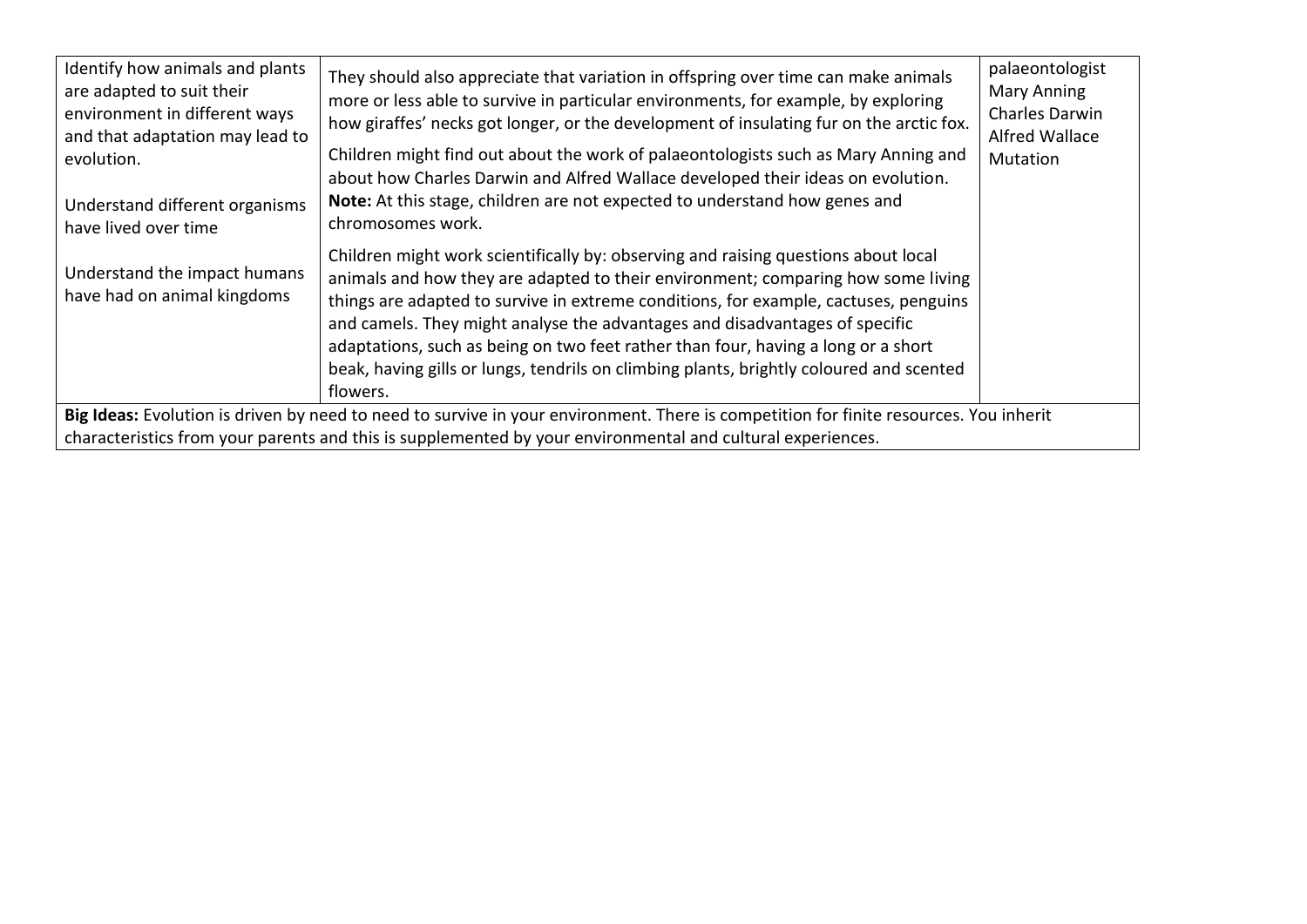## **Science progression**

|                        | <b>EYFS</b>                                                                                                                                                                                                                                           | KS1                                                                                                                                                                                                                                                                                                                                                                                                                                                                                                                                                                                                                                                                                                                                                         | Lower KS2                                                                                                                                                                                                                                                                                                                                                                                                                                                                                                                                                                                                                                                                                                                                                                                                                                                             | Upper KS2                                                                                                                                                                                                                                                                                                                                                                                                                                |
|------------------------|-------------------------------------------------------------------------------------------------------------------------------------------------------------------------------------------------------------------------------------------------------|-------------------------------------------------------------------------------------------------------------------------------------------------------------------------------------------------------------------------------------------------------------------------------------------------------------------------------------------------------------------------------------------------------------------------------------------------------------------------------------------------------------------------------------------------------------------------------------------------------------------------------------------------------------------------------------------------------------------------------------------------------------|-----------------------------------------------------------------------------------------------------------------------------------------------------------------------------------------------------------------------------------------------------------------------------------------------------------------------------------------------------------------------------------------------------------------------------------------------------------------------------------------------------------------------------------------------------------------------------------------------------------------------------------------------------------------------------------------------------------------------------------------------------------------------------------------------------------------------------------------------------------------------|------------------------------------------------------------------------------------------------------------------------------------------------------------------------------------------------------------------------------------------------------------------------------------------------------------------------------------------------------------------------------------------------------------------------------------------|
| Seasons and<br>weather | Children know the features of<br>familiar places, home, school, their<br>local area, for example weather,<br>seasons, human and natural<br>resources.<br>Children know that things change<br>over time including life cycles of<br>plants and animals | • observe changes across the four<br>seasons<br>• observe and describe weather<br>associated with the seasons and<br>how day length varies                                                                                                                                                                                                                                                                                                                                                                                                                                                                                                                                                                                                                  |                                                                                                                                                                                                                                                                                                                                                                                                                                                                                                                                                                                                                                                                                                                                                                                                                                                                       |                                                                                                                                                                                                                                                                                                                                                                                                                                          |
| <b>Materials</b>       | Children know the properties of<br>familiar objects<br>Children know the properties of<br>familiar materials                                                                                                                                          | · distinguish between an object and<br>the material from which it is made<br>• identify and name a variety of<br>everyday materials, including wood,<br>plastic, glass, metal, water, and rock<br>• describe the simple physical<br>properties of a variety of everyday<br>materials<br>• compare and group together a<br>variety of everyday materials on the<br>basis of their simple physical<br>properties<br>• identify and compare the<br>suitability of a variety of everyday<br>materials, including wood, metal,<br>plastic, glass, brick, rock, paper and<br>cardboard for particular uses<br>• find out how the shapes of solid<br>objects made from some materials<br>can be changed by squashing,<br>bending, twisting and stretching<br>Rocks | • compare and group together<br>everyday materials on the basis of<br>their properties, including their<br>hardness, solubility, transparency,<br>conductivity (electrical and<br>thermal), and response to magnets<br>• know that some materials will<br>dissolve in liquid to form a solution,<br>and describe how to recover a<br>substance from a solution<br>• use knowledge of solids, liquids<br>and gases to decide how mixtures<br>might be separated, including<br>through filtering, sieving and<br>evaporating<br>· give reasons, based on evidence<br>from comparative and fair tests, for<br>the particular uses of everyday<br>materials, including metals, wood<br>and plastic<br>• demonstrate that dissolving,<br>mixing and changes of state are<br>reversible changes<br>• explain that some changes result<br>in the formation of new materials, | • compare and group materials<br>together, according to whether they<br>are solids, liquids or gases<br>• observe that some materials<br>change state when they are heated<br>or cooled, and measure or research<br>the temperature at which this<br>happens in degrees Celsius (°C)<br>• identify the part played by<br>evaporation and condensation in<br>the water cycle and associate the<br>rate of evaporation with<br>temperature |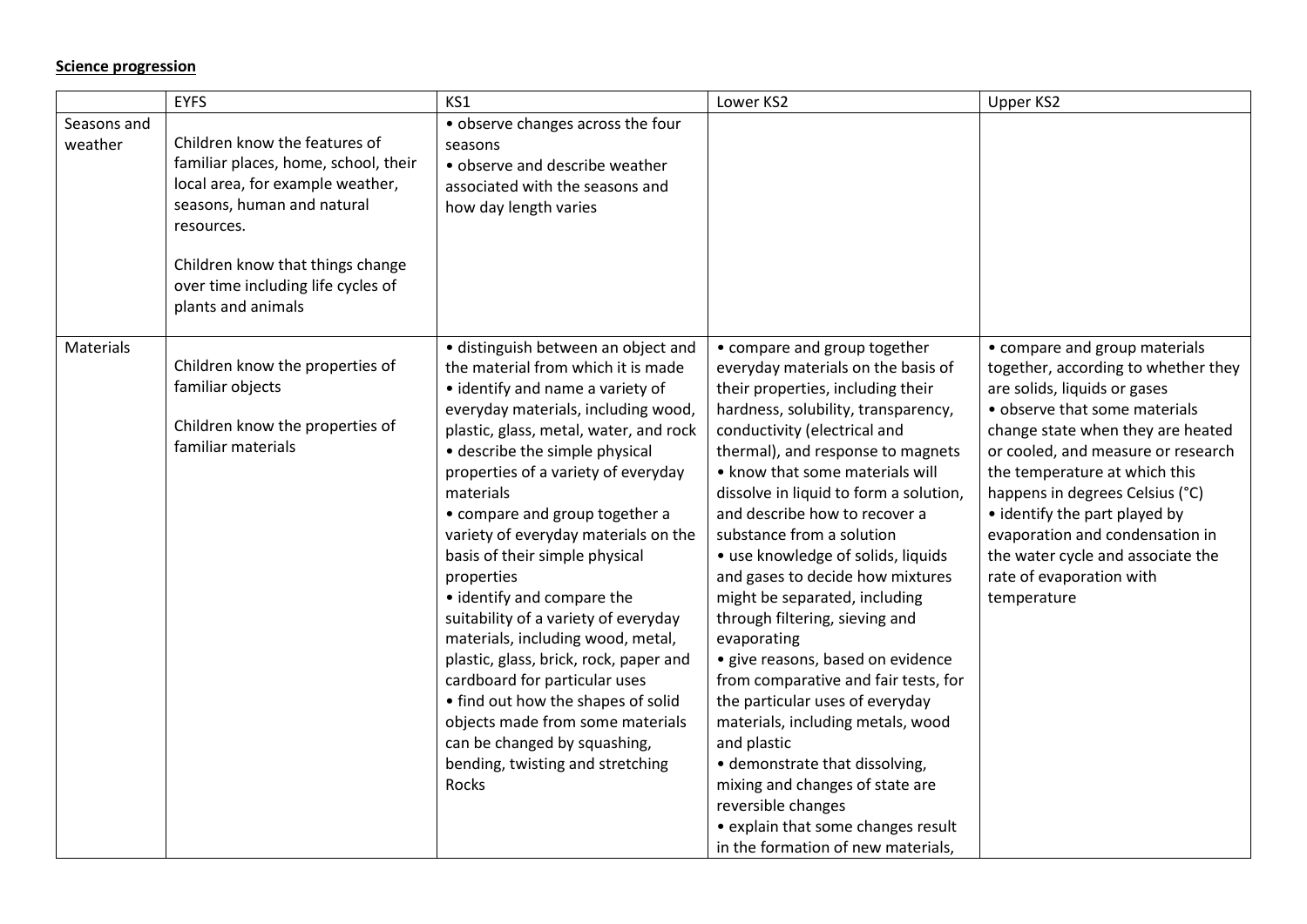|         |                                                                                                                                                                                                                                              |                                                                                                                                                                                                                                                                                                                                                                                                                              | and that this kind of change is not<br>usually reversible, including changes<br>associated with burning and the                                                                                                                                                                                                                                                                                                                                                                                                                |                                                                                                     |
|---------|----------------------------------------------------------------------------------------------------------------------------------------------------------------------------------------------------------------------------------------------|------------------------------------------------------------------------------------------------------------------------------------------------------------------------------------------------------------------------------------------------------------------------------------------------------------------------------------------------------------------------------------------------------------------------------|--------------------------------------------------------------------------------------------------------------------------------------------------------------------------------------------------------------------------------------------------------------------------------------------------------------------------------------------------------------------------------------------------------------------------------------------------------------------------------------------------------------------------------|-----------------------------------------------------------------------------------------------------|
|         |                                                                                                                                                                                                                                              |                                                                                                                                                                                                                                                                                                                                                                                                                              | action of acid on bicarbonate of<br>soda                                                                                                                                                                                                                                                                                                                                                                                                                                                                                       |                                                                                                     |
| Sound   | Children know simple reasons why<br>things occur                                                                                                                                                                                             | • identify how sounds are made,<br>associating some of them with<br>something vibrating<br>• recognise that vibrations from<br>sounds travel through a medium to<br>the ear<br>• find patterns between the pitch of<br>a sound and features of the object<br>that produced it                                                                                                                                                | Understand how different<br>sounds are produced<br>Understand pitch, frequency and<br>amplitude.<br>Understand how we use sound                                                                                                                                                                                                                                                                                                                                                                                                |                                                                                                     |
|         |                                                                                                                                                                                                                                              | • find patterns between the volume<br>of a sound and the strength of the<br>vibrations that produced it<br>• recognise that sounds get fainter<br>as the distance from the sound<br>source increases                                                                                                                                                                                                                         | Understand devices that use<br>sound                                                                                                                                                                                                                                                                                                                                                                                                                                                                                           |                                                                                                     |
| Plants  | Children know the features of<br>animals and plants in their locality<br>and other regions studied including<br>appearance, diet and habitat<br>Children know that things change<br>over time including life cycles of<br>plants and animals | • identify and name a variety of<br>common wild and garden plants,<br>including deciduous and evergreen<br>trees<br>• identify and describe the basic<br>structure of a variety of common<br>flowering plants, including trees<br>• observe and describe how seeds<br>and bulbs grow into mature plants<br>• find out and describe how plants<br>need water, light and a suitable<br>temperature to grow and stay<br>healthy | • identify and describe the functions<br>of different parts of flowering<br>plants: roots, stem/trunk, leaves<br>and flowers<br>• explore the requirements of plants<br>for life and growth (air, light, water,<br>nutrients from soil, and room to<br>grow) and how they vary from plant<br>to plant<br>• investigate the way in which water<br>is transported within plants<br>• explore the part that flowers play<br>in the life cycle of flowering plants,<br>including pollination, seed<br>formation and seed dispersal |                                                                                                     |
| Animals | Children know the features of<br>animals and plants in their locality                                                                                                                                                                        | • explore and compare the<br>difference between things that are                                                                                                                                                                                                                                                                                                                                                              | • construct and interpret a variety<br>of food chains, identifying<br>producers, predators and prey                                                                                                                                                                                                                                                                                                                                                                                                                            | · describe the differences in the life<br>cycles of a mammal, an amphibian,<br>an insect and a bird |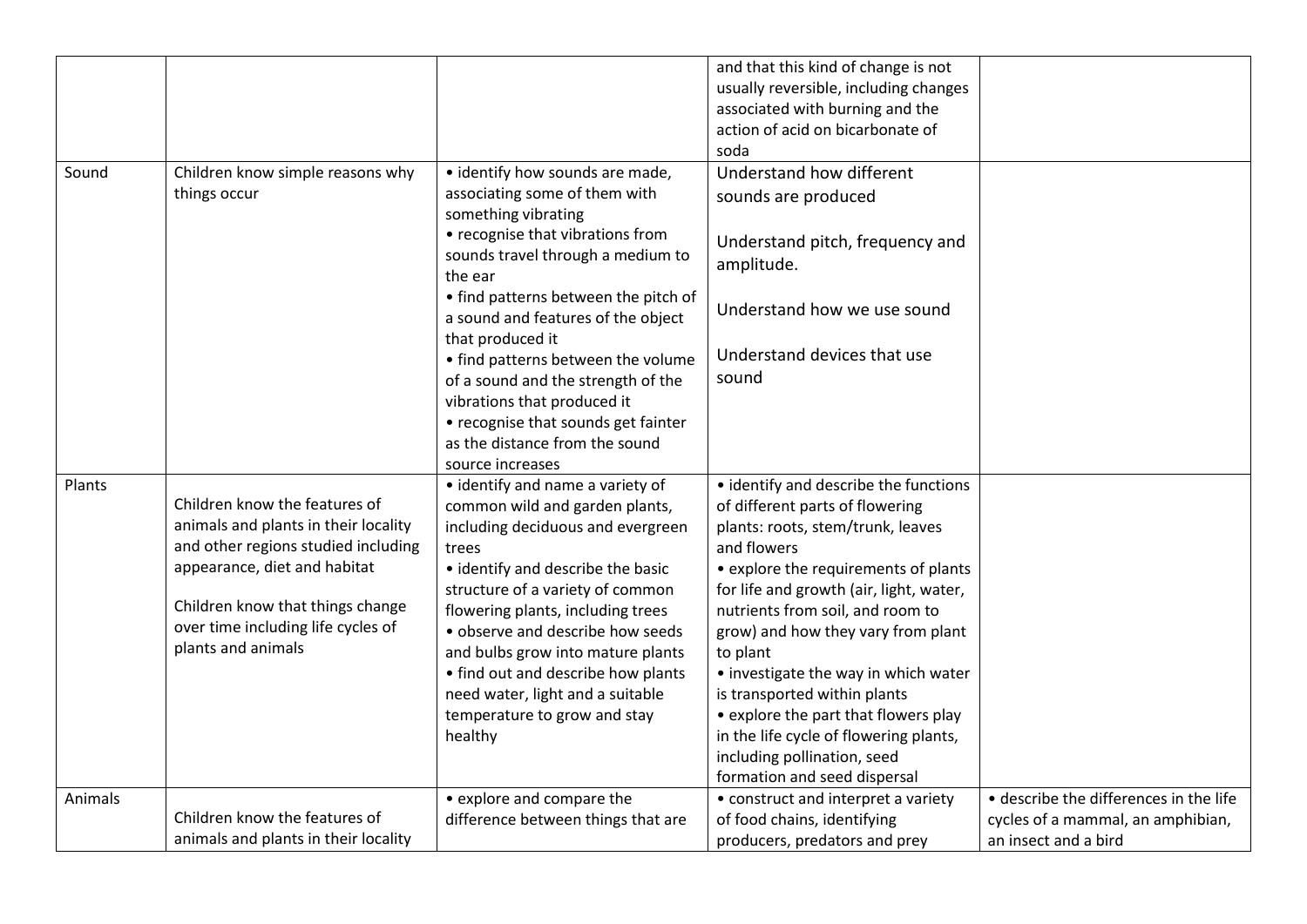|        | and other regions studied including<br>appearance, diet and habitat<br>Children know that things change<br>over time including life cycles of<br>plants and animals                                                                          | living, dead, and things that have<br>never been alive<br>• identify that most living things live<br>in habitats to which they are suited<br>and describe how different habitats<br>provide the basic needs of different<br>kinds of animals and plants, and<br>how they depend on each other<br>• identify and name a variety of<br>plants and animals in their habitats,<br>including micro-habitats<br>• describe how animals obtain their<br>food from plants and other animals,<br>using the idea of a simple food<br>chain, and identify and name<br>different sources of food | • recognise that living things can be<br>grouped in a variety of ways<br>• explore and use classification keys<br>to help group, identify and name a<br>variety of living things in their local<br>and wider environment<br>• recognise that environments can<br>change and that this can sometimes<br>pose dangers to living things                                   | • describe the life process of<br>reproduction in some plants and<br>animals<br>• describe how living things are<br>classified into broad groups<br>according to common observable<br>characteristics and based on<br>similarities and differences,<br>including micro-organisms, plants<br>and animals<br>• give reasons for classifying plants<br>and animals based on specific<br>characteristics                                                                     |
|--------|----------------------------------------------------------------------------------------------------------------------------------------------------------------------------------------------------------------------------------------------|--------------------------------------------------------------------------------------------------------------------------------------------------------------------------------------------------------------------------------------------------------------------------------------------------------------------------------------------------------------------------------------------------------------------------------------------------------------------------------------------------------------------------------------------------------------------------------------|------------------------------------------------------------------------------------------------------------------------------------------------------------------------------------------------------------------------------------------------------------------------------------------------------------------------------------------------------------------------|--------------------------------------------------------------------------------------------------------------------------------------------------------------------------------------------------------------------------------------------------------------------------------------------------------------------------------------------------------------------------------------------------------------------------------------------------------------------------|
| Humans | Children know the features of<br>animals and plants in their locality<br>and other regions studied including<br>appearance, diet and habitat<br>Children know that things change<br>over time including life cycles of<br>plants and animals | • notice that animals, including<br>humans, have offspring which grow<br>into adults<br>• find out about and describe the<br>basic needs of animals, including<br>humans, for survival (water, food<br>and air)<br>• describe the importance for<br>humans of exercise, eating the right<br>amounts of different types of food,<br>and hygiene                                                                                                                                                                                                                                       | • describe the simple functions of<br>the basic parts of the digestive<br>system in humans<br>· identify the different types of<br>teeth in humans and their simple<br>functions                                                                                                                                                                                       | • recognise that living things have changed<br>over time and that fossils provide<br>information about living things that<br>inhabited the Earth millions of years ago<br>• recognise that living things produce<br>offspring of the same kind, but normally<br>offspring vary and are not identical to their<br>parents<br>• identify how animals and plants are<br>adapted to suit their environment in<br>different ways and that adaptation may lead<br>to evolution |
| Light  |                                                                                                                                                                                                                                              | • recognise that they need light in<br>order to see things and that the<br>dark is the absence of light<br>• notice that light is reflected from<br>surfaces<br>• recognise that light from the sun<br>can be dangerous and that there are<br>ways to protect their eyes                                                                                                                                                                                                                                                                                                             | • recognise that light appears to<br>travel in straight lines<br>• use the idea that light travels in<br>straight lines to explain that objects<br>are seen because they give out or<br>reflect light into the eye<br>• explain that we see things because<br>light travels from light sources to<br>our eyes or from light sources to<br>objects and then to our eyes |                                                                                                                                                                                                                                                                                                                                                                                                                                                                          |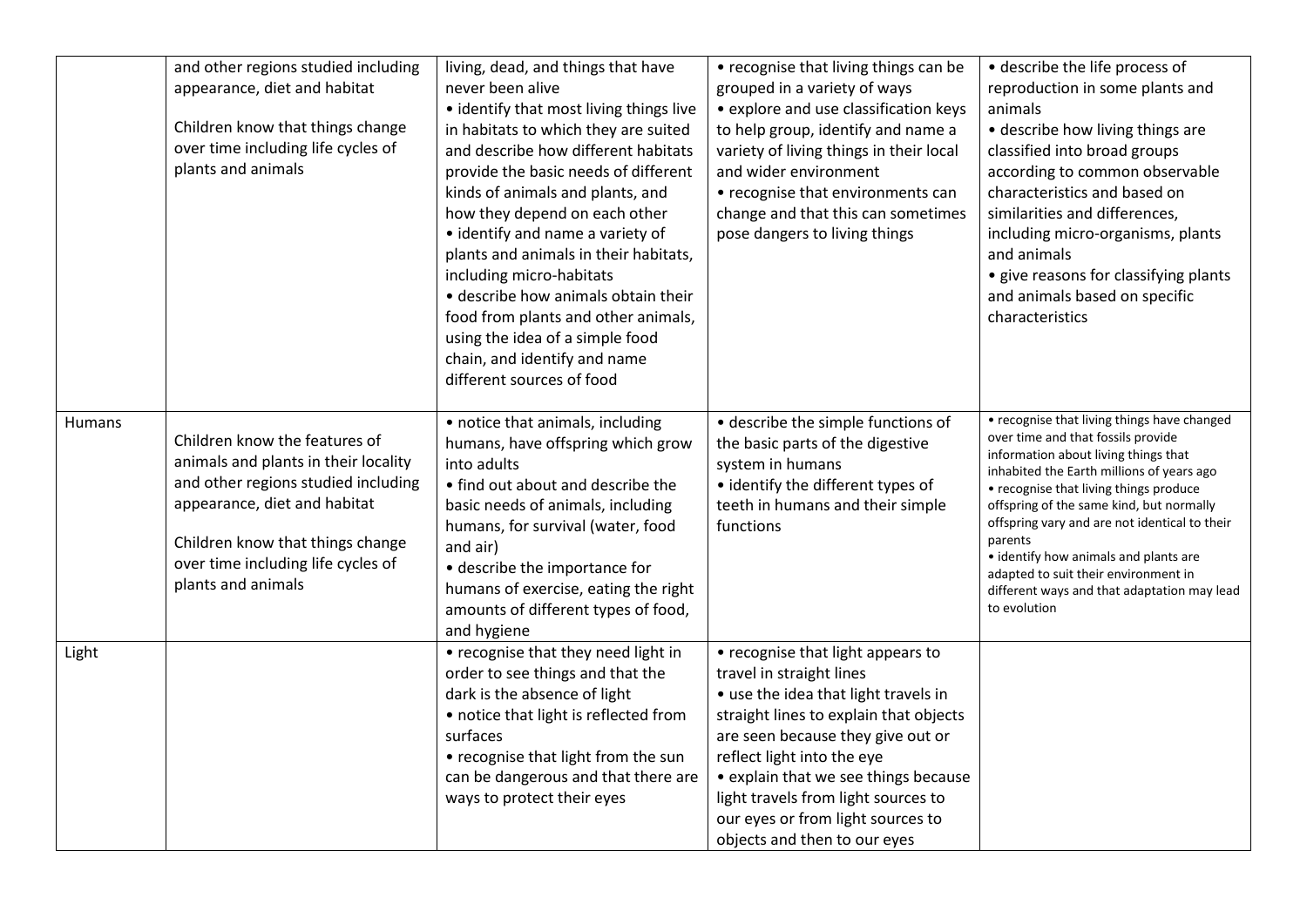|           | • recognise that shadows are           | • use the idea that light travels in |                                    |
|-----------|----------------------------------------|--------------------------------------|------------------------------------|
|           | formed when the light from a light     | straight lines to explain why        |                                    |
|           | source is blocked by a solid object    | shadows have the same shape as       |                                    |
|           | • find patterns in the way that the    | the objects that cast them           |                                    |
|           | size of shadows changes                |                                      |                                    |
| Space     | • describe the movement of the         |                                      |                                    |
|           | Earth, and other planets, relative to  |                                      |                                    |
|           | the Sun                                |                                      |                                    |
|           | • describe the movement of the         |                                      |                                    |
|           | Moon relative to the Earth             |                                      |                                    |
|           | • describe the Sun, Earth and Moon     |                                      |                                    |
|           | as approximately spherical bodies      |                                      |                                    |
|           | • use the idea of the Earth's rotation |                                      |                                    |
|           | to explain day and night and the       |                                      |                                    |
|           | apparent movement of the sun           |                                      |                                    |
|           | across the sky                         |                                      |                                    |
| Energy    |                                        |                                      | Children understand how energy     |
|           |                                        |                                      |                                    |
|           |                                        |                                      | is stored                          |
|           |                                        |                                      |                                    |
|           |                                        |                                      | Children understand how energy     |
|           |                                        |                                      | is transferred                     |
|           |                                        |                                      |                                    |
|           |                                        |                                      | Children understand how energy     |
|           |                                        |                                      | is used efficiently                |
|           |                                        |                                      |                                    |
|           |                                        |                                      | Children understand how energy     |
|           |                                        |                                      | is used to power devices           |
|           |                                        |                                      |                                    |
|           |                                        |                                      |                                    |
|           |                                        |                                      | Children understand how time,      |
|           |                                        |                                      | speed and distance relate          |
|           |                                        |                                      |                                    |
|           |                                        |                                      | Children understand kinetic energy |
| Magnetism |                                        |                                      | Compare how things move on         |
|           |                                        |                                      | different surfaces                 |
|           |                                        |                                      |                                    |